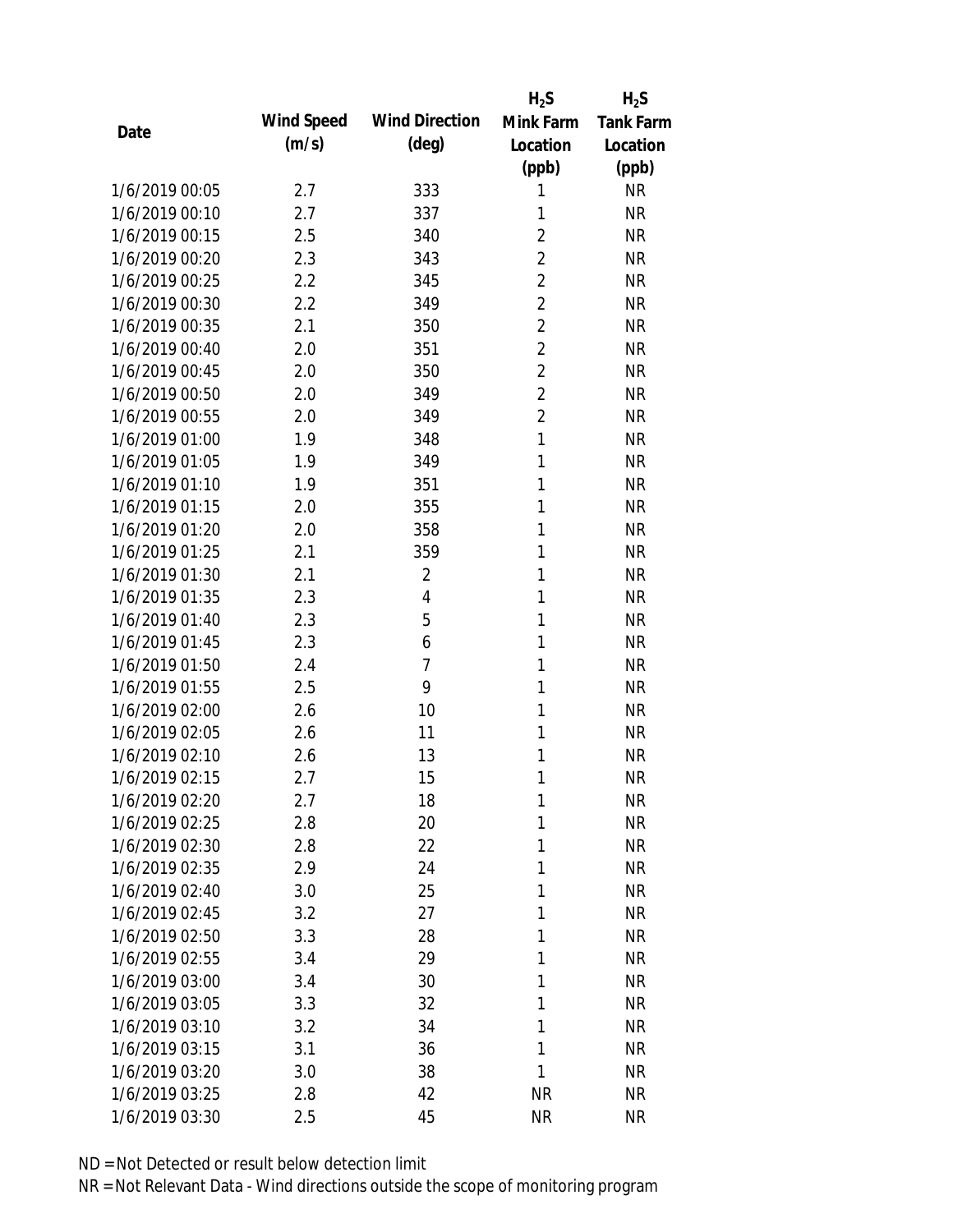|                |            |                       | $H_2S$       | $H_2S$           |
|----------------|------------|-----------------------|--------------|------------------|
| Date           | Wind Speed | <b>Wind Direction</b> | Mink Farm    | <b>Tank Farm</b> |
|                | (m/s)      | $(\text{deg})$        | Location     | Location         |
|                |            |                       | (ppb)        | (ppb)            |
| 1/6/2019 03:35 | 2.4        | 48                    | <b>NR</b>    | <b>NR</b>        |
| 1/6/2019 03:40 | 2.2        | 51                    | <b>NR</b>    | <b>NR</b>        |
| 1/6/2019 03:45 | 2.1        | 53                    | <b>NR</b>    | <b>NR</b>        |
| 1/6/2019 03:50 | 1.9        | 56                    | <b>NR</b>    | <b>NR</b>        |
| 1/6/2019 03:55 | 1.9        | 56                    | <b>NR</b>    | <b>NR</b>        |
| 1/6/2019 04:00 | 2.0        | 56                    | <b>NR</b>    | <b>NR</b>        |
| 1/6/2019 04:05 | 2.0        | 55                    | <b>NR</b>    | <b>NR</b>        |
| 1/6/2019 04:10 | 2.1        | 54                    | <b>NR</b>    | <b>NR</b>        |
| 1/6/2019 04:15 | 2.2        | 52                    | <b>NR</b>    | <b>NR</b>        |
| 1/6/2019 04:20 | 2.2        | 49                    | <b>NR</b>    | <b>NR</b>        |
| 1/6/2019 04:25 | 2.2        | 49                    | <b>NR</b>    | <b>NR</b>        |
| 1/6/2019 04:30 | 2.2        | 49                    | <b>NR</b>    | <b>NR</b>        |
| 1/6/2019 04:35 | 2.1        | 50                    | <b>NR</b>    | <b>NR</b>        |
| 1/6/2019 04:40 | 2.0        | 52                    | <b>NR</b>    | <b>NR</b>        |
| 1/6/2019 04:45 | 1.9        | 53                    | <b>NR</b>    | <b>NR</b>        |
| 1/6/2019 04:50 | 1.9        | 54                    | <b>NR</b>    | <b>NR</b>        |
| 1/6/2019 04:55 | 1.9        | 53                    | <b>NR</b>    | <b>NR</b>        |
| 1/6/2019 05:00 | 1.9        | 52                    | <b>NR</b>    | <b>NR</b>        |
| 1/6/2019 05:05 | 2.0        | 49                    | <b>NR</b>    | <b>NR</b>        |
| 1/6/2019 05:10 | 2.1        | 46                    | <b>NR</b>    | <b>NR</b>        |
| 1/6/2019 05:15 | 2.1        | 43                    | <b>NR</b>    | <b>NR</b>        |
| 1/6/2019 05:20 | 2.2        | 41                    | <b>NR</b>    | <b>NR</b>        |
| 1/6/2019 05:25 | 2.1        | 40                    | $\mathbf{1}$ | <b>NR</b>        |
| 1/6/2019 05:30 | 2.1        | 41                    | <b>NR</b>    | <b>NR</b>        |
| 1/6/2019 05:35 | 2.1        | 42                    | <b>NR</b>    | <b>NR</b>        |
| 1/6/2019 05:40 | 2.0        | 43                    | <b>NR</b>    | <b>NR</b>        |
| 1/6/2019 05:45 | 1.9        | 46                    | <b>NR</b>    | <b>NR</b>        |
| 1/6/2019 05:50 | 1.9        | 47                    | <b>NR</b>    | <b>NR</b>        |
| 1/6/2019 05:55 | 2.0        | 47                    | <b>NR</b>    | <b>NR</b>        |
| 1/6/2019 06:00 | 2.1        | 47                    | <b>NR</b>    | <b>NR</b>        |
| 1/6/2019 06:05 | 2.2        | 47                    | <b>NR</b>    | <b>NR</b>        |
| 1/6/2019 06:10 | 2.4        | 47                    | <b>NR</b>    | <b>NR</b>        |
| 1/6/2019 06:15 | 2.4        | 47                    | <b>NR</b>    | <b>NR</b>        |
| 1/6/2019 06:20 | 2.5        | 46                    | <b>NR</b>    | <b>NR</b>        |
| 1/6/2019 06:25 | 2.6        | 47                    | <b>NR</b>    | <b>NR</b>        |
| 1/6/2019 06:30 | 2.5        | 48                    | <b>NR</b>    | <b>NR</b>        |
| 1/6/2019 06:35 | 2.5        | 49                    | <b>NR</b>    | <b>NR</b>        |
| 1/6/2019 06:40 | 2.6        | 51                    | <b>NR</b>    | <b>NR</b>        |
| 1/6/2019 06:45 | 2.6        | 51                    | <b>NR</b>    | <b>NR</b>        |
| 1/6/2019 06:50 | 2.6        | 52                    | <b>NR</b>    | <b>NR</b>        |
| 1/6/2019 06:55 | 2.6        | 53                    | <b>NR</b>    | <b>NR</b>        |
| 1/6/2019 07:00 | 2.6        | 55                    | <b>NR</b>    | <b>NR</b>        |
|                |            |                       |              |                  |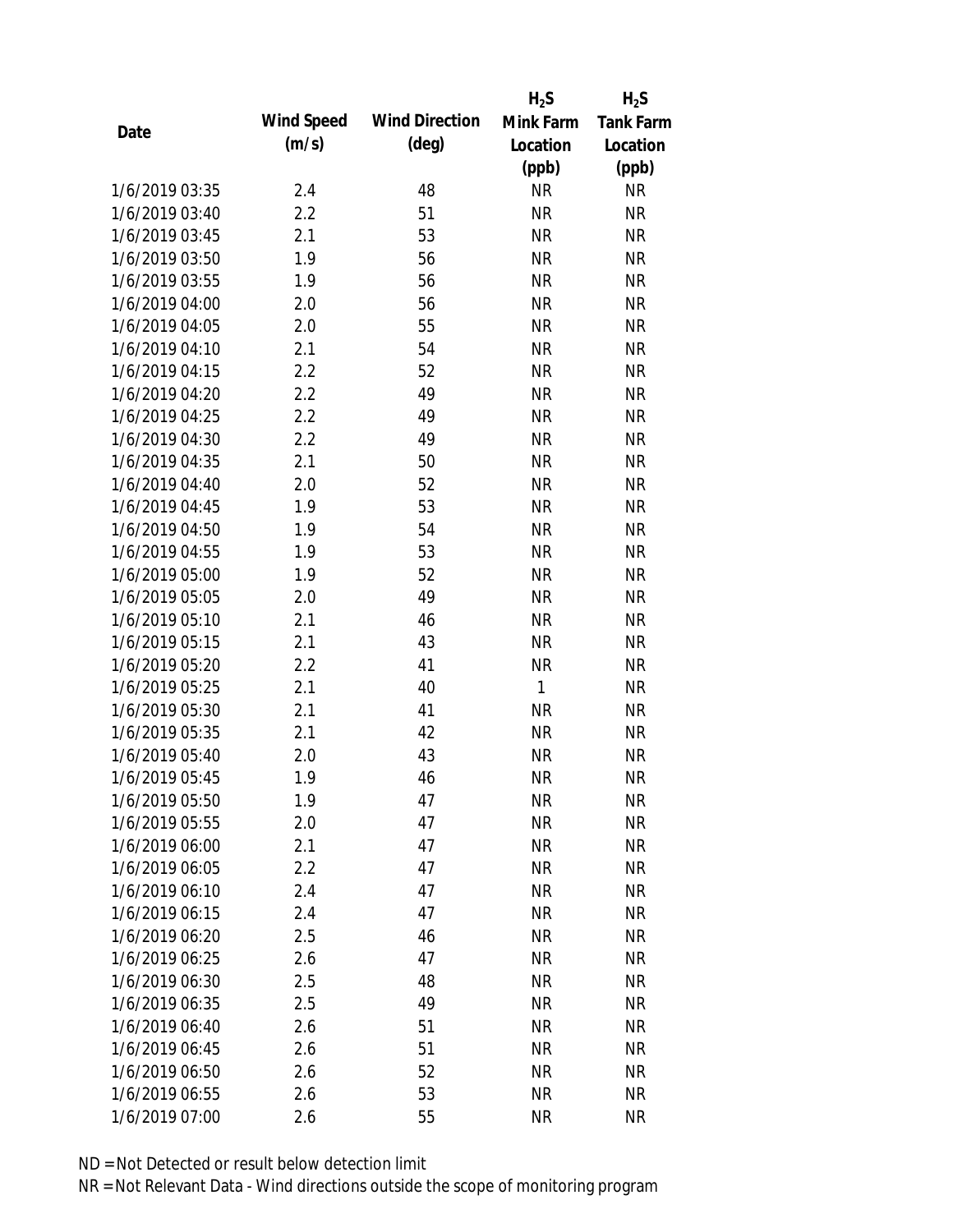|                |            |                       | $H_2S$    | $H_2S$           |
|----------------|------------|-----------------------|-----------|------------------|
| Date           | Wind Speed | <b>Wind Direction</b> | Mink Farm | <b>Tank Farm</b> |
|                | (m/s)      | $(\text{deg})$        | Location  | Location         |
|                |            |                       | (ppb)     | (ppb)            |
| 1/6/2019 07:05 | 2.4        | 57                    | <b>NR</b> | <b>NR</b>        |
| 1/6/2019 07:10 | 2.3        | 61                    | <b>NR</b> | <b>NR</b>        |
| 1/6/2019 07:15 | 2.1        | 62                    | <b>NR</b> | <b>NR</b>        |
| 1/6/2019 07:20 | 2.0        | 65                    | <b>NR</b> | <b>NR</b>        |
| 1/6/2019 07:25 | 1.9        | 67                    | <b>NR</b> | <b>NR</b>        |
| 1/6/2019 07:30 | 1.9        | 67                    | <b>NR</b> | <b>NR</b>        |
| 1/6/2019 07:35 | 1.9        | 68                    | <b>NR</b> | <b>NR</b>        |
| 1/6/2019 07:40 | 1.9        | 67                    | <b>NR</b> | <b>NR</b>        |
| 1/6/2019 07:45 | 1.9        | 67                    | <b>NR</b> | <b>NR</b>        |
| 1/6/2019 07:50 | 2.0        | 65                    | <b>NR</b> | <b>NR</b>        |
| 1/6/2019 07:55 | 2.0        | 65                    | <b>NR</b> | <b>NR</b>        |
| 1/6/2019 08:00 | 1.9        | 67                    | <b>NR</b> | <b>NR</b>        |
| 1/6/2019 08:05 | 1.9        | 68                    | <b>NR</b> | <b>NR</b>        |
| 1/6/2019 08:10 | 1.8        | 68                    | <b>NR</b> | <b>NR</b>        |
| 1/6/2019 08:15 | 1.9        | 70                    | <b>NR</b> | <b>NR</b>        |
| 1/6/2019 08:20 | 1.8        | 71                    | <b>NR</b> | <b>NR</b>        |
| 1/6/2019 08:25 | 1.9        | 72                    | <b>NR</b> | <b>NR</b>        |
| 1/6/2019 08:30 | 2.1        | 74                    | <b>NR</b> | <b>NR</b>        |
| 1/6/2019 08:35 | 2.3        | 74                    | <b>NR</b> | <b>NR</b>        |
| 1/6/2019 08:40 | 2.5        | 73                    | <b>NR</b> | <b>NR</b>        |
| 1/6/2019 08:45 | 2.7        | 73                    | <b>NR</b> | <b>NR</b>        |
| 1/6/2019 08:50 | 2.7        | 75                    | <b>NR</b> | <b>NR</b>        |
| 1/6/2019 08:55 | 2.9        | 76                    | <b>NR</b> | <b>NR</b>        |
| 1/6/2019 09:00 | 2.9        | 74                    | <b>NR</b> | <b>NR</b>        |
| 1/6/2019 09:05 | 3.1        | 73                    | <b>NR</b> | <b>NR</b>        |
| 1/6/2019 09:10 | 3.2        | 71                    | <b>NR</b> | <b>NR</b>        |
| 1/6/2019 09:15 | 3.4        | 70                    | <b>NR</b> | <b>NR</b>        |
| 1/6/2019 09:20 | 3.4        | 69                    | <b>NR</b> | <b>NR</b>        |
| 1/6/2019 09:25 | 3.4        | 71                    | <b>NR</b> | <b>NR</b>        |
| 1/6/2019 09:30 | 3.5        | 72                    | <b>NR</b> | <b>NR</b>        |
| 1/6/2019 09:35 | 3.5        | 73                    | <b>NR</b> | <b>NR</b>        |
| 1/6/2019 09:40 | 3.4        | 75                    | <b>NR</b> | <b>NR</b>        |
| 1/6/2019 09:45 | 3.2        | 77                    | <b>NR</b> | <b>NR</b>        |
| 1/6/2019 09:50 | 3.4        | 77                    | <b>NR</b> | <b>NR</b>        |
| 1/6/2019 09:55 | 3.4        | 77                    | <b>NR</b> | <b>NR</b>        |
| 1/6/2019 10:00 | 3.4        | 77                    | <b>NR</b> | <b>NR</b>        |
| 1/6/2019 10:05 | 3.3        | 79                    | <b>NR</b> | <b>NR</b>        |
| 1/6/2019 10:10 | 3.1        | 79                    | <b>NR</b> | <b>NR</b>        |
| 1/6/2019 10:15 | 3.2        | 79                    | <b>NR</b> | <b>NR</b>        |
| 1/6/2019 10:20 | 3.0        | 79                    | <b>NR</b> | <b>NR</b>        |
| 1/6/2019 10:25 | 3.3        | 80                    | <b>NR</b> | <b>NR</b>        |
| 1/6/2019 10:30 | 3.6        | 81                    | <b>NR</b> | <b>NR</b>        |
|                |            |                       |           |                  |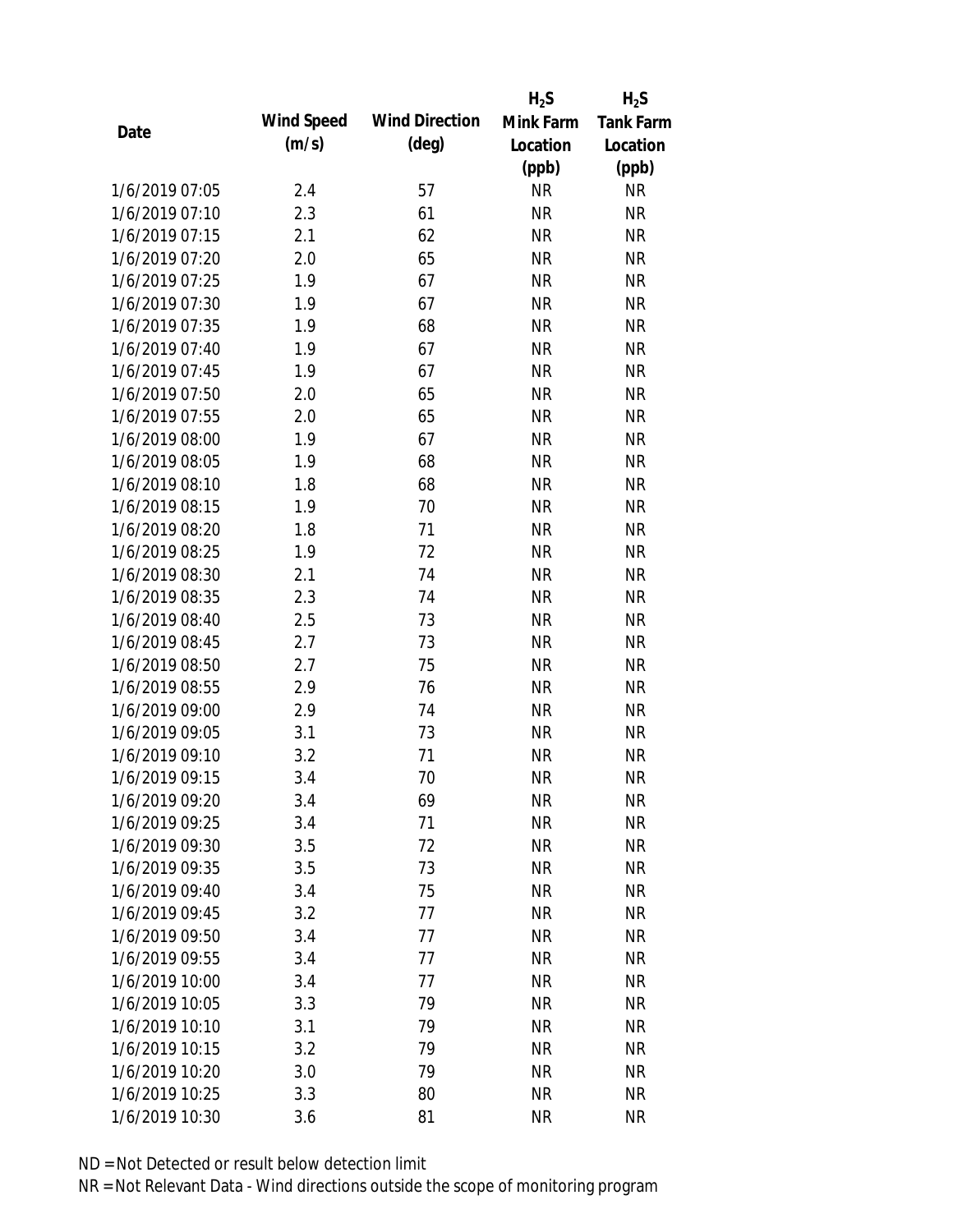|                |            |                       | $H_2S$    | $H_2S$           |
|----------------|------------|-----------------------|-----------|------------------|
| Date           | Wind Speed | <b>Wind Direction</b> | Mink Farm | <b>Tank Farm</b> |
|                | (m/s)      | $(\text{deg})$        | Location  | Location         |
|                |            |                       | (ppb)     | (ppb)            |
| 1/6/2019 10:35 | 3.7        | 82                    | <b>NR</b> | <b>NR</b>        |
| 1/6/2019 10:40 | 4.0        | 85                    | <b>NR</b> | <b>NR</b>        |
| 1/6/2019 10:45 | 4.6        | 87                    | <b>NR</b> | <b>NR</b>        |
| 1/6/2019 10:50 | 4.9        | 88                    | <b>NR</b> | <b>NR</b>        |
| 1/6/2019 10:55 | 4.8        | 89                    | <b>NR</b> | <b>NR</b>        |
| 1/6/2019 11:00 | 4.8        | 90                    | <b>NR</b> | <b>NR</b>        |
| 1/6/2019 11:05 | 5.1        | 89                    | <b>NR</b> | <b>NR</b>        |
| 1/6/2019 11:10 | 5.3        | 87                    | <b>NR</b> | <b>NR</b>        |
| 1/6/2019 11:15 | 5.0        | 85                    | <b>NR</b> | <b>NR</b>        |
| 1/6/2019 11:20 | 4.9        | 85                    | <b>NR</b> | <b>NR</b>        |
| 1/6/2019 11:25 | 4.8        | 86                    | <b>NR</b> | <b>NR</b>        |
| 1/6/2019 11:30 | 4.7        | 87                    | <b>NR</b> | <b>NR</b>        |
| 1/6/2019 11:35 | 4.6        | 89                    | <b>NR</b> | <b>NR</b>        |
| 1/6/2019 11:40 | 4.4        | 91                    | <b>NR</b> | <b>NR</b>        |
| 1/6/2019 11:45 | 4.5        | 93                    | <b>NR</b> | <b>NR</b>        |
| 1/6/2019 11:50 | 4.7        | 93                    | <b>NR</b> | <b>NR</b>        |
| 1/6/2019 11:55 | 5.0        | 91                    | <b>NR</b> | <b>NR</b>        |
| 1/6/2019 12:00 | 5.0        | 90                    | <b>NR</b> | <b>NR</b>        |
| 1/6/2019 12:05 | 5.1        | 91                    | <b>NR</b> | <b>NR</b>        |
| 1/6/2019 12:10 | 5.1        | 91                    | <b>NR</b> | <b>NR</b>        |
| 1/6/2019 12:15 | 4.9        | 92                    | <b>NR</b> | <b>NR</b>        |
| 1/6/2019 12:20 | 4.9        | 91                    | <b>NR</b> | <b>NR</b>        |
| 1/6/2019 12:25 | 4.7        | 89                    | <b>NR</b> | <b>NR</b>        |
| 1/6/2019 12:30 | 5.0        | 90                    | <b>NR</b> | <b>NR</b>        |
| 1/6/2019 12:35 | 4.9        | 89                    | <b>NR</b> | <b>NR</b>        |
| 1/6/2019 12:40 | 5.3        | 88                    | <b>NR</b> | <b>NR</b>        |
| 1/6/2019 12:45 | 5.5        | 87                    | <b>NR</b> | <b>NR</b>        |
| 1/6/2019 12:50 | 5.5        | 89                    | <b>NR</b> | <b>NR</b>        |
| 1/6/2019 12:55 | 5.9        | 91                    | <b>NR</b> | <b>NR</b>        |
| 1/6/2019 13:00 | 5.8        | 91                    | <b>NR</b> | <b>NR</b>        |
| 1/6/2019 13:05 | 5.9        | 92                    | <b>NR</b> | <b>NR</b>        |
| 1/6/2019 13:10 | 5.6        | 93                    | <b>NR</b> | <b>NR</b>        |
| 1/6/2019 13:15 | 5.5        | 91                    | <b>NR</b> | <b>NR</b>        |
| 1/6/2019 13:20 | 5.5        | 90                    | <b>NR</b> | <b>NR</b>        |
| 1/6/2019 13:25 | 5.3        | 91                    | <b>NR</b> | <b>NR</b>        |
| 1/6/2019 13:30 | 5.2        | 91                    | <b>NR</b> | <b>NR</b>        |
| 1/6/2019 13:35 | 5.1        | 91                    | <b>NR</b> | <b>NR</b>        |
| 1/6/2019 13:40 | 5.0        | 91                    | <b>NR</b> | <b>NR</b>        |
| 1/6/2019 13:45 | 5.1        | 92                    | <b>NR</b> | <b>NR</b>        |
| 1/6/2019 13:50 | 5.0        | 93                    | <b>NR</b> | <b>NR</b>        |
| 1/6/2019 13:55 | 4.9        | 93                    | <b>NR</b> | <b>NR</b>        |
| 1/6/2019 14:00 | 4.8        | 91                    | <b>NR</b> | <b>NR</b>        |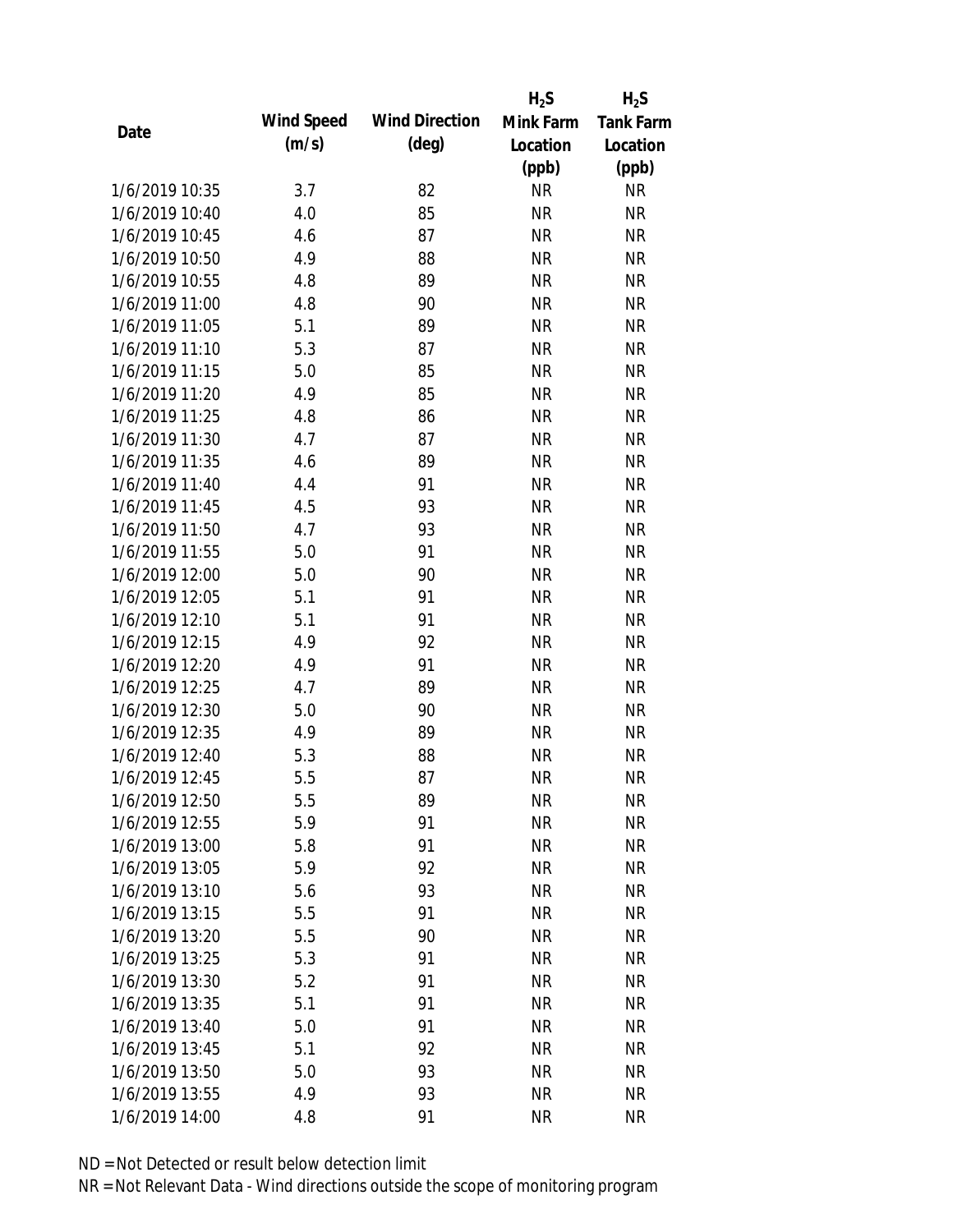|                |            |                       | $H_2S$    | $H_2S$           |
|----------------|------------|-----------------------|-----------|------------------|
| Date           | Wind Speed | <b>Wind Direction</b> | Mink Farm | <b>Tank Farm</b> |
|                | (m/s)      | $(\text{deg})$        | Location  | Location         |
|                |            |                       | (ppb)     | (ppb)            |
| 1/6/2019 14:05 | 4.7        | 91                    | <b>NR</b> | <b>NR</b>        |
| 1/6/2019 14:10 | 4.7        | 91                    | <b>NR</b> | <b>NR</b>        |
| 1/6/2019 14:15 | 4.6        | 92                    | <b>NR</b> | <b>NR</b>        |
| 1/6/2019 14:20 | 4.4        | 93                    | <b>NR</b> | <b>NR</b>        |
| 1/6/2019 14:25 | 4.3        | 92                    | <b>NR</b> | <b>NR</b>        |
| 1/6/2019 14:30 | 4.0        | 92                    | <b>NR</b> | <b>NR</b>        |
| 1/6/2019 14:35 | 3.9        | 90                    | <b>NR</b> | <b>NR</b>        |
| 1/6/2019 14:40 | 3.8        | 87                    | <b>NR</b> | <b>NR</b>        |
| 1/6/2019 14:45 | 3.6        | 84                    | <b>NR</b> | <b>NR</b>        |
| 1/6/2019 14:50 | 3.5        | 82                    | <b>NR</b> | <b>NR</b>        |
| 1/6/2019 14:55 | 3.3        | 79                    | <b>NR</b> | <b>NR</b>        |
| 1/6/2019 15:00 | 3.2        | 78                    | <b>NR</b> | <b>NR</b>        |
| 1/6/2019 15:05 | 3.1        | 78                    | <b>NR</b> | <b>NR</b>        |
| 1/6/2019 15:10 | 3.2        | 81                    | <b>NR</b> | <b>NR</b>        |
| 1/6/2019 15:15 | 3.4        | 82                    | <b>NR</b> | <b>NR</b>        |
| 1/6/2019 15:20 | 3.5        | 83                    | <b>NR</b> | <b>NR</b>        |
| 1/6/2019 15:25 | 3.5        | 84                    | <b>NR</b> | <b>NR</b>        |
| 1/6/2019 15:30 | 3.6        | 84                    | <b>NR</b> | <b>NR</b>        |
| 1/6/2019 15:35 | 3.8        | 84                    | <b>NR</b> | <b>NR</b>        |
| 1/6/2019 15:40 | 3.9        | 81                    | <b>NR</b> | <b>NR</b>        |
| 1/6/2019 15:45 | 3.8        | 80                    | <b>NR</b> | <b>NR</b>        |
| 1/6/2019 15:50 | 3.7        | 80                    | <b>NR</b> | <b>NR</b>        |
| 1/6/2019 15:55 | 3.7        | 80                    | <b>NR</b> | <b>NR</b>        |
| 1/6/2019 16:00 | 3.6        | 80                    | <b>NR</b> | <b>NR</b>        |
| 1/6/2019 16:05 | 3.6        | 81                    | <b>NR</b> | <b>NR</b>        |
| 1/6/2019 16:10 | 3.3        | 81                    | <b>NR</b> | <b>NR</b>        |
| 1/6/2019 16:15 | 3.3        | 80                    | <b>NR</b> | <b>NR</b>        |
| 1/6/2019 16:20 | 3.3        | 79                    | <b>NR</b> | <b>NR</b>        |
| 1/6/2019 16:25 | 3.4        | 79                    | <b>NR</b> | <b>NR</b>        |
| 1/6/2019 16:30 | 3.4        | 78                    | <b>NR</b> | <b>NR</b>        |
| 1/6/2019 16:35 | 3.3        | 77                    | <b>NR</b> | <b>NR</b>        |
| 1/6/2019 16:40 | 3.3        | 78                    | <b>NR</b> | <b>NR</b>        |
| 1/6/2019 16:45 | 3.1        | 78                    | <b>NR</b> | <b>NR</b>        |
| 1/6/2019 16:50 | 3.0        | 77                    | <b>NR</b> | <b>NR</b>        |
| 1/6/2019 16:55 | 2.9        | 76                    | <b>NR</b> | <b>NR</b>        |
| 1/6/2019 17:00 | 2.8        | 76                    | <b>NR</b> | <b>NR</b>        |
| 1/6/2019 17:05 | 2.8        | 76                    | <b>NR</b> | <b>NR</b>        |
| 1/6/2019 17:10 | 2.9        | 75                    | NR        | <b>NR</b>        |
| 1/6/2019 17:15 | 3.0        | 75                    | <b>NR</b> | <b>NR</b>        |
| 1/6/2019 17:20 | 3.0        | 76                    | <b>NR</b> | <b>NR</b>        |
| 1/6/2019 17:25 | 3.1        | 77                    | <b>NR</b> | <b>NR</b>        |
| 1/6/2019 17:30 | 3.2        | 78                    | <b>NR</b> | <b>NR</b>        |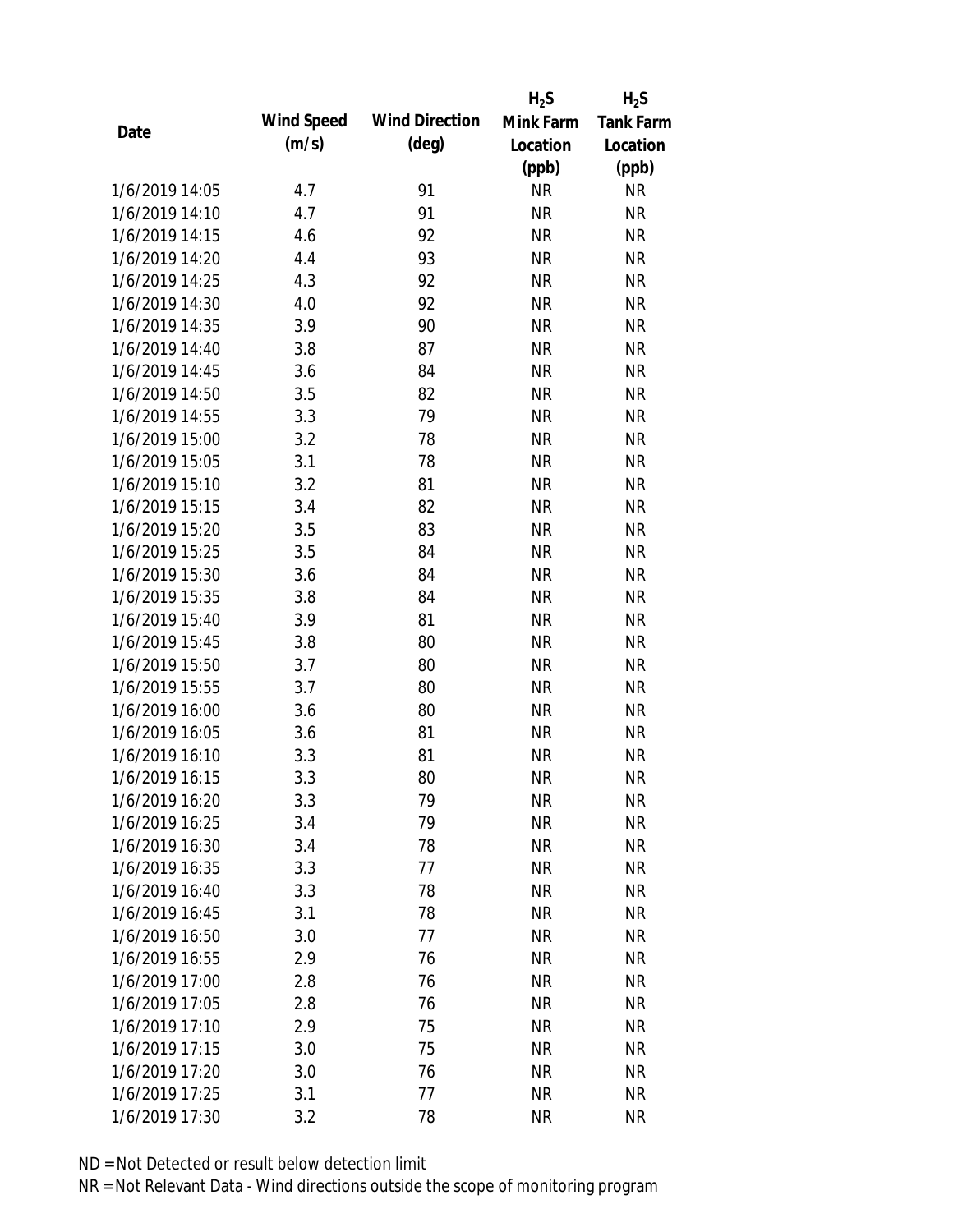|                |            |                       | $H_2S$    | $H_2S$           |
|----------------|------------|-----------------------|-----------|------------------|
| Date           | Wind Speed | <b>Wind Direction</b> | Mink Farm | <b>Tank Farm</b> |
|                | (m/s)      | $(\text{deg})$        | Location  | Location         |
|                |            |                       | (ppb)     | (ppb)            |
| 1/6/2019 17:35 | 3.2        | 79                    | <b>NR</b> | <b>NR</b>        |
| 1/6/2019 17:40 | 3.4        | 80                    | <b>NR</b> | <b>NR</b>        |
| 1/6/2019 17:45 | 3.5        | 80                    | <b>NR</b> | <b>NR</b>        |
| 1/6/2019 17:50 | 3.6        | 81                    | <b>NR</b> | <b>NR</b>        |
| 1/6/2019 17:55 | 3.6        | 80                    | <b>NR</b> | <b>NR</b>        |
| 1/6/2019 18:00 | 3.7        | 80                    | <b>NR</b> | <b>NR</b>        |
| 1/6/2019 18:05 | 3.8        | 80                    | <b>NR</b> | <b>NR</b>        |
| 1/6/2019 18:10 | 3.7        | 79                    | <b>NR</b> | <b>NR</b>        |
| 1/6/2019 18:15 | 3.7        | 79                    | <b>NR</b> | <b>NR</b>        |
| 1/6/2019 18:20 | 3.7        | 78                    | <b>NR</b> | <b>NR</b>        |
| 1/6/2019 18:25 | 3.7        | 78                    | <b>NR</b> | <b>NR</b>        |
| 1/6/2019 18:30 | 3.7        | 79                    | <b>NR</b> | <b>NR</b>        |
| 1/6/2019 18:35 | 3.7        | 78                    | <b>NR</b> | <b>NR</b>        |
| 1/6/2019 18:40 | 3.7        | 79                    | <b>NR</b> | <b>NR</b>        |
| 1/6/2019 18:45 | 3.8        | 81                    | <b>NR</b> | <b>NR</b>        |
| 1/6/2019 18:50 | 4.0        | 84                    | <b>NR</b> | <b>NR</b>        |
| 1/6/2019 18:55 | 4.1        | 86                    | <b>NR</b> | <b>NR</b>        |
| 1/6/2019 19:00 | 4.0        | 86                    | <b>NR</b> | <b>NR</b>        |
| 1/6/2019 19:05 | 3.9        | 88                    | <b>NR</b> | <b>NR</b>        |
| 1/6/2019 19:10 | 3.9        | 90                    | <b>NR</b> | <b>NR</b>        |
| 1/6/2019 19:15 | 3.8        | 90                    | <b>NR</b> | <b>NR</b>        |
| 1/6/2019 19:20 | 3.6        | 92                    | <b>NR</b> | <b>NR</b>        |
| 1/6/2019 19:25 | 3.6        | 93                    | <b>NR</b> | <b>NR</b>        |
| 1/6/2019 19:30 | 3.6        | 95                    | <b>NR</b> | <b>NR</b>        |
| 1/6/2019 19:35 | 3.8        | 96                    | <b>NR</b> | <b>NR</b>        |
| 1/6/2019 19:40 | 4.0        | 98                    | <b>NR</b> | <b>NR</b>        |
| 1/6/2019 19:45 | 4.2        | 99                    | <b>NR</b> | <b>NR</b>        |
| 1/6/2019 19:50 | 4.3        | 99                    | <b>NR</b> | <b>NR</b>        |
| 1/6/2019 19:55 | 4.2        | 99                    | <b>NR</b> | <b>NR</b>        |
| 1/6/2019 20:00 | 4.0        | 98                    | <b>NR</b> | <b>NR</b>        |
| 1/6/2019 20:05 | 3.7        | 97                    | <b>NR</b> | <b>NR</b>        |
| 1/6/2019 20:10 | 3.6        | 94                    | <b>NR</b> | <b>NR</b>        |
| 1/6/2019 20:15 | 3.3        | 93                    | <b>NR</b> | <b>NR</b>        |
| 1/6/2019 20:20 | 3.3        | 92                    | <b>NR</b> | <b>NR</b>        |
| 1/6/2019 20:25 | 3.4        | 93                    | <b>NR</b> | <b>NR</b>        |
| 1/6/2019 20:30 | 3.7        | 93                    | <b>NR</b> | <b>NR</b>        |
| 1/6/2019 20:35 | 3.9        | 95                    | <b>NR</b> | <b>NR</b>        |
| 1/6/2019 20:40 | 3.9        | 97                    | <b>NR</b> | <b>NR</b>        |
| 1/6/2019 20:45 | 4.1        | 99                    | <b>NR</b> | <b>NR</b>        |
| 1/6/2019 20:50 | 4.4        | 100                   | <b>NR</b> | <b>NR</b>        |
| 1/6/2019 20:55 | 4.5        | 100                   | <b>NR</b> | <b>NR</b>        |
| 1/6/2019 21:00 | 4.7        | 101                   | <b>NR</b> | <b>NR</b>        |
|                |            |                       |           |                  |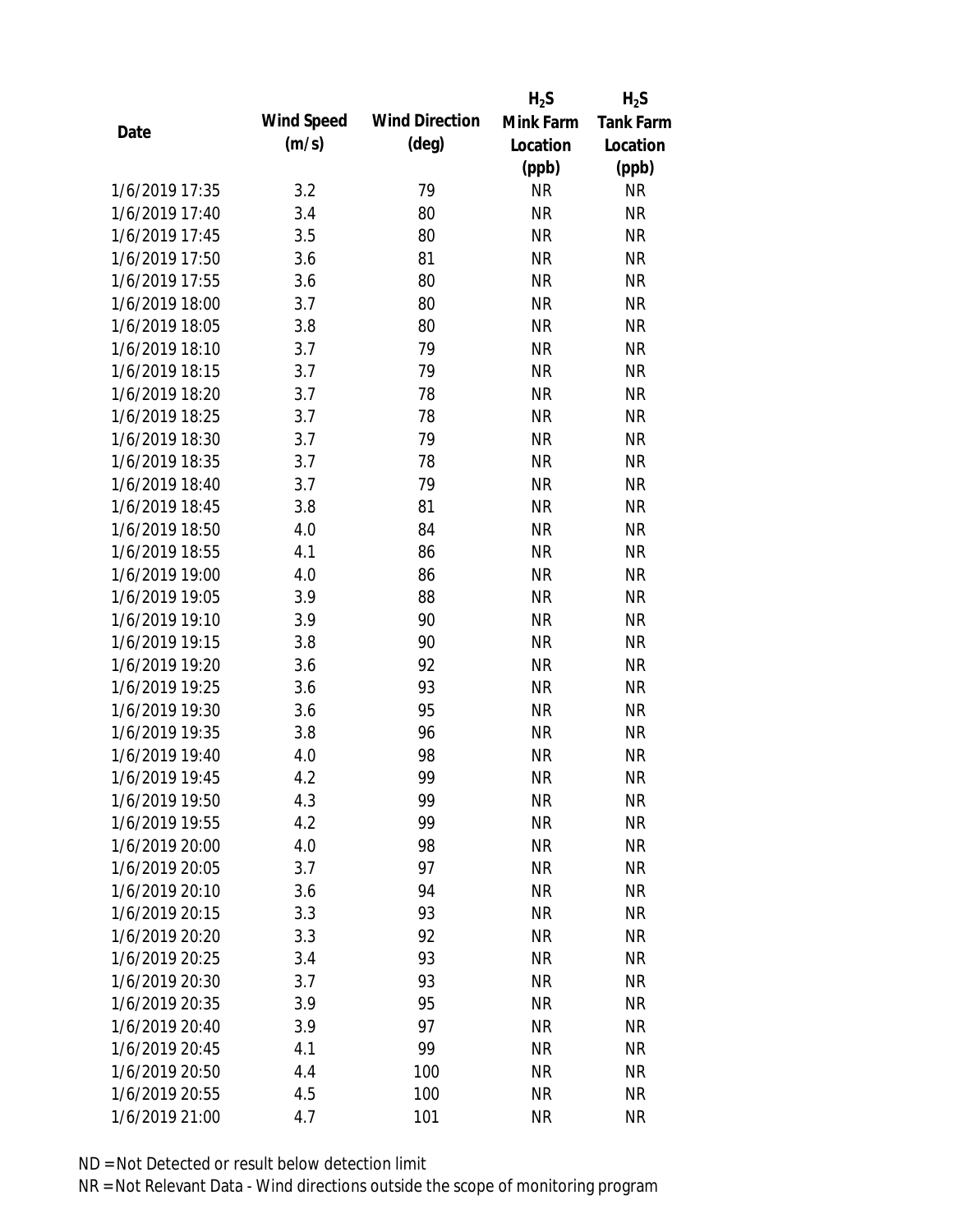|                |            |                       | $H_2S$    | $H_2S$           |
|----------------|------------|-----------------------|-----------|------------------|
|                | Wind Speed | <b>Wind Direction</b> | Mink Farm | <b>Tank Farm</b> |
| Date           | (m/s)      | $(\text{deg})$        | Location  | Location         |
|                |            |                       | (ppb)     | (ppb)            |
| 1/6/2019 21:05 | 4.8        | 101                   | <b>NR</b> | <b>NR</b>        |
| 1/6/2019 21:10 | 5.1        | 101                   | <b>NR</b> | <b>NR</b>        |
| 1/6/2019 21:15 | 5.3        | 100                   | <b>NR</b> | <b>NR</b>        |
| 1/6/2019 21:20 | 5.3        | 101                   | <b>NR</b> | <b>NR</b>        |
| 1/6/2019 21:25 | 5.3        | 102                   | <b>NR</b> | <b>NR</b>        |
| 1/6/2019 21:30 | 5.3        | 102                   | <b>NR</b> | <b>NR</b>        |
| 1/6/2019 21:35 | 5.3        | 102                   | <b>NR</b> | <b>NR</b>        |
| 1/6/2019 21:40 | 5.2        | 103                   | <b>NR</b> | <b>NR</b>        |
| 1/6/2019 21:45 | 5.2        | 104                   | <b>NR</b> | <b>NR</b>        |
| 1/6/2019 21:50 | 5.2        | 105                   | <b>NR</b> | <b>NR</b>        |
| 1/6/2019 21:55 | 5.5        | 106                   | <b>NR</b> | <b>NR</b>        |
| 1/6/2019 22:00 | 5.8        | 108                   | <b>NR</b> | <b>NR</b>        |
| 1/6/2019 22:05 | 6.2        | 110                   | <b>NR</b> | <b>NR</b>        |
| 1/6/2019 22:10 | 6.4        | 113                   | <b>NR</b> | <b>NR</b>        |
| 1/6/2019 22:15 | 6.6        | 114                   | <b>NR</b> | <b>NR</b>        |
| 1/6/2019 22:20 | 6.6        | 115                   | <b>NR</b> | <b>NR</b>        |
| 1/6/2019 22:25 | 6.5        | 116                   | <b>NR</b> | <b>NR</b>        |
| 1/6/2019 22:30 | 6.3        | 116                   | <b>NR</b> | <b>NR</b>        |
| 1/6/2019 22:35 | 6.2        | 116                   | <b>NR</b> | <b>NR</b>        |
| 1/6/2019 22:40 | 6.2        | 115                   | <b>NR</b> | <b>NR</b>        |
| 1/6/2019 22:45 | 6.2        | 114                   | <b>NR</b> | <b>NR</b>        |
| 1/6/2019 22:50 | 6.1        | 116                   | <b>NR</b> | <b>NR</b>        |
| 1/6/2019 22:55 | 6.1        | 116                   | <b>NR</b> | <b>NR</b>        |
| 1/6/2019 23:00 | 6.3        | 115                   | <b>NR</b> | <b>NR</b>        |
| 1/6/2019 23:05 | 6.3        | 115                   | <b>NR</b> | <b>NR</b>        |
| 1/6/2019 23:10 | 6.3        | 115                   | <b>NR</b> | <b>NR</b>        |
| 1/6/2019 23:15 | 6.3        | 116                   | <b>NR</b> | <b>NR</b>        |
| 1/6/2019 23:20 | 6.4        | 115                   | <b>NR</b> | <b>NR</b>        |
| 1/6/2019 23:25 | 6.6        | 116                   | <b>NR</b> | <b>NR</b>        |
| 1/6/2019 23:30 | 6.3        | 118                   | <b>NR</b> | <b>NR</b>        |
| 1/6/2019 23:35 | 6.0        | 122                   | <b>NR</b> | <b>NR</b>        |
| 1/6/2019 23:40 | 5.7        | 125                   | <b>NR</b> | <b>NR</b>        |
| 1/6/2019 23:45 | 5.5        | 126                   | <b>NR</b> | <b>NR</b>        |
| 1/6/2019 23:50 | 5.5        | 124                   | <b>NR</b> | <b>NR</b>        |
| 1/6/2019 23:55 | 5.6        | 123                   | <b>NR</b> | <b>NR</b>        |
| 1/6/2019 24:00 | 5.7        | 121                   | <b>NR</b> | <b>NR</b>        |
| 1/7/2019 00:05 | 5.9        | 118                   | <b>NR</b> | <b>NR</b>        |
| 1/7/2019 00:10 | 6.2        | 116                   | <b>NR</b> | <b>NR</b>        |
| 1/7/2019 00:15 | 6.2        | 116                   | <b>NR</b> | <b>NR</b>        |
| 1/7/2019 00:20 | 6.2        | 118                   | <b>NR</b> | <b>NR</b>        |
| 1/7/2019 00:25 | 6.3        | 119                   | <b>NR</b> | <b>NR</b>        |
| 1/7/2019 00:30 | 6.4        | 120                   | <b>NR</b> | <b>NR</b>        |
|                |            |                       |           |                  |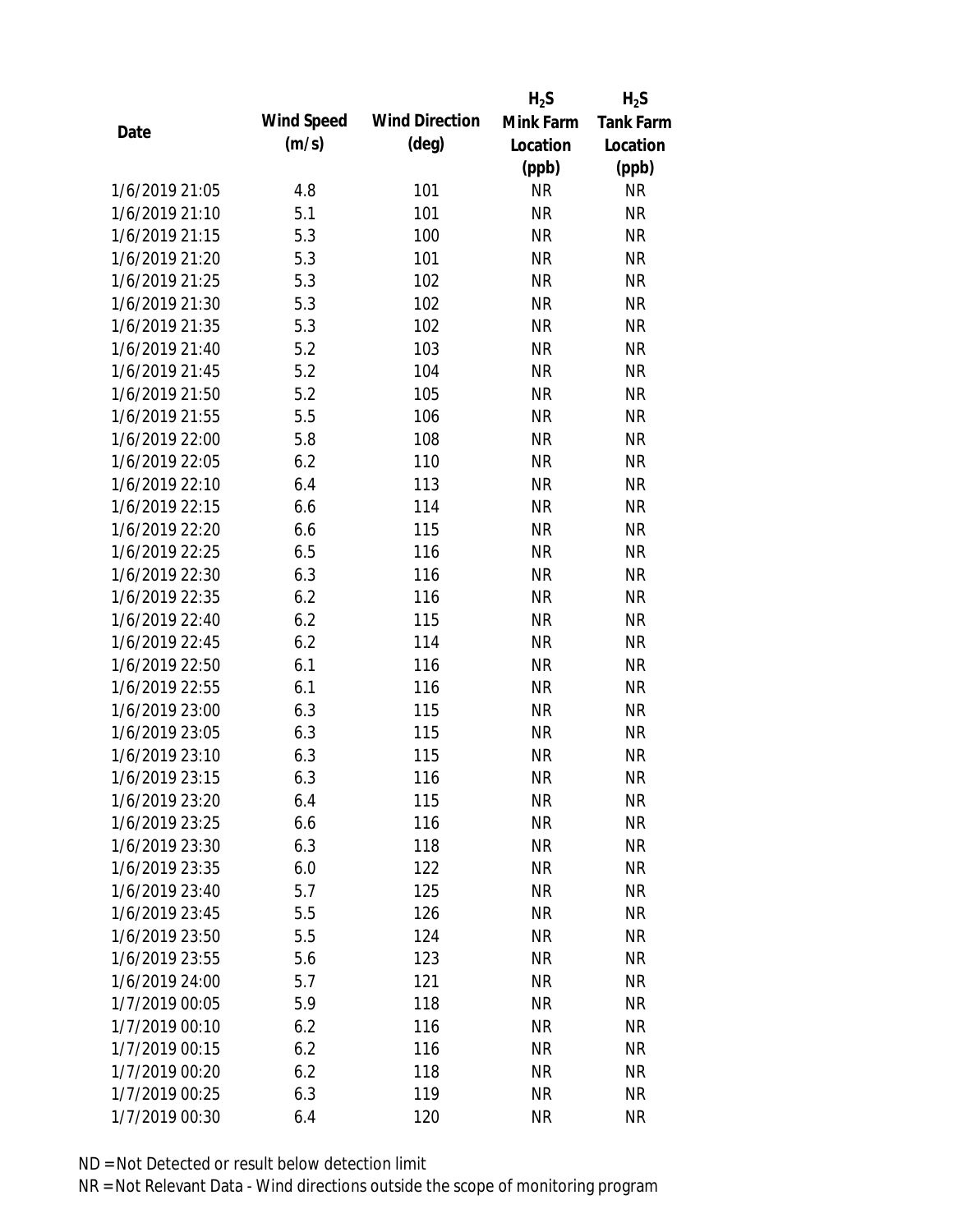|                |            |                       | $H_2S$    | $H_2S$           |
|----------------|------------|-----------------------|-----------|------------------|
| Date           | Wind Speed | <b>Wind Direction</b> | Mink Farm | <b>Tank Farm</b> |
|                | (m/s)      | $(\text{deg})$        | Location  | Location         |
|                |            |                       | (ppb)     | (ppb)            |
| 1/7/2019 00:35 | 6.6        | 121                   | <b>NR</b> | <b>NR</b>        |
| 1/7/2019 00:40 | 6.6        | 121                   | <b>NR</b> | <b>NR</b>        |
| 1/7/2019 00:45 | 6.8        | 121                   | <b>NR</b> | <b>NR</b>        |
| 1/7/2019 00:50 | 6.9        | 121                   | <b>NR</b> | <b>NR</b>        |
| 1/7/2019 00:55 | 6.9        | 122                   | <b>NR</b> | <b>NR</b>        |
| 1/7/2019 01:00 | 6.9        | 123                   | <b>NR</b> | <b>NR</b>        |
| 1/7/2019 01:05 | 6.8        | 125                   | <b>NR</b> | <b>NR</b>        |
| 1/7/2019 01:10 | 6.8        | 125                   | <b>NR</b> | <b>NR</b>        |
| 1/7/2019 01:15 | 6.7        | 124                   | <b>NR</b> | <b>NR</b>        |
| 1/7/2019 01:20 | 6.8        | 124                   | <b>NR</b> | <b>NR</b>        |
| 1/7/2019 01:25 | 7.0        | 123                   | <b>NR</b> | <b>NR</b>        |
| 1/7/2019 01:30 | 7.1        | 123                   | <b>NR</b> | <b>NR</b>        |
| 1/7/2019 01:35 | 7.3        | 122                   | <b>NR</b> | <b>NR</b>        |
| 1/7/2019 01:40 | 7.5        | 122                   | <b>NR</b> | <b>NR</b>        |
| 1/7/2019 01:45 | 7.8        | 122                   | <b>NR</b> | <b>NR</b>        |
| 1/7/2019 01:50 | 7.8        | 124                   | <b>NR</b> | <b>NR</b>        |
| 1/7/2019 01:55 | 8.0        | 125                   | <b>NR</b> | <b>NR</b>        |
| 1/7/2019 02:00 | 8.3        | 126                   | <b>NR</b> | <b>NR</b>        |
| 1/7/2019 02:05 | 8.4        | 128                   | <b>NR</b> | <b>NR</b>        |
| 1/7/2019 02:10 | 8.5        | 129                   | <b>NR</b> | <b>NR</b>        |
| 1/7/2019 02:15 | 8.6        | 130                   | <b>NR</b> | <b>NR</b>        |
| 1/7/2019 02:20 | 8.9        | 130                   | <b>NR</b> | <b>NR</b>        |
| 1/7/2019 02:25 | 8.7        | 131                   | <b>NR</b> | <b>NR</b>        |
| 1/7/2019 02:30 | 8.6        | 131                   | <b>NR</b> | <b>NR</b>        |
| 1/7/2019 02:35 | 8.5        | 131                   | <b>NR</b> | <b>NR</b>        |
| 1/7/2019 02:40 | 8.4        | 132                   | <b>NR</b> | <b>NR</b>        |
| 1/7/2019 02:45 | 8.1        | 132                   | <b>NR</b> | <b>NR</b>        |
| 1/7/2019 02:50 | 7.9        | 133                   | <b>NR</b> | <b>NR</b>        |
| 1/7/2019 02:55 | 7.9        | 133                   | <b>NR</b> | <b>NR</b>        |
| 1/7/2019 03:00 | 7.8        | 132                   | <b>NR</b> | <b>NR</b>        |
| 1/7/2019 03:05 | 7.5        | 132                   | <b>NR</b> | <b>NR</b>        |
| 1/7/2019 03:10 | 7.5        | 132                   | <b>NR</b> | <b>NR</b>        |
| 1/7/2019 03:15 | 7.5        | 132                   | <b>NR</b> | <b>NR</b>        |
| 1/7/2019 03:20 | 7.4        | 131                   | <b>NR</b> | <b>NR</b>        |
| 1/7/2019 03:25 | 7.4        | 131                   | <b>NR</b> | <b>NR</b>        |
| 1/7/2019 03:30 | 7.4        | 131                   | <b>NR</b> | <b>NR</b>        |
| 1/7/2019 03:35 | 7.4        | 131                   | <b>NR</b> | <b>NR</b>        |
| 1/7/2019 03:40 | 7.4        | 131                   | <b>NR</b> | <b>NR</b>        |
| 1/7/2019 03:45 | 7.4        | 131                   | <b>NR</b> | <b>NR</b>        |
| 1/7/2019 03:50 | 7.4        | 131                   | <b>NR</b> | <b>NR</b>        |
| 1/7/2019 03:55 | 7.3        | 132                   | <b>NR</b> | <b>NR</b>        |
| 1/7/2019 04:00 | 7.3        | 133                   | <b>NR</b> | <b>NR</b>        |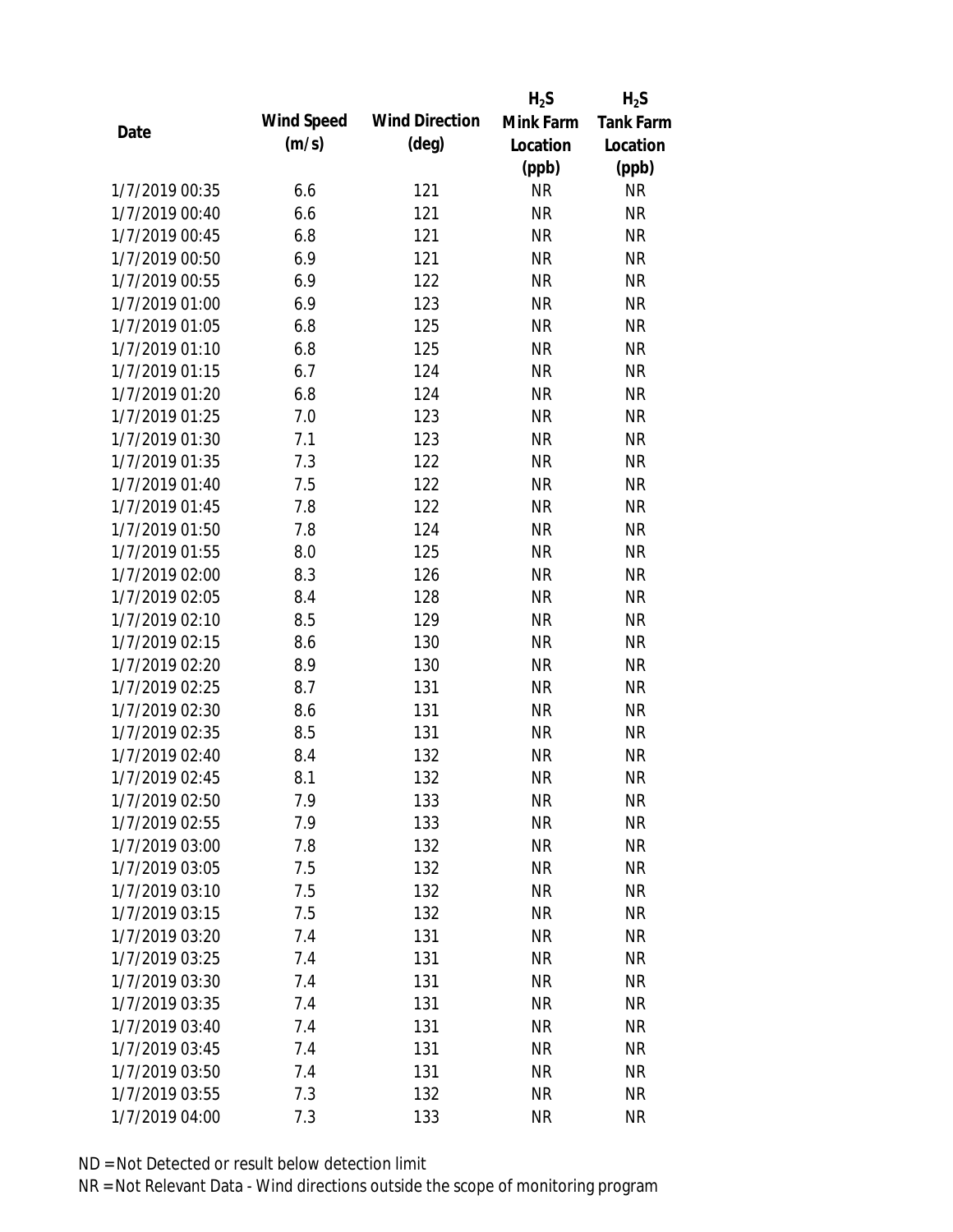|                |            |                       | $H_2S$    | $H_2S$           |
|----------------|------------|-----------------------|-----------|------------------|
|                | Wind Speed | <b>Wind Direction</b> | Mink Farm | <b>Tank Farm</b> |
| Date           | (m/s)      | $(\text{deg})$        | Location  | Location         |
|                |            |                       | (ppb)     | (ppb)            |
| 1/7/2019 04:05 | 7.3        | 133                   | <b>NR</b> | <b>NR</b>        |
| 1/7/2019 04:10 | 7.2        | 133                   | <b>NR</b> | <b>NR</b>        |
| 1/7/2019 04:15 | 7.2        | 133                   | <b>NR</b> | <b>NR</b>        |
| 1/7/2019 04:20 | 7.2        | 134                   | <b>NR</b> | <b>NR</b>        |
| 1/7/2019 04:25 | 7.3        | 134                   | <b>NR</b> | <b>NR</b>        |
| 1/7/2019 04:30 | 7.4        | 134                   | <b>NR</b> | <b>NR</b>        |
| 1/7/2019 04:35 | 7.5        | 134                   | <b>NR</b> | <b>NR</b>        |
| 1/7/2019 04:40 | 7.8        | 135                   | <b>NR</b> | <b>NR</b>        |
| 1/7/2019 04:45 | 7.8        | 137                   | <b>NR</b> | <b>NR</b>        |
| 1/7/2019 04:50 | 7.9        | 137                   | <b>NR</b> | <b>NR</b>        |
| 1/7/2019 04:55 | 7.9        | 137                   | <b>NR</b> | <b>NR</b>        |
| 1/7/2019 05:00 | 8.0        | 137                   | <b>NR</b> | <b>NR</b>        |
| 1/7/2019 05:05 | 8.0        | 138                   | <b>NR</b> | <b>NR</b>        |
| 1/7/2019 05:10 | 8.2        | 139                   | <b>NR</b> | <b>NR</b>        |
| 1/7/2019 05:15 | 8.2        | 140                   | <b>NR</b> | <b>NR</b>        |
| 1/7/2019 05:20 | 8.4        | 142                   | <b>NR</b> | <b>NR</b>        |
| 1/7/2019 05:25 | 8.3        | 142                   | <b>NR</b> | <b>NR</b>        |
| 1/7/2019 05:30 | 8.3        | 143                   | <b>NR</b> | <b>NR</b>        |
| 1/7/2019 05:35 | 8.3        | 144                   | <b>NR</b> | <b>NR</b>        |
| 1/7/2019 05:40 | 8.2        | 144                   | <b>NR</b> | <b>NR</b>        |
| 1/7/2019 05:45 | 8.3        | 143                   | <b>NR</b> | <b>NR</b>        |
| 1/7/2019 05:50 | 8.5        | 142                   | <b>NR</b> | <b>NR</b>        |
| 1/7/2019 05:55 | 8.8        | 141                   | <b>NR</b> | <b>NR</b>        |
| 1/7/2019 06:00 | 8.7        | 140                   | <b>NR</b> | <b>NR</b>        |
| 1/7/2019 06:05 | 8.5        | 141                   | <b>NR</b> | <b>NR</b>        |
| 1/7/2019 06:10 | 8.2        | 142                   | <b>NR</b> | <b>NR</b>        |
| 1/7/2019 06:15 | 7.8        | 144                   | <b>NR</b> | <b>NR</b>        |
| 1/7/2019 06:20 | 7.3        | 145                   | <b>NR</b> | <b>NR</b>        |
| 1/7/2019 06:25 | 6.8        | 147                   | <b>NR</b> | <b>NR</b>        |
| 1/7/2019 06:30 | 6.6        | 147                   | <b>NR</b> | <b>NR</b>        |
| 1/7/2019 06:35 | 6.7        | 148                   | <b>NR</b> | <b>NR</b>        |
| 1/7/2019 06:40 | 6.7        | 147                   | <b>NR</b> | <b>NR</b>        |
| 1/7/2019 06:45 | 6.9        | 144                   | <b>NR</b> | <b>NR</b>        |
| 1/7/2019 06:50 | 7.0        | 141                   | <b>NR</b> | <b>NR</b>        |
| 1/7/2019 06:55 | 7.2        | 140                   | <b>NR</b> | <b>NR</b>        |
| 1/7/2019 07:00 | 7.0        | 142                   | <b>NR</b> | <b>NR</b>        |
| 1/7/2019 07:05 | 7.0        | 143                   | <b>NR</b> | <b>NR</b>        |
| 1/7/2019 07:10 | 6.9        | 147                   | <b>NR</b> | <b>NR</b>        |
| 1/7/2019 07:15 | 6.9        | 150                   | <b>NR</b> | <b>NR</b>        |
| 1/7/2019 07:20 | 6.9        | 153                   | <b>NR</b> | <b>NR</b>        |
| 1/7/2019 07:25 | 7.2        | 155                   | <b>NR</b> | <b>NR</b>        |
| 1/7/2019 07:30 | 7.6        | 156                   | <b>NR</b> | <b>NR</b>        |
|                |            |                       |           |                  |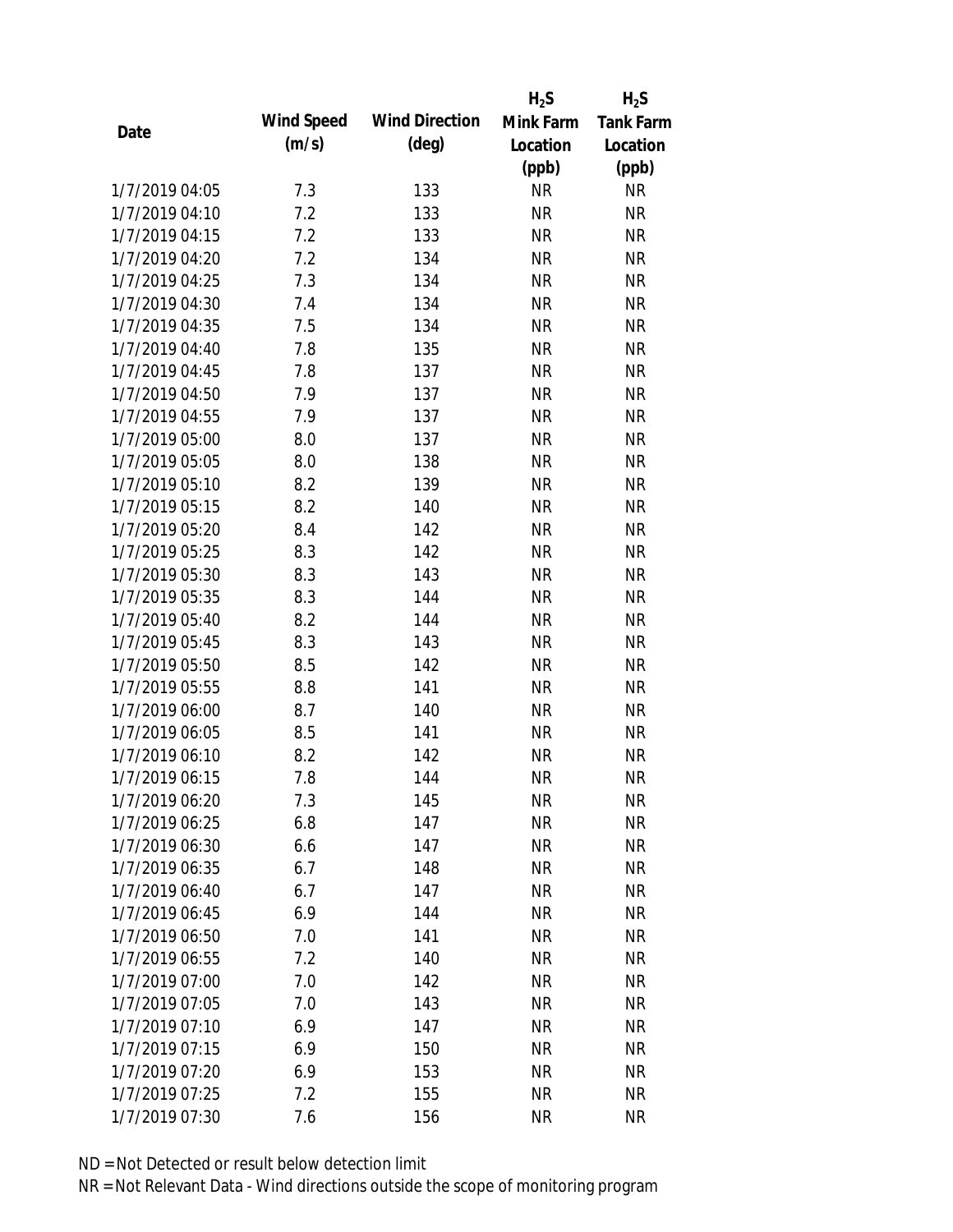|                |            |                       | $H_2S$    | $H_2S$           |
|----------------|------------|-----------------------|-----------|------------------|
| Date           | Wind Speed | <b>Wind Direction</b> | Mink Farm | <b>Tank Farm</b> |
|                | (m/s)      | $(\text{deg})$        | Location  | Location         |
|                |            |                       | (ppb)     | (ppb)            |
| 1/7/2019 07:35 | 7.7        | 155                   | <b>NR</b> | NR               |
| 1/7/2019 07:40 | 8.0        | 154                   | <b>NR</b> | <b>NR</b>        |
| 1/7/2019 07:45 | 8.1        | 155                   | <b>NR</b> | <b>NR</b>        |
| 1/7/2019 07:50 | 8.1        | 156                   | <b>NR</b> | <b>NR</b>        |
| 1/7/2019 07:55 | 7.8        | 156                   | <b>NR</b> | <b>NR</b>        |
| 1/7/2019 08:00 | 7.7        | 157                   | <b>NR</b> | <b>NR</b>        |
| 1/7/2019 08:05 | 7.6        | 156                   | <b>NR</b> | <b>NR</b>        |
| 1/7/2019 08:10 | 7.5        | 156                   | <b>NR</b> | <b>NR</b>        |
| 1/7/2019 08:15 | 7.5        | 156                   | <b>NR</b> | <b>NR</b>        |
| 1/7/2019 08:20 | 7.4        | 156                   | <b>NR</b> | <b>NR</b>        |
| 1/7/2019 08:25 | 7.4        | 155                   | <b>NR</b> | <b>NR</b>        |
| 1/7/2019 08:30 | 7.3        | 153                   | <b>NR</b> | <b>NR</b>        |
| 1/7/2019 08:35 | 7.3        | 152                   | <b>NR</b> | <b>NR</b>        |
| 1/7/2019 08:40 | 7.2        | 150                   | <b>NR</b> | <b>NR</b>        |
| 1/7/2019 08:45 | 7.2        | 148                   | <b>NR</b> | <b>NR</b>        |
| 1/7/2019 08:50 | 7.3        | 147                   | <b>NR</b> | <b>NR</b>        |
| 1/7/2019 08:55 | 7.3        | 147                   | <b>NR</b> | <b>NR</b>        |
| 1/7/2019 09:00 | 7.3        | 149                   | <b>NR</b> | <b>NR</b>        |
| 1/7/2019 09:05 | 7.1        | 150                   | <b>NR</b> | <b>NR</b>        |
| 1/7/2019 09:10 | 7.0        | 153                   | <b>NR</b> | <b>NR</b>        |
| 1/7/2019 09:15 | 6.9        | 155                   | <b>NR</b> | <b>NR</b>        |
| 1/7/2019 09:20 | 7.0        | 157                   | <b>NR</b> | <b>NR</b>        |
| 1/7/2019 09:25 | 7.0        | 159                   | <b>NR</b> | <b>NR</b>        |
| 1/7/2019 09:30 | 7.0        | 159                   | <b>NR</b> | <b>NR</b>        |
| 1/7/2019 09:35 | 7.3        | 160                   | <b>NR</b> | <b>NR</b>        |
| 1/7/2019 09:40 | 7.5        | 160                   | <b>NR</b> | <b>NR</b>        |
| 1/7/2019 09:45 | 7.4        | 160                   | <b>NR</b> | <b>NR</b>        |
| 1/7/2019 09:50 | 7.4        | 161                   | <b>NR</b> | <b>NR</b>        |
| 1/7/2019 09:55 | 7.4        | 161                   | <b>NR</b> | <b>NR</b>        |
| 1/7/2019 10:00 | 7.3        | 160                   | <b>NR</b> | <b>NR</b>        |
| 1/7/2019 10:05 | 7.1        | 160                   | <b>NR</b> | <b>NR</b>        |
| 1/7/2019 10:10 | 7.0        | 160                   | <b>NR</b> | <b>NR</b>        |
| 1/7/2019 10:15 | 7.1        | 160                   | <b>NR</b> | <b>NR</b>        |
| 1/7/2019 10:20 | 7.0        | 161                   | <b>NR</b> | <b>NR</b>        |
| 1/7/2019 10:25 | 7.0        | 161                   | <b>NR</b> | <b>NR</b>        |
| 1/7/2019 10:30 | 7.0        | 162                   | <b>NR</b> | <b>NR</b>        |
| 1/7/2019 10:35 | 7.0        | 163                   | <b>NR</b> | <b>NR</b>        |
| 1/7/2019 10:40 | 7.0        | 163                   | NR        | <b>NR</b>        |
| 1/7/2019 10:45 | 7.1        | 162                   | <b>NR</b> | <b>NR</b>        |
| 1/7/2019 10:50 | 7.3        | 160                   | <b>NR</b> | <b>NR</b>        |
| 1/7/2019 10:55 | 7.4        | 161                   | <b>NR</b> | <b>NR</b>        |
| 1/7/2019 11:00 | 7.6        | 161                   | <b>NR</b> | <b>NR</b>        |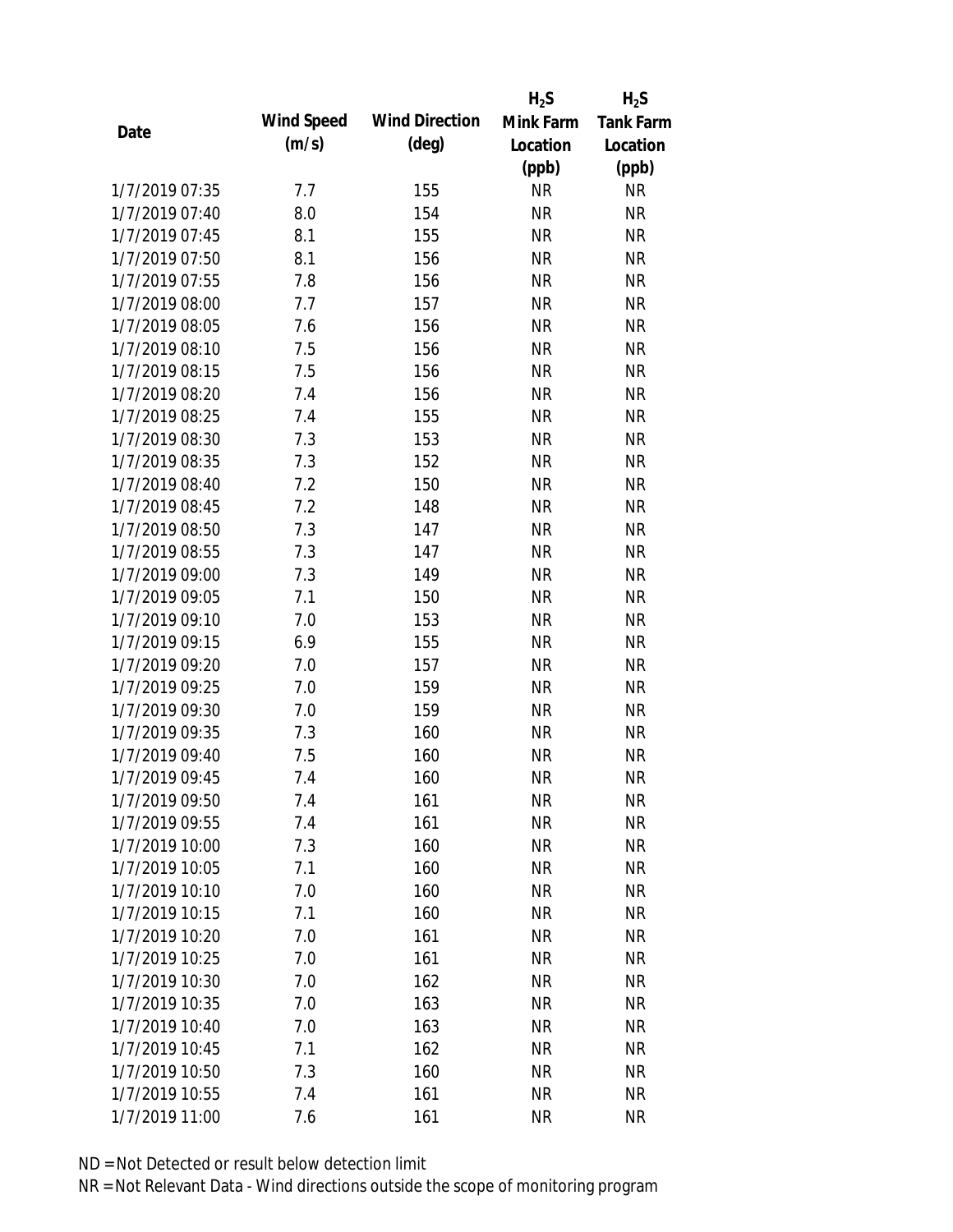|                |            |                       | $H_2S$    | $H_2S$           |
|----------------|------------|-----------------------|-----------|------------------|
| Date           | Wind Speed | <b>Wind Direction</b> | Mink Farm | <b>Tank Farm</b> |
|                | (m/s)      | $(\text{deg})$        | Location  | Location         |
|                |            |                       | (ppb)     | (ppb)            |
| 1/7/2019 11:05 | 7.6        | 160                   | <b>NR</b> | <b>NR</b>        |
| 1/7/2019 11:10 | 7.7        | 161                   | <b>NR</b> | <b>NR</b>        |
| 1/7/2019 11:15 | 7.6        | 164                   | <b>NR</b> | <b>NR</b>        |
| 1/7/2019 11:20 | 7.5        | 165                   | <b>NR</b> | <b>NR</b>        |
| 1/7/2019 11:25 | 7.5        | 166                   | <b>NR</b> | <b>NR</b>        |
| 1/7/2019 11:30 | 7.5        | 166                   | <b>NR</b> | <b>NR</b>        |
| 1/7/2019 11:35 | 7.4        | 168                   | <b>NR</b> | <b>NR</b>        |
| 1/7/2019 11:40 | 7.5        | 169                   | <b>NR</b> | <b>NR</b>        |
| 1/7/2019 11:45 | 7.4        | 169                   | <b>NR</b> | <b>NR</b>        |
| 1/7/2019 11:50 | 7.2        | 170                   | <b>NR</b> | 1                |
| 1/7/2019 11:55 | 7.1        | 170                   | <b>NR</b> | 1                |
| 1/7/2019 12:00 | 7.2        | 172                   | <b>NR</b> | $\mathbf{1}$     |
| 1/7/2019 12:05 | 7.3        | 171                   | <b>NR</b> | $\mathbf{1}$     |
| 1/7/2019 12:10 | 7.2        | 172                   | <b>NR</b> | 1                |
| 1/7/2019 12:15 | 7.3        | 172                   | <b>NR</b> | 1                |
| 1/7/2019 12:20 | 7.2        | 171                   | <b>NR</b> | 1                |
| 1/7/2019 12:25 | 7.3        | 171                   | <b>NR</b> | 1                |
| 1/7/2019 12:30 | 7.1        | 171                   | <b>NR</b> | $\mathbf{1}$     |
| 1/7/2019 12:35 | 7.0        | 174                   | <b>NR</b> | $\mathbf{1}$     |
| 1/7/2019 12:40 | 6.8        | 175                   | <b>NR</b> | 1                |
| 1/7/2019 12:45 | 6.7        | 177                   | <b>NR</b> | 1                |
| 1/7/2019 12:50 | 6.7        | 179                   | <b>NR</b> | 1                |
| 1/7/2019 12:55 | 6.7        | 181                   | <b>NR</b> | 1                |
| 1/7/2019 13:00 | 6.9        | 184                   | <b>NR</b> | 1                |
| 1/7/2019 13:05 | 6.9        | 184                   | <b>NR</b> | 1                |
| 1/7/2019 13:10 | 6.9        | 185                   | <b>NR</b> | 1                |
| 1/7/2019 13:15 | 7.0        | 186                   | <b>NR</b> | 1                |
| 1/7/2019 13:20 | 6.9        | 188                   | <b>NR</b> | 1                |
| 1/7/2019 13:25 | 6.9        | 192                   | <b>NR</b> | 1                |
| 1/7/2019 13:30 | 7.1        | 193                   | NR        | 1                |
| 1/7/2019 13:35 | 7.3        | 197                   | <b>NR</b> | <b>ND</b>        |
| 1/7/2019 13:40 | 7.5        | 199                   | NR        | 1                |
| 1/7/2019 13:45 | 7.8        | 201                   | NR        | 1                |
| 1/7/2019 13:50 | 7.8        | 203                   | <b>NR</b> | 1                |
| 1/7/2019 13:55 | 7.7        | 203                   | NR        | 1                |
| 1/7/2019 14:00 | 7.7        | 204                   | <b>NR</b> | 1                |
| 1/7/2019 14:05 | 7.6        | 203                   | NR        | 1                |
| 1/7/2019 14:10 | 7.5        | 203                   | NR        | 1                |
| 1/7/2019 14:15 | 7.3        | 204                   | NR        | 1                |
| 1/7/2019 14:20 | 7.5        | 205                   | <b>NR</b> | 1                |
| 1/7/2019 14:25 | 7.6        | 205                   | <b>NR</b> | 1                |
| 1/7/2019 14:30 | 7.4        | 205                   | <b>NR</b> | 1                |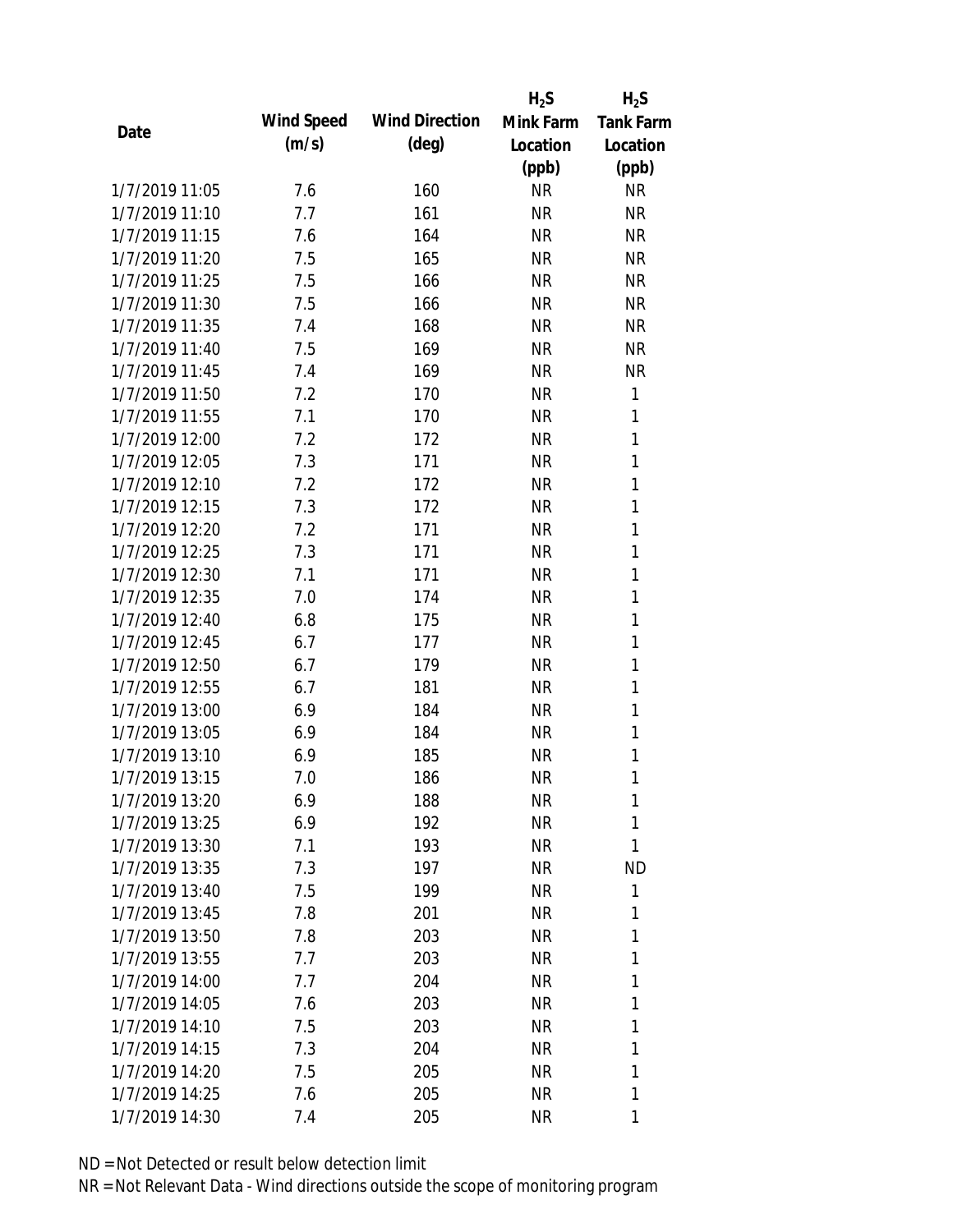|                |            |                       | $H_2S$    | $H_2S$           |
|----------------|------------|-----------------------|-----------|------------------|
| Date           | Wind Speed | <b>Wind Direction</b> | Mink Farm | <b>Tank Farm</b> |
|                | (m/s)      | $(\text{deg})$        | Location  | Location         |
|                |            |                       | (ppb)     | (ppb)            |
| 1/7/2019 14:35 | 7.5        | 207                   | <b>NR</b> | 1                |
| 1/7/2019 14:40 | 7.7        | 209                   | <b>NR</b> | 1                |
| 1/7/2019 14:45 | 7.8        | 209                   | <b>NR</b> | 1                |
| 1/7/2019 14:50 | 7.7        | 210                   | <b>NR</b> | 1                |
| 1/7/2019 14:55 | 7.8        | 211                   | <b>NR</b> | 1                |
| 1/7/2019 15:00 | 8.1        | 213                   | <b>NR</b> | 1                |
| 1/7/2019 15:05 | 8.2        | 214                   | <b>NR</b> | 1                |
| 1/7/2019 15:10 | 8.2        | 215                   | <b>NR</b> | 1                |
| 1/7/2019 15:15 | 8.1        | 216                   | <b>NR</b> | 1                |
| 1/7/2019 15:20 | 8.2        | 217                   | <b>NR</b> | 1                |
| 1/7/2019 15:25 | 8.4        | 219                   | <b>NR</b> | 1                |
| 1/7/2019 15:30 | 8.6        | 220                   | <b>NR</b> | 1                |
| 1/7/2019 15:35 | 9.1        | 221                   | <b>NR</b> | 1                |
| 1/7/2019 15:40 | 9.1        | 223                   | <b>NR</b> | 1                |
| 1/7/2019 15:45 | 9.5        | 225                   | <b>NR</b> | 1                |
| 1/7/2019 15:50 | 9.5        | 227                   | <b>NR</b> | 1                |
| 1/7/2019 15:55 | 9.3        | 231                   | <b>ND</b> | 1                |
| 1/7/2019 16:00 | 9.1        | 236                   | 1         | 1                |
| 1/7/2019 16:05 | 8.3        | 242                   | 1         | 1                |
| 1/7/2019 16:10 | 7.8        | 246                   | 1         | 1                |
| 1/7/2019 16:15 | 7.5        | 249                   | 1         | 1                |
| 1/7/2019 16:20 | 7.3        | 251                   | 1         | 1                |
| 1/7/2019 16:25 | 7.1        | 251                   | 1         | $\overline{2}$   |
| 1/7/2019 16:30 | 6.9        | 251                   | 1         | 1                |
| 1/7/2019 16:35 | 6.8        | 250                   | 1         | $\overline{2}$   |
| 1/7/2019 16:40 | 6.9        | 249                   | 1         | $\overline{2}$   |
| 1/7/2019 16:45 | 6.7        | 250                   | 1         | $\overline{2}$   |
| 1/7/2019 16:50 | 6.5        | 250                   | 1         | 1                |
| 1/7/2019 16:55 | 6.2        | 249                   | 1         | 1                |
| 1/7/2019 17:00 | 5.9        | 245                   | 1         | 1                |
| 1/7/2019 17:05 | 5.8        | 240                   | 1         | 1                |
| 1/7/2019 17:10 | 5.8        | 235                   | 1         | 1                |
| 1/7/2019 17:15 | 5.9        | 230                   | 1         | 1                |
| 1/7/2019 17:20 | 6.0        | 225                   | <b>NR</b> | 1                |
| 1/7/2019 17:25 | 6.1        | 224                   | <b>NR</b> | 1                |
| 1/7/2019 17:30 | 6.4        | 229                   | <b>NR</b> | 1                |
| 1/7/2019 17:35 | 6.7        | 234                   | 1         | 1                |
| 1/7/2019 17:40 | 7.0        | 239                   | 1         | 1                |
| 1/7/2019 17:45 | 7.1        | 244                   | 1         | 1                |
| 1/7/2019 17:50 | 7.1        | 249                   | 1         | 1                |
| 1/7/2019 17:55 | 7.3        | 252                   | 1         | 1                |
| 1/7/2019 18:00 | 7.1        | 252                   | 1         | 1                |
|                |            |                       |           |                  |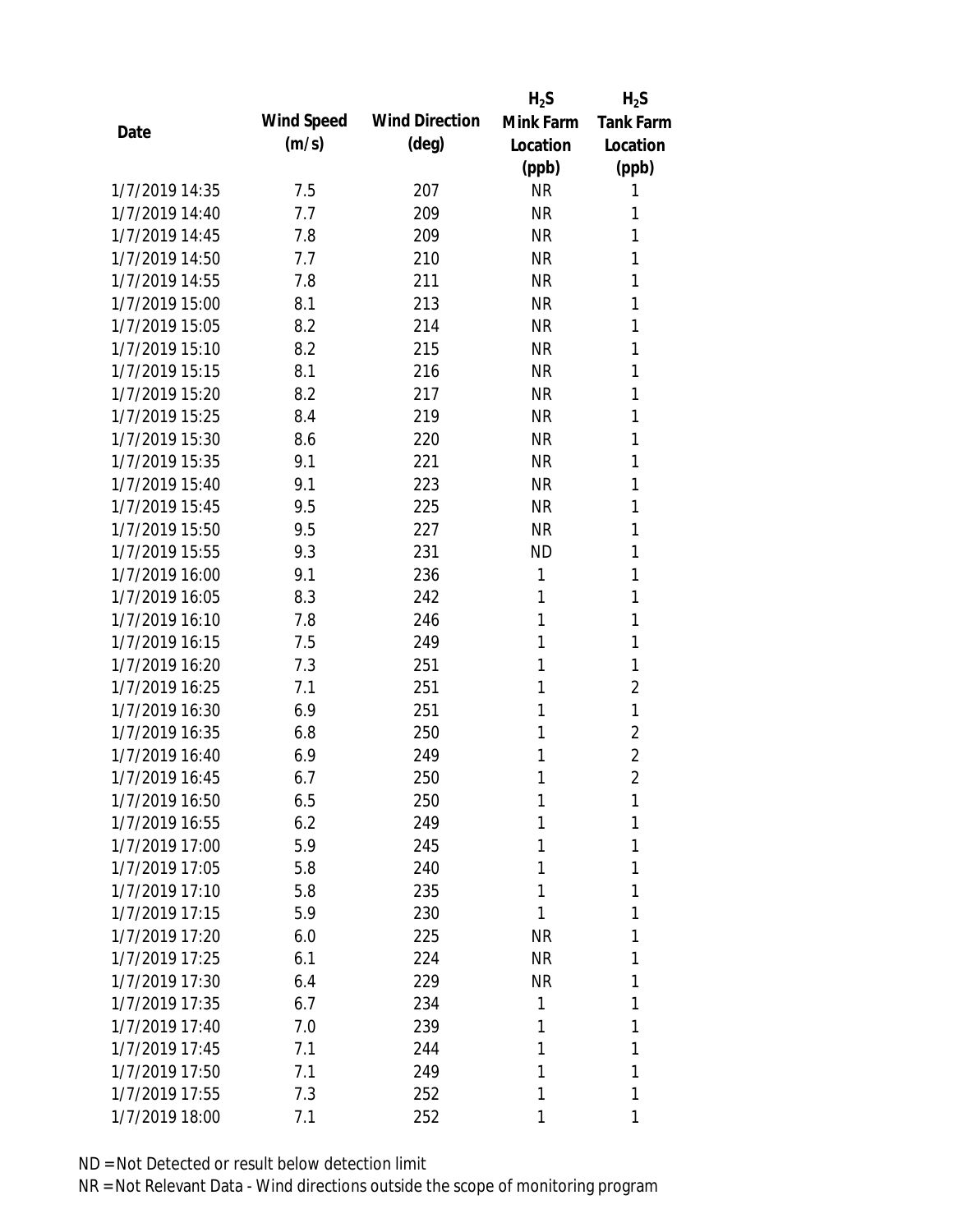|                |            |                       | $H_2S$    | $H_2S$           |
|----------------|------------|-----------------------|-----------|------------------|
| Date           | Wind Speed | <b>Wind Direction</b> | Mink Farm | <b>Tank Farm</b> |
|                | (m/s)      | $(\text{deg})$        | Location  | Location         |
|                |            |                       | (ppb)     | (ppb)            |
| 1/7/2019 18:05 | 6.8        | 251                   | 1         | 1                |
| 1/7/2019 18:10 | 6.8        | 250                   | <b>ND</b> | 1                |
| 1/7/2019 18:15 | 6.6        | 250                   | <b>ND</b> | 1                |
| 1/7/2019 18:20 | 6.6        | 250                   | <b>ND</b> | 1                |
| 1/7/2019 18:25 | 6.6        | 250                   | <b>ND</b> | 1                |
| 1/7/2019 18:30 | 6.6        | 251                   | <b>ND</b> | 1                |
| 1/7/2019 18:35 | 6.7        | 251                   | <b>ND</b> | 1                |
| 1/7/2019 18:40 | 6.6        | 251                   | 1         | 1                |
| 1/7/2019 18:45 | 6.4        | 252                   | 1         | 1                |
| 1/7/2019 18:50 | 6.1        | 253                   | 1         | 1                |
| 1/7/2019 18:55 | 5.7        | 253                   | 1         | 1                |
| 1/7/2019 19:00 | 5.6        | 252                   | 1         | 1                |
| 1/7/2019 19:05 | 5.6        | 254                   | 1         | 1                |
| 1/7/2019 19:10 | 5.4        | 255                   | 1         | 1                |
| 1/7/2019 19:15 | 5.3        | 257                   | 1         | 1                |
| 1/7/2019 19:20 | 5.3        | 259                   | 1         | 1                |
| 1/7/2019 19:25 | 5.4        | 262                   | 1         | 1                |
| 1/7/2019 19:30 | 5.3        | 265                   | 1         | 1                |
| 1/7/2019 19:35 | 4.9        | 268                   | 1         | 1                |
| 1/7/2019 19:40 | 5.0        | 271                   | 1         | 1                |
| 1/7/2019 19:45 | 5.1        | 273                   | 1         | 1                |
| 1/7/2019 19:50 | 5.2        | 274                   | 1         | $\overline{2}$   |
| 1/7/2019 19:55 | 5.4        | 274                   | 1         | 1                |
| 1/7/2019 20:00 | 5.3        | 275                   | 1         | 1                |
| 1/7/2019 20:05 | 5.3        | 275                   | 1         | 1                |
| 1/7/2019 20:10 | 5.2        | 275                   | 1         | 1                |
| 1/7/2019 20:15 | 5.1        | 276                   | 1         | <b>NR</b>        |
| 1/7/2019 20:20 | 5.3        | 280                   | 1         | <b>NR</b>        |
| 1/7/2019 20:25 | 5.3        | 284                   | 1         | <b>NR</b>        |
| 1/7/2019 20:30 | 5.7        | 284                   | 1         | <b>NR</b>        |
| 1/7/2019 20:35 | 5.9        | 283                   | 1         | <b>NR</b>        |
| 1/7/2019 20:40 | 6.0        | 282                   | 1         | <b>NR</b>        |
| 1/7/2019 20:45 | 6.0        | 281                   | 1         | NR               |
| 1/7/2019 20:50 | 5.7        | 278                   | 1         | <b>NR</b>        |
| 1/7/2019 20:55 | 5.7        | 276                   | 1         | <b>NR</b>        |
| 1/7/2019 21:00 | 5.4        | 275                   | 1         | 1                |
| 1/7/2019 21:05 | 5.2        | 274                   | 1         | 1                |
| 1/7/2019 21:10 | 4.9        | 273                   | 1         | 1                |
| 1/7/2019 21:15 | 4.8        | 272                   | 1         | 1                |
| 1/7/2019 21:20 | 4.6        | 270                   | 1         | 1                |
| 1/7/2019 21:25 | 4.3        | 269                   | 1         | 1                |
| 1/7/2019 21:30 | 4.2        | 269                   | 1         | 1                |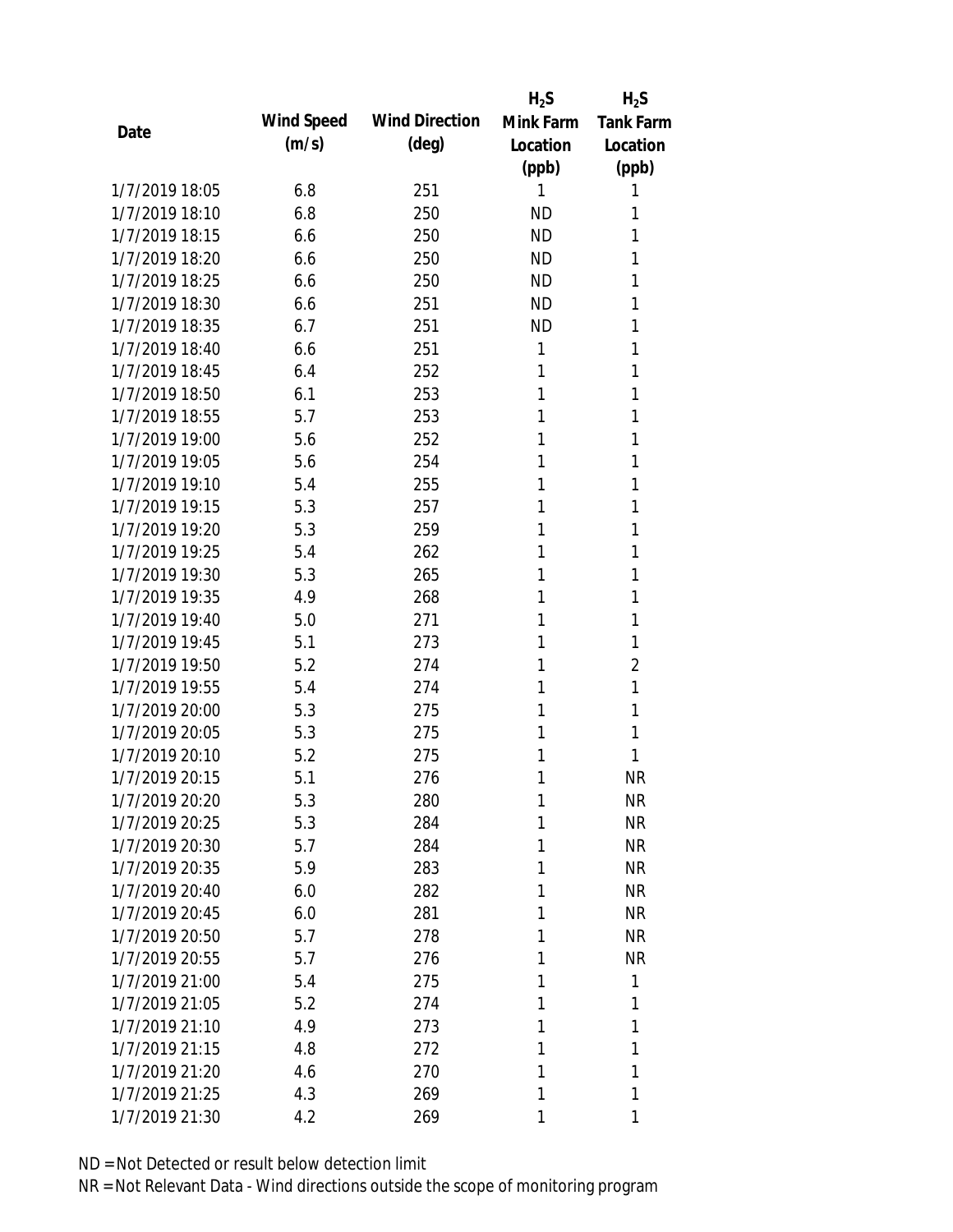|                |            |                       | $H_2S$    | $H_2S$           |
|----------------|------------|-----------------------|-----------|------------------|
| Date           | Wind Speed | <b>Wind Direction</b> | Mink Farm | <b>Tank Farm</b> |
|                | (m/s)      | (deg)                 | Location  | Location         |
|                |            |                       | (ppb)     | (ppb)            |
| 1/7/2019 21:35 | 4.1        | 268                   | 1         | 1                |
| 1/7/2019 21:40 | 4.0        | 268                   | 1         | 1                |
| 1/7/2019 21:45 | 3.8        | 269                   | 1         | 1                |
| 1/7/2019 21:50 | 3.8        | 270                   | 1         | 1                |
| 1/7/2019 21:55 | 3.5        | 272                   | 1         | 1                |
| 1/7/2019 22:00 | 3.4        | 273                   | 1         | 1                |
| 1/7/2019 22:05 | 3.5        | 274                   | 1         | 1                |
| 1/7/2019 22:10 | 3.4        | 275                   | 1         | 1                |
| 1/7/2019 22:15 | 3.6        | 274                   | 1         | $\overline{2}$   |
| 1/7/2019 22:20 | 3.5        | 273                   | 1         | $\overline{2}$   |
| 1/7/2019 22:25 | 3.6        | 272                   | 1         | 1                |
| 1/7/2019 22:30 | 3.6        | 272                   | 1         | 1                |
| 1/7/2019 22:35 | 3.5        | 269                   | 1         | $\overline{2}$   |
| 1/7/2019 22:40 | 3.7        | 265                   | 1         | 1                |
| 1/7/2019 22:45 | 3.8        | 262                   | 1         | 1                |
| 1/7/2019 22:50 | 3.9        | 259                   | 1         | 1                |
| 1/7/2019 22:55 | 4.0        | 257                   | 1         | 1                |
| 1/7/2019 23:00 | 4.0        | 255                   | 1         | $\overline{2}$   |
| 1/7/2019 23:05 | 4.1        | 255                   | <b>ND</b> | 1                |
| 1/7/2019 23:10 | 3.9        | 256                   | 1         | $\overline{2}$   |
| 1/7/2019 23:15 | 3.9        | 256                   | 1         | $\overline{2}$   |
| 1/7/2019 23:20 | 3.9        | 256                   | 1         | $\overline{2}$   |
| 1/7/2019 23:25 | 4.0        | 255                   | 1         | $\overline{2}$   |
| 1/7/2019 23:30 | 4.1        | 254                   | 1         | $\overline{2}$   |
| 1/7/2019 23:35 | 4.1        | 254                   | 1         | $\overline{2}$   |
| 1/7/2019 23:40 | 4.0        | 254                   | 1         | $\overline{2}$   |
| 1/7/2019 23:45 | 3.9        | 254                   | 1         | $\overline{2}$   |
| 1/7/2019 23:50 | 3.7        | 253                   | 1         | 2                |
| 1/7/2019 23:55 | 3.7        | 252                   | 1         | $\overline{2}$   |
| 1/7/2019 24:00 | 3.7        | 249                   | 1         | 1                |
| 1/8/2019 00:05 | 3.9        | 248                   | 1         | 1                |
| 1/8/2019 00:10 | 4.0        | 248                   | 1         | 1                |
| 1/8/2019 00:15 | 4.1        | 248                   | 1         | 1                |
| 1/8/2019 00:20 | 4.1        | 250                   | 1         | 1                |
| 1/8/2019 00:25 | 3.8        | 251                   | 1         | 1                |
| 1/8/2019 00:30 | 3.7        | 255                   | 1         | 1                |
| 1/8/2019 00:35 | 3.5        | 256                   | 1         | 1                |
| 1/8/2019 00:40 | 3.4        | 254                   | 1         | 1                |
| 1/8/2019 00:45 | 3.4        | 255                   | 1         | 1                |
| 1/8/2019 00:50 | 3.4        | 254                   | 1         | 1                |
| 1/8/2019 00:55 | 3.3        | 255                   | 1         | 1                |
| 1/8/2019 01:00 | 3.2        | 256                   | 1         | 1                |
|                |            |                       |           |                  |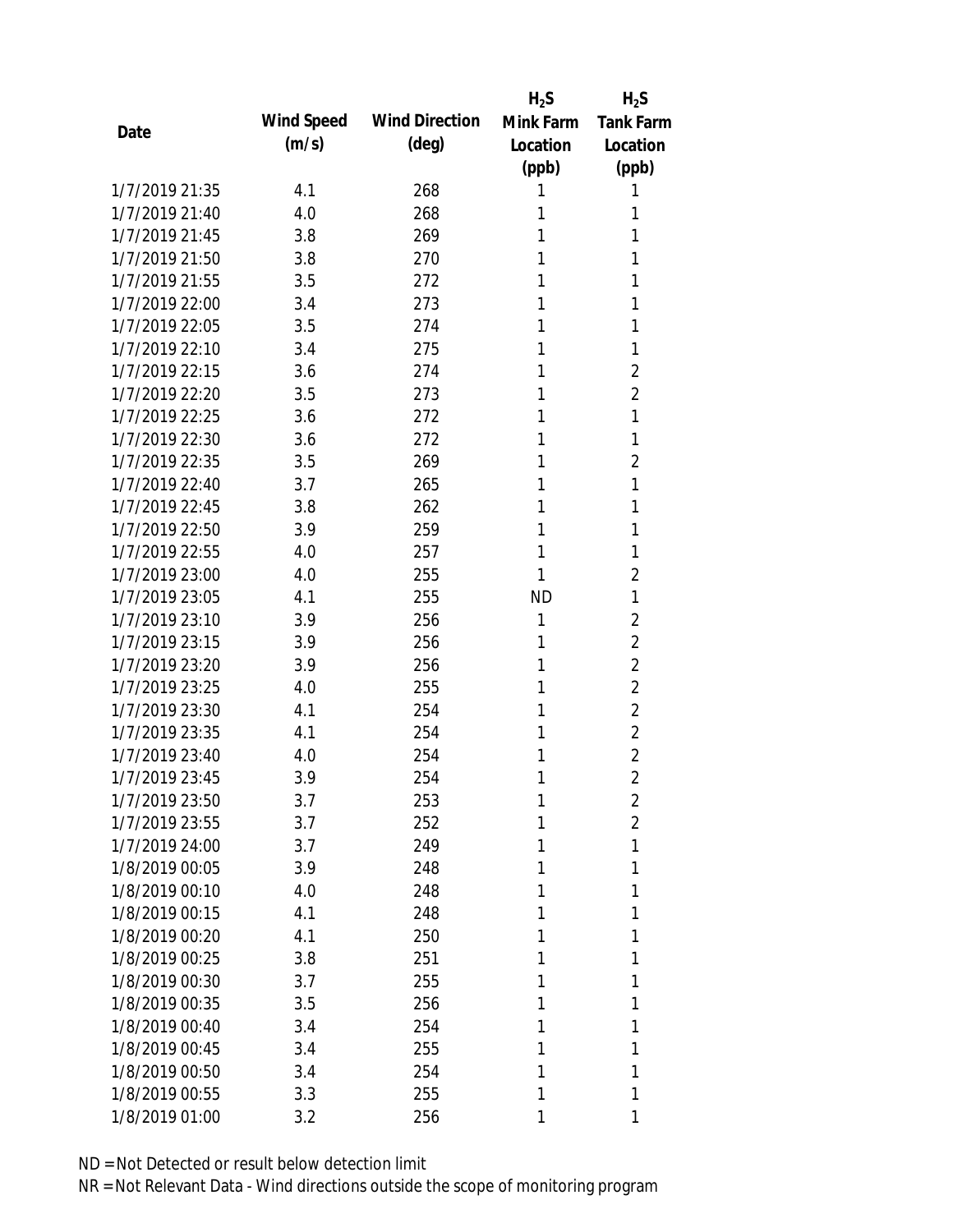|                |            |                       | $H_2S$    | $H_2S$           |
|----------------|------------|-----------------------|-----------|------------------|
|                | Wind Speed | <b>Wind Direction</b> | Mink Farm | <b>Tank Farm</b> |
| Date           | (m/s)      | (deg)                 | Location  | Location         |
|                |            |                       | (ppb)     | (ppb)            |
| 1/8/2019 01:05 | 3.0        | 262                   | 1         | 1                |
| 1/8/2019 01:10 | 2.8        | 264                   | 1         | 1                |
| 1/8/2019 01:15 | 2.6        | 267                   | 1         | 1                |
| 1/8/2019 01:20 | 2.4        | 268                   | 1         | 1                |
| 1/8/2019 01:25 | 2.4        | 269                   | 1         | 1                |
| 1/8/2019 01:30 | 2.5        | 267                   | 1         | 1                |
| 1/8/2019 01:35 | 2.6        | 260                   | 1         | 1                |
| 1/8/2019 01:40 | 2.8        | 259                   | 1         | 1                |
| 1/8/2019 01:45 | 3.1        | 252                   | 1         | 1                |
| 1/8/2019 01:50 | 3.3        | 249                   | 1         | $\overline{2}$   |
| 1/8/2019 01:55 | 3.5        | 246                   | 1         | 1                |
| 1/8/2019 02:00 | 3.5        | 244                   | 1         | 1                |
| 1/8/2019 02:05 | 3.4        | 249                   | 1         | 1                |
| 1/8/2019 02:10 | 3.4        | 250                   | 1         | 1                |
| 1/8/2019 02:15 | 3.4        | 254                   | 1         | 1                |
| 1/8/2019 02:20 | 3.4        | 256                   | 1         | 1                |
| 1/8/2019 02:25 | 3.4        | 257                   | 1         | 1                |
| 1/8/2019 02:30 | 3.6        | 256                   | 1         | 1                |
| 1/8/2019 02:35 | 3.9        | 254                   | 1         | 1                |
| 1/8/2019 02:40 | 4.0        | 254                   | 1         | 1                |
| 1/8/2019 02:45 | 3.9        | 255                   | 1         | 1                |
| 1/8/2019 02:50 | 4.0        | 255                   | 1         | $\overline{2}$   |
| 1/8/2019 02:55 | 4.0        | 255                   | 1         | $\overline{2}$   |
| 1/8/2019 03:00 | 4.1        | 256                   | 1         | $\overline{2}$   |
| 1/8/2019 03:05 | 4.1        | 258                   | 1         | 1                |
| 1/8/2019 03:10 | 3.9        | 259                   | 1         | 1                |
| 1/8/2019 03:15 | 4.0        | 259                   | 1         | 1                |
| 1/8/2019 03:20 | 3.9        | 260                   | 1         | 1                |
| 1/8/2019 03:25 | 3.7        | 262                   | 1         | 1                |
| 1/8/2019 03:30 | 3.4        | 261                   | 1         | 1                |
| 1/8/2019 03:35 | 3.2        | 253                   | 1         | 1                |
| 1/8/2019 03:40 | 3.1        | 242                   | 1         | 1                |
| 1/8/2019 03:45 | 3.0        | 228                   | <b>NR</b> | 2                |
| 1/8/2019 03:50 | 2.9        | 216                   | <b>NR</b> | 1                |
| 1/8/2019 03:55 | 2.9        | 206                   | <b>NR</b> | 1                |
| 1/8/2019 04:00 | 2.9        | 198                   | <b>NR</b> | 1                |
| 1/8/2019 04:05 | 3.0        | 197                   | <b>NR</b> | 1                |
| 1/8/2019 04:10 | 3.0        | 198                   | <b>NR</b> | 1                |
| 1/8/2019 04:15 | 3.2        | 203                   | <b>NR</b> | 1                |
| 1/8/2019 04:20 | 3.3        | 206                   | <b>NR</b> | 1                |
| 1/8/2019 04:25 | 3.5        | 208                   | <b>NR</b> | 1                |
| 1/8/2019 04:30 | 3.5        | 213                   | <b>NR</b> | 1                |
|                |            |                       |           |                  |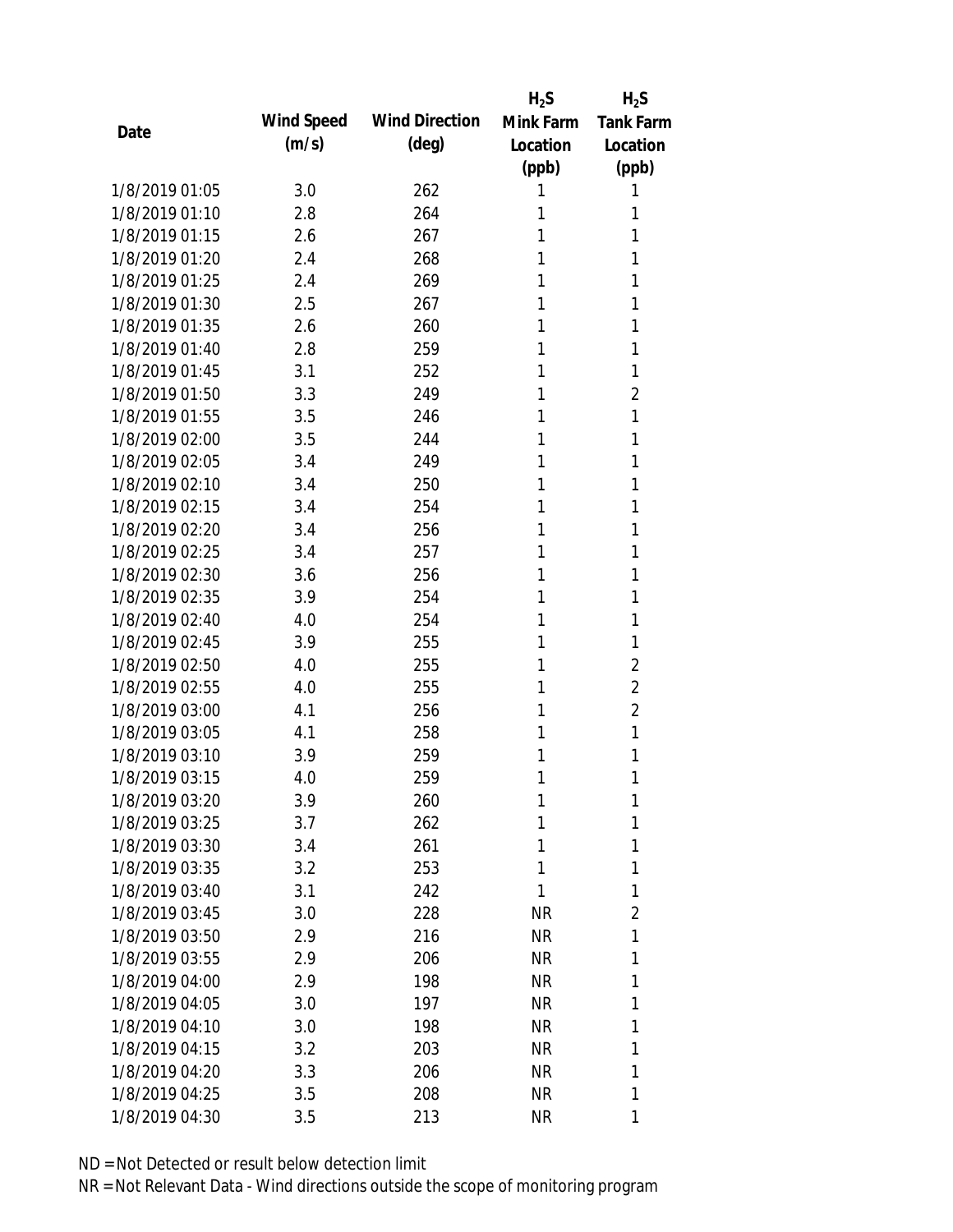|                |            |                       | $H_2S$    | $H_2S$           |
|----------------|------------|-----------------------|-----------|------------------|
| Date           | Wind Speed | <b>Wind Direction</b> | Mink Farm | <b>Tank Farm</b> |
|                | (m/s)      | $(\text{deg})$        | Location  | Location         |
|                |            |                       | (ppb)     | (ppb)            |
| 1/8/2019 04:35 | 3.6        | 214                   | <b>NR</b> | 1                |
| 1/8/2019 04:40 | 3.7        | 216                   | <b>NR</b> | 1                |
| 1/8/2019 04:45 | 3.6        | 216                   | <b>NR</b> | 1                |
| 1/8/2019 04:50 | 3.6        | 217                   | <b>NR</b> | 1                |
| 1/8/2019 04:55 | 3.6        | 217                   | <b>NR</b> | 1                |
| 1/8/2019 05:00 | 3.7        | 216                   | <b>NR</b> | 1                |
| 1/8/2019 05:05 | 3.6        | 217                   | <b>NR</b> | 1                |
| 1/8/2019 05:10 | 3.6        | 216                   | <b>NR</b> | 1                |
| 1/8/2019 05:15 | 3.7        | 215                   | <b>NR</b> | 1                |
| 1/8/2019 05:20 | 3.6        | 214                   | <b>NR</b> | 1                |
| 1/8/2019 05:25 | 3.5        | 213                   | <b>NR</b> | 1                |
| 1/8/2019 05:30 | 3.4        | 210                   | <b>NR</b> | 1                |
| 1/8/2019 05:35 | 3.4        | 207                   | <b>NR</b> | 1                |
| 1/8/2019 05:40 | 3.4        | 205                   | <b>NR</b> | $\mathbf{1}$     |
| 1/8/2019 05:45 | 3.3        | 202                   | <b>NR</b> | $\mathbf{1}$     |
| 1/8/2019 05:50 | 3.2        | 200                   | <b>NR</b> | 1                |
| 1/8/2019 05:55 | 3.2        | 197                   | <b>NR</b> | 1                |
| 1/8/2019 06:00 | 3.2        | 196                   | <b>NR</b> | $\overline{2}$   |
| 1/8/2019 06:05 | 3.2        | 196                   | <b>NR</b> | $\overline{2}$   |
| 1/8/2019 06:10 | 3.2        | 196                   | <b>NR</b> | $\overline{2}$   |
| 1/8/2019 06:15 | 3.2        | 196                   | <b>NR</b> | 1                |
| 1/8/2019 06:20 | 3.3        | 195                   | <b>NR</b> | 1                |
| 1/8/2019 06:25 | 3.4        | 195                   | <b>NR</b> | $\overline{2}$   |
| 1/8/2019 06:30 | 3.4        | 196                   | <b>NR</b> | 1                |
| 1/8/2019 06:35 | 3.5        | 195                   | <b>NR</b> | 1                |
| 1/8/2019 06:40 | 3.6        | 196                   | <b>NR</b> | 1                |
| 1/8/2019 06:45 | 3.7        | 198                   | <b>NR</b> | $\overline{2}$   |
| 1/8/2019 06:50 | 3.8        | 200                   | <b>NR</b> | 2                |
| 1/8/2019 06:55 | 3.8        | 201                   | <b>NR</b> | $\overline{2}$   |
| 1/8/2019 07:00 | 3.8        | 200                   | <b>NR</b> | $\overline{2}$   |
| 1/8/2019 07:05 | 3.7        | 198                   | <b>NR</b> | $\overline{2}$   |
| 1/8/2019 07:10 | 3.5        | 193                   | <b>NR</b> | $\overline{2}$   |
| 1/8/2019 07:15 | 3.3        | 189                   | <b>NR</b> | $\overline{2}$   |
| 1/8/2019 07:20 | 3.2        | 187                   | <b>NR</b> | $\overline{2}$   |
| 1/8/2019 07:25 | 3.2        | 189                   | <b>NR</b> | $\overline{2}$   |
| 1/8/2019 07:30 | 3.2        | 189                   | <b>NR</b> | $\overline{2}$   |
| 1/8/2019 07:35 | 3.3        | 189                   | NR        | $\overline{2}$   |
| 1/8/2019 07:40 | 3.4        | 190                   | <b>NR</b> | $\overline{2}$   |
| 1/8/2019 07:45 | 3.4        | 189                   | <b>NR</b> | 1                |
| 1/8/2019 07:50 | 3.4        | 187                   | <b>NR</b> | 1                |
| 1/8/2019 07:55 | 3.4        | 184                   | <b>NR</b> | 1                |
|                |            |                       |           |                  |
| 1/8/2019 08:00 | 3.4        | 183                   | <b>NR</b> | 1                |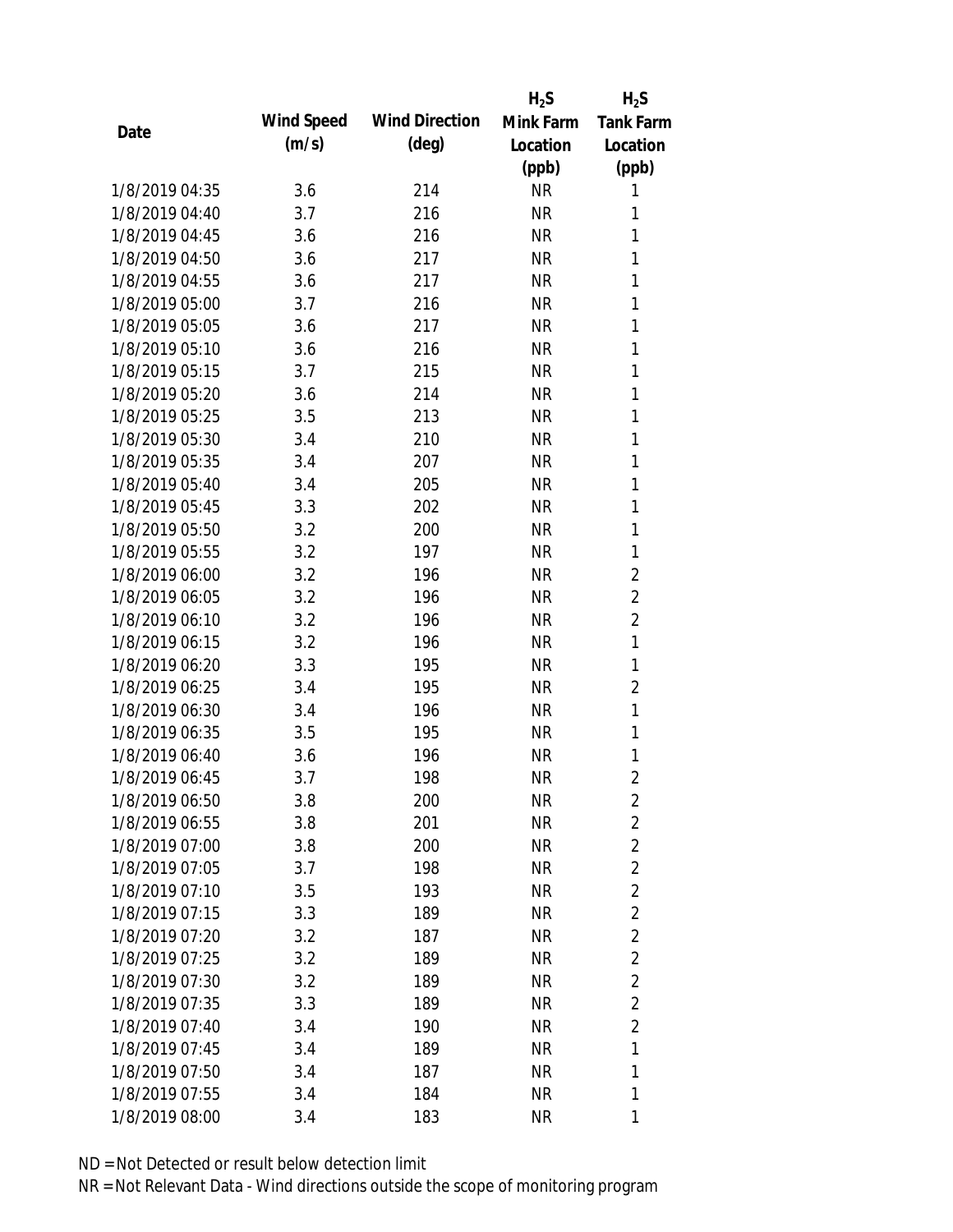|                |            |                       | $H_2S$       | $H_2S$           |
|----------------|------------|-----------------------|--------------|------------------|
|                | Wind Speed | <b>Wind Direction</b> | Mink Farm    | <b>Tank Farm</b> |
| Date           | (m/s)      | $(\text{deg})$        | Location     | Location         |
|                |            |                       | (ppb)        | (ppb)            |
| 1/8/2019 08:05 | 3.4        | 182                   | <b>NR</b>    | 1                |
| 1/8/2019 08:10 | 3.5        | 182                   | <b>NR</b>    | 1                |
| 1/8/2019 08:15 | 3.5        | 179                   | <b>NR</b>    | 1                |
| 1/8/2019 08:20 | 3.4        | 171                   | <b>NR</b>    | $\overline{2}$   |
| 1/8/2019 08:25 | 3.4        | 160                   | <b>NR</b>    | <b>NR</b>        |
| 1/8/2019 08:30 | 3.3        | 155                   | <b>NR</b>    | <b>NR</b>        |
| 1/8/2019 08:35 | 3.3        | 157                   | <b>NR</b>    | <b>NR</b>        |
| 1/8/2019 08:40 | 3.2        | 158                   | <b>NR</b>    | <b>NR</b>        |
| 1/8/2019 08:45 | 3.1        | 165                   | <b>NR</b>    | <b>NR</b>        |
| 1/8/2019 08:50 | 3.1        | 181                   | <b>NR</b>    | $\overline{2}$   |
| 1/8/2019 08:55 | 3.1        | 200                   | <b>NR</b>    | 1                |
| 1/8/2019 09:00 | 3.0        | 211                   | <b>NR</b>    | 1                |
| 1/8/2019 09:05 | 2.8        | 217                   | <b>NR</b>    | 1                |
| 1/8/2019 09:10 | 2.7        | 224                   | <b>NR</b>    | 1                |
| 1/8/2019 09:15 | 2.5        | 225                   | <b>NR</b>    | 1                |
| 1/8/2019 09:20 | 2.3        | 223                   | <b>NR</b>    | 1                |
| 1/8/2019 09:25 | 2.3        | 221                   | <b>NR</b>    | 1                |
| 1/8/2019 09:30 | 2.5        | 220                   | <b>NR</b>    | 1                |
| 1/8/2019 09:35 | 2.7        | 221                   | <b>NR</b>    | 1                |
| 1/8/2019 09:40 | 2.9        | 222                   | <b>NR</b>    | 1                |
| 1/8/2019 09:45 | 3.1        | 228                   | <b>NR</b>    | 1                |
| 1/8/2019 09:50 | 3.6        | 234                   | 1            | $\overline{2}$   |
| 1/8/2019 09:55 | 4.2        | 239                   | 1            | 3                |
| 1/8/2019 10:00 | 4.4        | 243                   | 1            | 3                |
| 1/8/2019 10:05 | 4.7        | 246                   | 1            | 3                |
| 1/8/2019 10:10 | 4.9        | 250                   | 1            | 3                |
| 1/8/2019 10:15 | 5.2        | 253                   | 1            | 3                |
| 1/8/2019 10:20 | 5.2        | 254                   | $\mathbf{1}$ | 2                |
| 1/8/2019 10:25 | 5.0        | 257                   | 1            | $\overline{2}$   |
| 1/8/2019 10:30 | 4.8        | 259                   | 1            | $\overline{2}$   |
| 1/8/2019 10:35 | 4.7        | 265                   | 1            | $\overline{2}$   |
| 1/8/2019 10:40 | 4.7        | 269                   | 1            | $\overline{2}$   |
| 1/8/2019 10:45 | 4.6        | 275                   | 1            | $\overline{2}$   |
| 1/8/2019 10:50 | 4.5        | 281                   | 1            | <b>NR</b>        |
| 1/8/2019 10:55 | 4.6        | 286                   | 1            | <b>NR</b>        |
| 1/8/2019 11:00 | 4.9        | 292                   | 1            | <b>NR</b>        |
| 1/8/2019 11:05 | 5.0        | 296                   | 1            | <b>NR</b>        |
| 1/8/2019 11:10 | 5.2        | 300                   | 1            | <b>NR</b>        |
| 1/8/2019 11:15 | 5.4        | 306                   | 1            | <b>NR</b>        |
| 1/8/2019 11:20 | 5.6        | 311                   | 1            | <b>NR</b>        |
| 1/8/2019 11:25 | 5.8        | 316                   | 1            | <b>NR</b>        |
| 1/8/2019 11:30 | 5.8        | 319                   | 1            | <b>NR</b>        |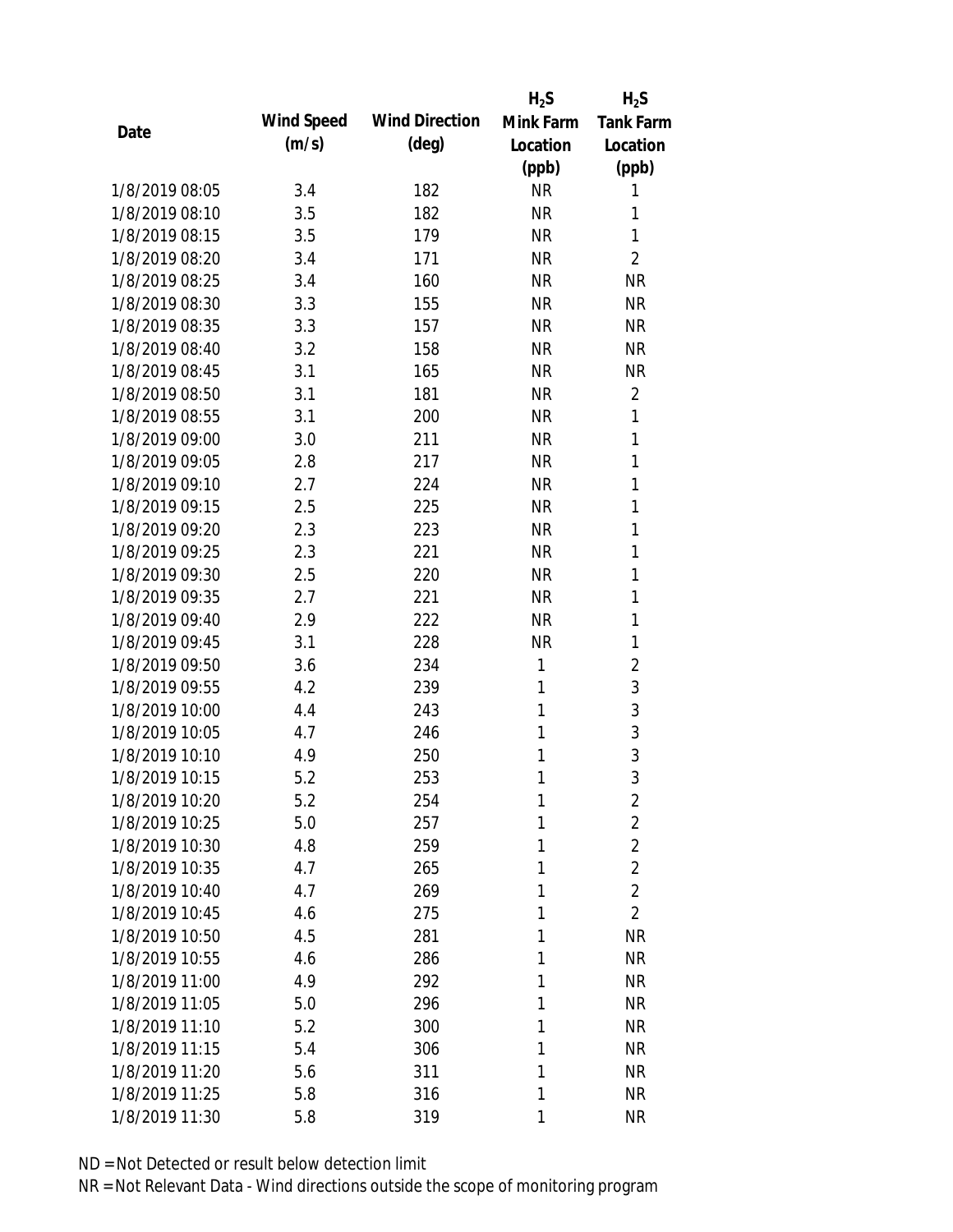|                |            |                       | $H_2S$         | $H_2S$           |
|----------------|------------|-----------------------|----------------|------------------|
| Date           | Wind Speed | <b>Wind Direction</b> | Mink Farm      | <b>Tank Farm</b> |
|                | (m/s)      | $(\text{deg})$        | Location       | Location         |
|                |            |                       | (ppb)          | (ppb)            |
| 1/8/2019 11:35 | 6.3        | 322                   | 1              | <b>NR</b>        |
| 1/8/2019 11:40 | 6.7        | 323                   | 1              | <b>NR</b>        |
| 1/8/2019 11:45 | 7.0        | 321                   | 1              | <b>NR</b>        |
| 1/8/2019 11:50 | 7.1        | 320                   | 1              | <b>NR</b>        |
| 1/8/2019 11:55 | 7.1        | 321                   | 1              | <b>NR</b>        |
| 1/8/2019 12:00 | 7.0        | 321                   | 1              | <b>NR</b>        |
| 1/8/2019 12:05 | 6.4        | 322                   | 1              | <b>NR</b>        |
| 1/8/2019 12:10 | 5.9        | 324                   | 1              | <b>NR</b>        |
| 1/8/2019 12:15 | 5.8        | 325                   | 1              | <b>NR</b>        |
| 1/8/2019 12:20 | 5.8        | 325                   | 1              | <b>NR</b>        |
| 1/8/2019 12:25 | 5.8        | 324                   | 1              | <b>NR</b>        |
| 1/8/2019 12:30 | 6.1        | 323                   | 1              | <b>NR</b>        |
| 1/8/2019 12:35 | 6.5        | 321                   | 1              | <b>NR</b>        |
| 1/8/2019 12:40 | 6.7        | 321                   | 1              | <b>NR</b>        |
| 1/8/2019 12:45 | 6.8        | 321                   | 1              | <b>NR</b>        |
| 1/8/2019 12:50 | 6.7        | 320                   | 1              | <b>NR</b>        |
| 1/8/2019 12:55 | 6.6        | 319                   | 1              | <b>NR</b>        |
| 1/8/2019 13:00 | 6.4        | 318                   | 1              | <b>NR</b>        |
| 1/8/2019 13:05 | 6.3        | 317                   | 1              | <b>NR</b>        |
| 1/8/2019 13:10 | 6.3        | 316                   | 1              | <b>NR</b>        |
| 1/8/2019 13:15 | 6.2        | 312                   | 1              | <b>NR</b>        |
| 1/8/2019 13:20 | 6.5        | 311                   | 1              | <b>NR</b>        |
| 1/8/2019 13:25 | 6.7        | 307                   | 1              | <b>NR</b>        |
| 1/8/2019 13:30 | 7.0        | 304                   | 1              | <b>NR</b>        |
| 1/8/2019 13:35 | 7.2        | 302                   | 1              | <b>NR</b>        |
| 1/8/2019 13:40 | 7.3        | 298                   | $\overline{2}$ | <b>NR</b>        |
| 1/8/2019 13:45 | 7.4        | 296                   | $\overline{2}$ | <b>NR</b>        |
| 1/8/2019 13:50 | 7.1        | 293                   | $\overline{2}$ | <b>NR</b>        |
| 1/8/2019 13:55 | 7.0        | 292                   | $\overline{2}$ | <b>NR</b>        |
| 1/8/2019 14:00 | 6.6        | 289                   | 3              | <b>NR</b>        |
| 1/8/2019 14:05 | 6.2        | 288                   | 3              | <b>NR</b>        |
| 1/8/2019 14:10 | 6.3        | 290                   | $\overline{2}$ | <b>NR</b>        |
| 1/8/2019 14:15 | 6.3        | 291                   | $\overline{2}$ | <b>NR</b>        |
| 1/8/2019 14:20 | 6.2        | 292                   | 1              | <b>NR</b>        |
| 1/8/2019 14:25 | 6.4        | 294                   | 1              | <b>NR</b>        |
| 1/8/2019 14:30 | 6.6        | 296                   | 1              | <b>NR</b>        |
| 1/8/2019 14:35 | 7.3        | 298                   | 1              | <b>NR</b>        |
| 1/8/2019 14:40 | 7.1        | 298                   | 1              | <b>NR</b>        |
| 1/8/2019 14:45 | 7.2        | 297                   | 1              | <b>NR</b>        |
| 1/8/2019 14:50 | 7.7        | 297                   | $\overline{2}$ | <b>NR</b>        |
| 1/8/2019 14:55 | 8.2        | 298                   | 1              | <b>NR</b>        |
| 1/8/2019 15:00 | 8.8        | 299                   | $\sqrt{2}$     | <b>NR</b>        |
|                |            |                       |                |                  |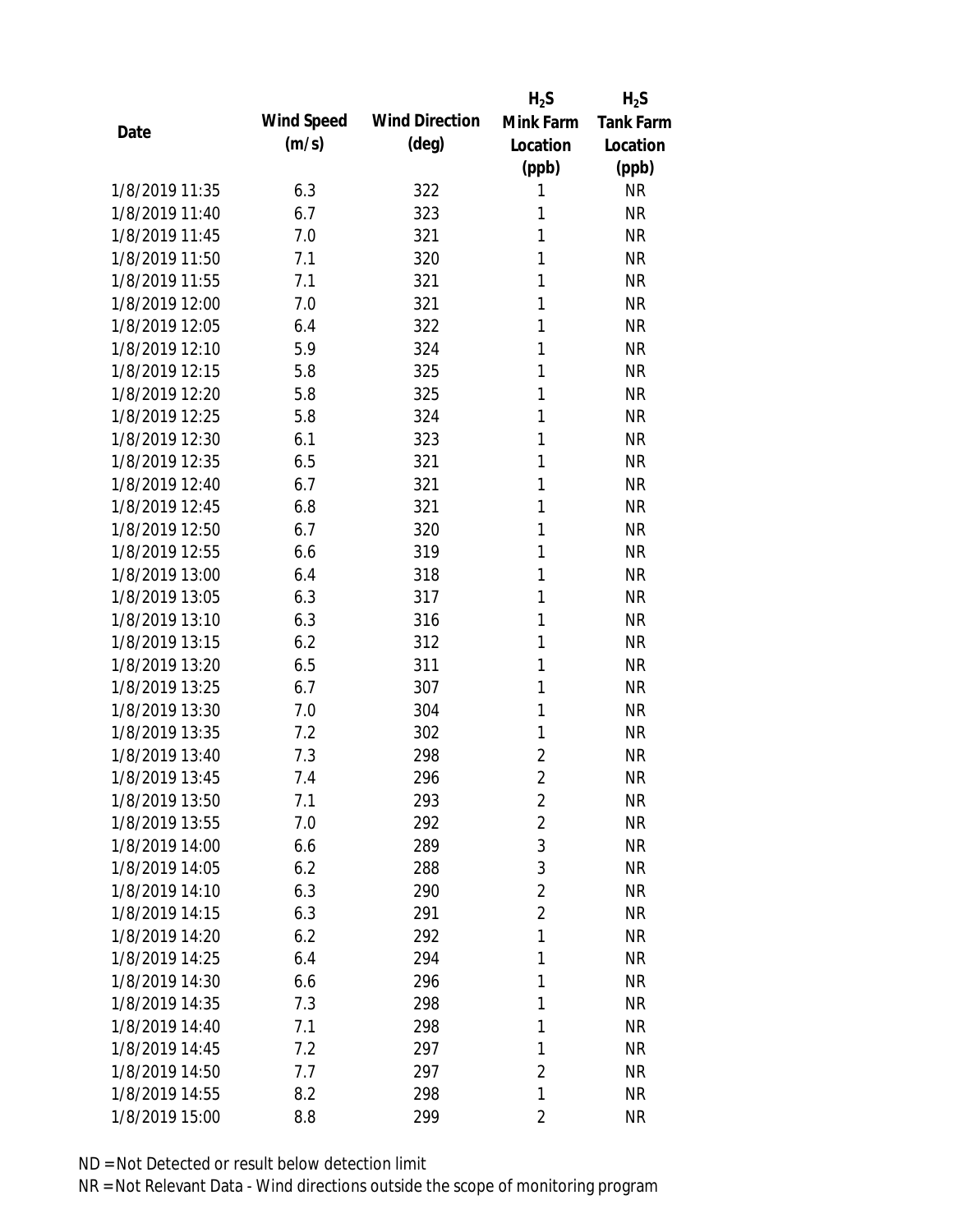|                |            |                       | $H_2S$         | $H_2S$           |
|----------------|------------|-----------------------|----------------|------------------|
| Date           | Wind Speed | <b>Wind Direction</b> | Mink Farm      | <b>Tank Farm</b> |
|                | (m/s)      | $(\text{deg})$        | Location       | Location         |
|                |            |                       | (ppb)          | (ppb)            |
| 1/8/2019 15:05 | 8.8        | 300                   | 1              | <b>NR</b>        |
| 1/8/2019 15:10 | 9.1        | 299                   | 1              | <b>NR</b>        |
| 1/8/2019 15:15 | 8.9        | 300                   | $\overline{2}$ | <b>NR</b>        |
| 1/8/2019 15:20 | 8.9        | 301                   | $\overline{2}$ | <b>NR</b>        |
| 1/8/2019 15:25 | 8.7        | 301                   | $\overline{2}$ | <b>NR</b>        |
| 1/8/2019 15:30 | 8.3        | 299                   | 3              | <b>NR</b>        |
| 1/8/2019 15:35 | 7.9        | 295                   | 3              | <b>NR</b>        |
| 1/8/2019 15:40 | 7.5        | 293                   | $\overline{4}$ | <b>NR</b>        |
| 1/8/2019 15:45 | 7.6        | 292                   | 4              | <b>NR</b>        |
| 1/8/2019 15:50 | 7.4        | 289                   | 4              | <b>NR</b>        |
| 1/8/2019 15:55 | 7.1        | 285                   | $\overline{4}$ | <b>NR</b>        |
| 1/8/2019 16:00 | 6.9        | 283                   | $\overline{4}$ | <b>NR</b>        |
| 1/8/2019 16:05 | 7.3        | 281                   | 3              | <b>NR</b>        |
| 1/8/2019 16:10 | 7.8        | 281                   | $\overline{4}$ | <b>NR</b>        |
| 1/8/2019 16:15 | 7.9        | 280                   | 4              | <b>NR</b>        |
| 1/8/2019 16:20 | 8.0        | 279                   | 4              | <b>NR</b>        |
| 1/8/2019 16:25 | 7.7        | 279                   | 3              | <b>NR</b>        |
| 1/8/2019 16:30 | 8.2        | 280                   | 3              | <b>NR</b>        |
| 1/8/2019 16:35 | 8.0        | 279                   | 3              | <b>NR</b>        |
| 1/8/2019 16:40 | 7.8        | 279                   | 3              | <b>NR</b>        |
| 1/8/2019 16:45 | 7.5        | 278                   | $\overline{2}$ | <b>NR</b>        |
| 1/8/2019 16:50 | 7.5        | 278                   | $\overline{2}$ | <b>NR</b>        |
| 1/8/2019 16:55 | 7.8        | 279                   | $\overline{2}$ | <b>NR</b>        |
| 1/8/2019 17:00 | 7.8        | 279                   | $\overline{2}$ | <b>NR</b>        |
| 1/8/2019 17:05 | 8.0        | 280                   | 3              | <b>NR</b>        |
| 1/8/2019 17:10 | 7.8        | 281                   | $\overline{4}$ | <b>NR</b>        |
| 1/8/2019 17:15 | 7.9        | 283                   | 3              | <b>NR</b>        |
| 1/8/2019 17:20 | 7.5        | 284                   | 4              | <b>NR</b>        |
| 1/8/2019 17:25 | 7.2        | 284                   | 4              | <b>NR</b>        |
| 1/8/2019 17:30 | 6.6        | 284                   | 4              | <b>NR</b>        |
| 1/8/2019 17:35 | 6.2        | 284                   | 3              | <b>NR</b>        |
| 1/8/2019 17:40 | 6.2        | 284                   | $\mathfrak{Z}$ | <b>NR</b>        |
| 1/8/2019 17:45 | 6.3        | 284                   | 3              | <b>NR</b>        |
| 1/8/2019 17:50 | 6.5        | 285                   | 3              | <b>NR</b>        |
| 1/8/2019 17:55 | 6.5        | 284                   | 3              | <b>NR</b>        |
| 1/8/2019 18:00 | 6.6        | 284                   | $\overline{2}$ | <b>NR</b>        |
| 1/8/2019 18:05 | 6.5        | 284                   | $\overline{2}$ | <b>NR</b>        |
| 1/8/2019 18:10 | 6.6        | 284                   | $\overline{2}$ | <b>NR</b>        |
| 1/8/2019 18:15 | 6.8        | 285                   | $\overline{2}$ | <b>NR</b>        |
| 1/8/2019 18:20 | 6.8        | 285                   | 1              | <b>NR</b>        |
| 1/8/2019 18:25 | 7.0        | 285                   | $\overline{2}$ | <b>NR</b>        |
| 1/8/2019 18:30 | 7.2        | 286                   | $\overline{2}$ | <b>NR</b>        |
|                |            |                       |                |                  |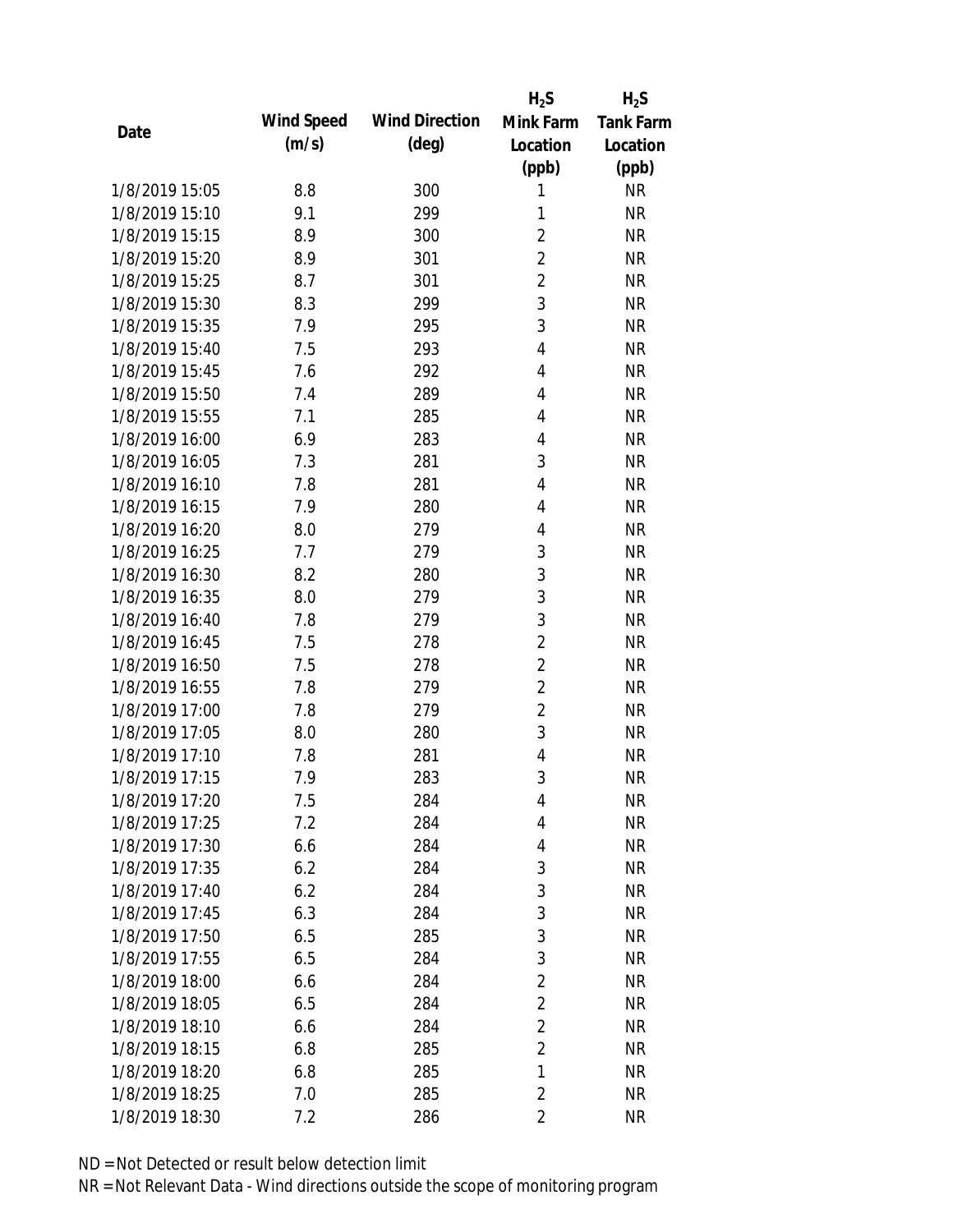|                |            |                       | $H_2S$         | $H_2S$           |
|----------------|------------|-----------------------|----------------|------------------|
| Date           | Wind Speed | <b>Wind Direction</b> | Mink Farm      | <b>Tank Farm</b> |
|                | (m/s)      | $(\text{deg})$        | Location       | Location         |
|                |            |                       | (ppb)          | (ppb)            |
| 1/8/2019 18:35 | 7.3        | 285                   | $\overline{2}$ | <b>NR</b>        |
| 1/8/2019 18:40 | 7.2        | 284                   | $\overline{2}$ | <b>NR</b>        |
| 1/8/2019 18:45 | 7.2        | 283                   | $\overline{2}$ | <b>NR</b>        |
| 1/8/2019 18:50 | 7.1        | 282                   | $\overline{2}$ | <b>NR</b>        |
| 1/8/2019 18:55 | 7.1        | 282                   | $\mathbf{1}$   | <b>NR</b>        |
| 1/8/2019 19:00 | 7.2        | 283                   | 1              | <b>NR</b>        |
| 1/8/2019 19:05 | 7.2        | 284                   | 1              | <b>NR</b>        |
| 1/8/2019 19:10 | 7.2        | 286                   | 1              | <b>NR</b>        |
| 1/8/2019 19:15 | 6.9        | 289                   | 1              | <b>NR</b>        |
| 1/8/2019 19:20 | 7.1        | 291                   | 1              | <b>NR</b>        |
| 1/8/2019 19:25 | 6.9        | 292                   | 1              | <b>NR</b>        |
| 1/8/2019 19:30 | 7.0        | 292                   | 1              | <b>NR</b>        |
| 1/8/2019 19:35 | 7.4        | 293                   | 1              | <b>NR</b>        |
| 1/8/2019 19:40 | 7.7        | 292                   | 1              | <b>NR</b>        |
| 1/8/2019 19:45 | 8.2        | 292                   | 1              | <b>NR</b>        |
| 1/8/2019 19:50 | 8.4        | 292                   | 1              | <b>NR</b>        |
| 1/8/2019 19:55 | 8.6        | 291                   | 1              | <b>NR</b>        |
| 1/8/2019 20:00 | 8.6        | 291                   | $\overline{2}$ | <b>NR</b>        |
| 1/8/2019 20:05 | 8.5        | 291                   | 3              | <b>NR</b>        |
| 1/8/2019 20:10 | 8.5        | 291                   | 3              | <b>NR</b>        |
| 1/8/2019 20:15 | 8.2        | 289                   | 3              | <b>NR</b>        |
| 1/8/2019 20:20 | 8.1        | 288                   | 4              | <b>NR</b>        |
| 1/8/2019 20:25 | 8.4        | 289                   | 4              | <b>NR</b>        |
| 1/8/2019 20:30 | 8.3        | 293                   | 4              | <b>NR</b>        |
| 1/8/2019 20:35 | 8.2        | 296                   | 3              | <b>NR</b>        |
| 1/8/2019 20:40 | 8.4        | 300                   | 3              | <b>NR</b>        |
| 1/8/2019 20:45 | 8.5        | 301                   | 3              | <b>NR</b>        |
| 1/8/2019 20:50 | 8.2        | 299                   | 4              | <b>NR</b>        |
| 1/8/2019 20:55 | 8.3        | 300                   | 4              | <b>NR</b>        |
| 1/8/2019 21:00 | 8.7        | 299                   | 5              | <b>NR</b>        |
| 1/8/2019 21:05 | 8.8        | 299                   | 5              | <b>NR</b>        |
| 1/8/2019 21:10 | 8.5        | 300                   | 5              | <b>NR</b>        |
| 1/8/2019 21:15 | 8.1        | 302                   | 4              | <b>NR</b>        |
| 1/8/2019 21:20 | 8.2        | 306                   | 4              | <b>NR</b>        |
| 1/8/2019 21:25 | 8.2        | 307                   | 3              | <b>NR</b>        |
| 1/8/2019 21:30 | 7.9        | 305                   | $\overline{2}$ | <b>NR</b>        |
| 1/8/2019 21:35 | 7.9        | 305                   | $\overline{2}$ | <b>NR</b>        |
| 1/8/2019 21:40 | 8.0        | 303                   | 1              | <b>NR</b>        |
| 1/8/2019 21:45 | 8.4        | 303                   | 1              | <b>NR</b>        |
| 1/8/2019 21:50 | 8.9        | 303                   | 1              | <b>NR</b>        |
| 1/8/2019 21:55 | 8.9        | 302                   | 1              | <b>NR</b>        |
| 1/8/2019 22:00 | 9.1        | 304                   | 1              | <b>NR</b>        |
|                |            |                       |                |                  |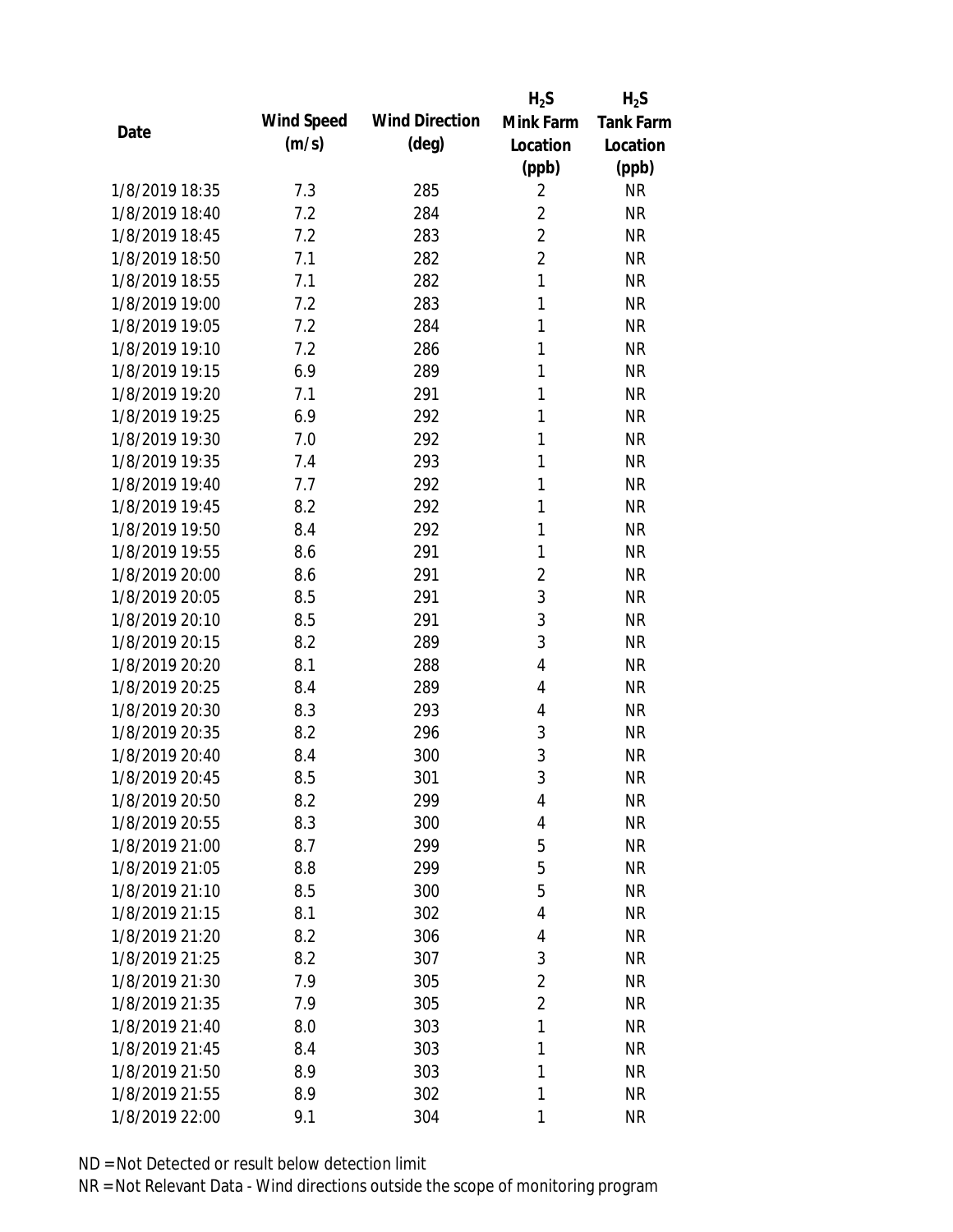|                |            |                       | $H_2S$         | $H_2S$           |
|----------------|------------|-----------------------|----------------|------------------|
| Date           | Wind Speed | <b>Wind Direction</b> | Mink Farm      | <b>Tank Farm</b> |
|                | (m/s)      | $(\text{deg})$        | Location       | Location         |
|                |            |                       | (ppb)          | (ppb)            |
| 1/8/2019 22:05 | 9.4        | 304                   | 1              | <b>NR</b>        |
| 1/8/2019 22:10 | 9.6        | 304                   | 1              | <b>NR</b>        |
| 1/8/2019 22:15 | 10.0       | 306                   | 1              | <b>NR</b>        |
| 1/8/2019 22:20 | 9.8        | 307                   | 1              | <b>NR</b>        |
| 1/8/2019 22:25 | 9.8        | 308                   | 1              | <b>NR</b>        |
| 1/8/2019 22:30 | 9.4        | 307                   | 1              | <b>NR</b>        |
| 1/8/2019 22:35 | 9.1        | 307                   | $\overline{2}$ | <b>NR</b>        |
| 1/8/2019 22:40 | 8.9        | 307                   | $\mathfrak{Z}$ | <b>NR</b>        |
| 1/8/2019 22:45 | 8.2        | 304                   | 3              | <b>NR</b>        |
| 1/8/2019 22:50 | 7.7        | 302                   | 3              | <b>NR</b>        |
| 1/8/2019 22:55 | 7.4        | 299                   | 3              | <b>NR</b>        |
| 1/8/2019 23:00 | 7.7        | 299                   | 3              | <b>NR</b>        |
| 1/8/2019 23:05 | 7.8        | 299                   | 3              | <b>NR</b>        |
| 1/8/2019 23:10 | 8.0        | 300                   | $\overline{2}$ | <b>NR</b>        |
| 1/8/2019 23:15 | 7.8        | 301                   | 3              | <b>NR</b>        |
| 1/8/2019 23:20 | 7.9        | 301                   | 3              | <b>NR</b>        |
| 1/8/2019 23:25 | 7.9        | 303                   | $\overline{2}$ | <b>NR</b>        |
| 1/8/2019 23:30 | 7.5        | 302                   | $\overline{2}$ | <b>NR</b>        |
| 1/8/2019 23:35 | 7.3        | 301                   | $\overline{2}$ | <b>NR</b>        |
| 1/8/2019 23:40 | 7.2        | 301                   | $\overline{2}$ | <b>NR</b>        |
| 1/8/2019 23:45 | 7.6        | 301                   | $\overline{2}$ | <b>NR</b>        |
| 1/8/2019 23:50 | 7.8        | 301                   | $\overline{2}$ | <b>NR</b>        |
| 1/8/2019 23:55 | 7.9        | 300                   | $\overline{2}$ | <b>NR</b>        |
| 1/8/2019 24:00 | 8.1        | 300                   | $\overline{2}$ | <b>NR</b>        |
| 1/9/2019 00:05 | 7.9        | 300                   | $\overline{2}$ | <b>NR</b>        |
| 1/9/2019 00:10 | 7.9        | 301                   | $\overline{2}$ | <b>NR</b>        |
| 1/9/2019 00:15 | 7.7        | 301                   | $\overline{2}$ | <b>NR</b>        |
| 1/9/2019 00:20 | 7.9        | 302                   | $\overline{2}$ | <b>NR</b>        |
| 1/9/2019 00:25 | 8.0        | 302                   | 1              | <b>NR</b>        |
| 1/9/2019 00:30 | 8.2        | 304                   | 1              | <b>NR</b>        |
| 1/9/2019 00:35 | 8.3        | 306                   | 1              | <b>NR</b>        |
| 1/9/2019 00:40 | 8.3        | 306                   | 1              | <b>NR</b>        |
| 1/9/2019 00:45 | 8.2        | 307                   | 1              | <b>NR</b>        |
| 1/9/2019 00:50 | 8.3        | 307                   | 1              | <b>NR</b>        |
| 1/9/2019 00:55 | 8.5        | 309                   | 1              | <b>NR</b>        |
| 1/9/2019 01:00 | 8.7        | 309                   | 1              | <b>NR</b>        |
| 1/9/2019 01:05 | 8.9        | 308                   | 1              | <b>NR</b>        |
| 1/9/2019 01:10 | 8.8        | 309                   | 1              | <b>NR</b>        |
| 1/9/2019 01:15 | 8.9        | 310                   | 1              | <b>NR</b>        |
| 1/9/2019 01:20 | 8.6        | 310                   | 1              | <b>NR</b>        |
| 1/9/2019 01:25 | 8.4        | 310                   | 1              | <b>NR</b>        |
| 1/9/2019 01:30 | 8.2        | 310                   | 1              | <b>NR</b>        |
|                |            |                       |                |                  |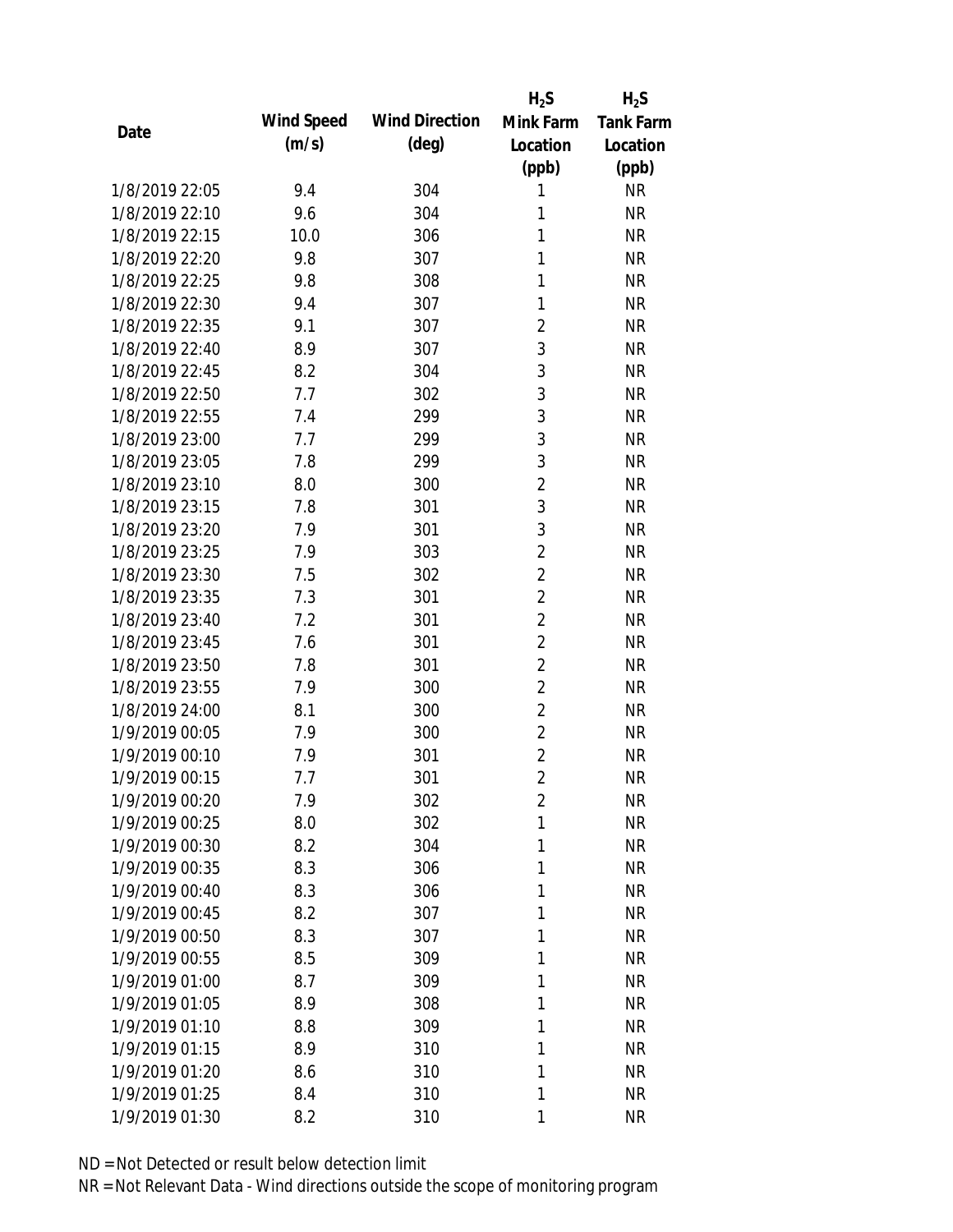|                |            |                       | $H_2S$    | $H_2S$           |
|----------------|------------|-----------------------|-----------|------------------|
| Date           | Wind Speed | <b>Wind Direction</b> | Mink Farm | <b>Tank Farm</b> |
|                | (m/s)      | $(\text{deg})$        | Location  | Location         |
|                |            |                       | (ppb)     | (ppb)            |
| 1/9/2019 01:35 | 8.1        | 310                   | 1         | <b>NR</b>        |
| 1/9/2019 01:40 | 8.1        | 309                   | 1         | <b>NR</b>        |
| 1/9/2019 01:45 | 7.8        | 310                   | 1         | <b>NR</b>        |
| 1/9/2019 01:50 | 7.7        | 311                   | 1         | <b>NR</b>        |
| 1/9/2019 01:55 | 7.6        | 312                   | 1         | <b>NR</b>        |
| 1/9/2019 02:00 | 7.5        | 312                   | 1         | <b>NR</b>        |
| 1/9/2019 02:05 | 7.6        | 314                   | 1         | <b>NR</b>        |
| 1/9/2019 02:10 | 7.5        | 314                   | 1         | <b>NR</b>        |
| 1/9/2019 02:15 | 7.3        | 313                   | 1         | <b>NR</b>        |
| 1/9/2019 02:20 | 7.4        | 311                   | 1         | <b>NR</b>        |
| 1/9/2019 02:25 | 7.2        | 309                   | 1         | <b>NR</b>        |
| 1/9/2019 02:30 | 6.9        | 307                   | 1         | <b>NR</b>        |
| 1/9/2019 02:35 | 6.5        | 304                   | 1         | <b>NR</b>        |
| 1/9/2019 02:40 | 6.6        | 303                   | 1         | <b>NR</b>        |
| 1/9/2019 02:45 | 6.7        | 303                   | 1         | <b>NR</b>        |
| 1/9/2019 02:50 | 6.5        | 303                   | 1         | <b>NR</b>        |
| 1/9/2019 02:55 | 6.4        | 302                   | 1         | <b>NR</b>        |
| 1/9/2019 03:00 | 6.5        | 303                   | 1         | <b>NR</b>        |
| 1/9/2019 03:05 | 6.6        | 302                   | <b>ND</b> | <b>NR</b>        |
| 1/9/2019 03:10 | 6.6        | 302                   | <b>ND</b> | <b>NR</b>        |
| 1/9/2019 03:15 | 6.7        | 302                   | <b>ND</b> | <b>NR</b>        |
| 1/9/2019 03:20 | 6.9        | 303                   | 1         | <b>NR</b>        |
| 1/9/2019 03:25 | 7.2        | 304                   | 1         | <b>NR</b>        |
| 1/9/2019 03:30 | 7.1        | 303                   | 1         | <b>NR</b>        |
| 1/9/2019 03:35 | 7.0        | 302                   | 1         | <b>NR</b>        |
| 1/9/2019 03:40 | 7.0        | 303                   | 1         | <b>NR</b>        |
| 1/9/2019 03:45 | 6.9        | 302                   | 1         | <b>NR</b>        |
| 1/9/2019 03:50 | 7.1        | 301                   | 1         | <b>NR</b>        |
| 1/9/2019 03:55 | 7.0        | 301                   | 1         | <b>NR</b>        |
| 1/9/2019 04:00 | 7.1        | 302                   | 1         | <b>NR</b>        |
| 1/9/2019 04:05 | 7.0        | 302                   | 1         | <b>NR</b>        |
| 1/9/2019 04:10 | 7.0        | 302                   | 1         | <b>NR</b>        |
| 1/9/2019 04:15 | 7.1        | 304                   | 1         | <b>NR</b>        |
| 1/9/2019 04:20 | 7.1        | 306                   | 1         | <b>NR</b>        |
| 1/9/2019 04:25 | 7.2        | 306                   | 1         | <b>NR</b>        |
| 1/9/2019 04:30 | 7.3        | 307                   | 1         | <b>NR</b>        |
| 1/9/2019 04:35 |            |                       | 1         | <b>NR</b>        |
|                | 7.3        | 307                   |           |                  |
| 1/9/2019 04:40 | 6.9        | 306                   | 1         | <b>NR</b>        |
| 1/9/2019 04:45 | 7.0        | 306                   | 1         | <b>NR</b>        |
| 1/9/2019 04:50 | 7.1        | 307                   | 1         | <b>NR</b>        |
| 1/9/2019 04:55 | 7.1        | 307                   | 1         | <b>NR</b>        |
| 1/9/2019 05:00 | 7.1        | 306                   | 1         | <b>NR</b>        |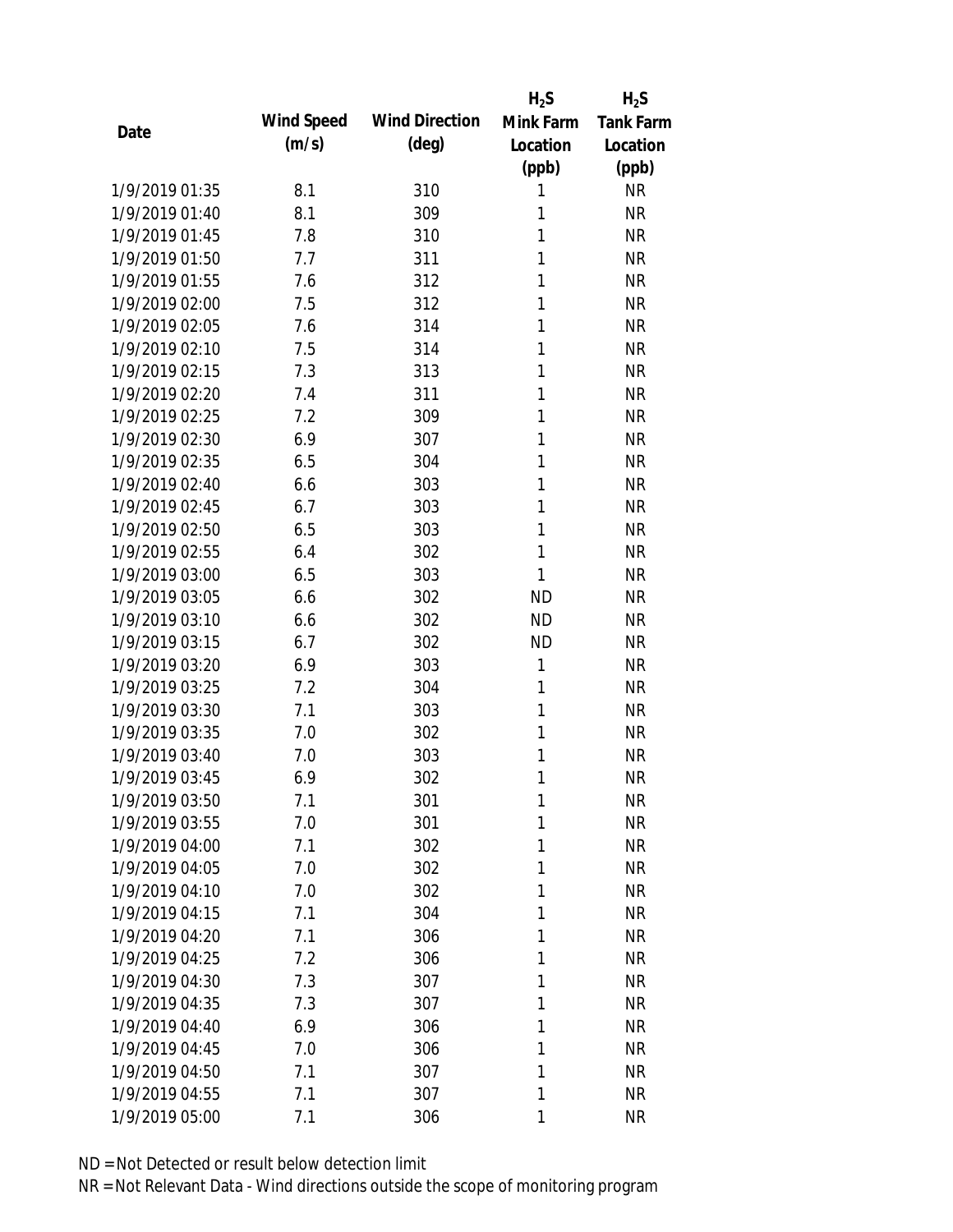|                |            |                       | $H_2S$    | $H_2S$           |
|----------------|------------|-----------------------|-----------|------------------|
| Date           | Wind Speed | <b>Wind Direction</b> | Mink Farm | <b>Tank Farm</b> |
|                | (m/s)      | $(\text{deg})$        | Location  | Location         |
|                |            |                       | (ppb)     | (ppb)            |
| 1/9/2019 05:05 | 7.3        | 305                   | 1         | <b>NR</b>        |
| 1/9/2019 05:10 | 7.6        | 306                   | 1         | <b>NR</b>        |
| 1/9/2019 05:15 | 7.9        | 306                   | 1         | <b>NR</b>        |
| 1/9/2019 05:20 | 7.9        | 305                   | 1         | <b>NR</b>        |
| 1/9/2019 05:25 | 7.7        | 304                   | 1         | <b>NR</b>        |
| 1/9/2019 05:30 | 7.6        | 304                   | 1         | <b>NR</b>        |
| 1/9/2019 05:35 | 7.6        | 305                   | 1         | <b>NR</b>        |
| 1/9/2019 05:40 | 7.5        | 305                   | 1         | <b>NR</b>        |
| 1/9/2019 05:45 | 7.1        | 304                   | 1         | <b>NR</b>        |
| 1/9/2019 05:50 | 7.0        | 304                   | 1         | <b>NR</b>        |
| 1/9/2019 05:55 | 7.0        | 304                   | 1         | <b>NR</b>        |
| 1/9/2019 06:00 | 7.2        | 305                   | <b>ND</b> | <b>NR</b>        |
| 1/9/2019 06:05 | 6.9        | 305                   | 1         | <b>NR</b>        |
| 1/9/2019 06:10 | 6.9        | 306                   | 1         | <b>NR</b>        |
| 1/9/2019 06:15 | 6.8        | 307                   | <b>ND</b> | <b>NR</b>        |
| 1/9/2019 06:20 | 6.7        | 307                   | <b>ND</b> | <b>NR</b>        |
| 1/9/2019 06:25 | 6.8        | 308                   | <b>ND</b> | <b>NR</b>        |
| 1/9/2019 06:30 | 6.6        | 309                   | 1         | <b>NR</b>        |
| 1/9/2019 06:35 | 6.8        | 310                   | 1         | <b>NR</b>        |
| 1/9/2019 06:40 | 7.0        | 310                   | 1         | <b>NR</b>        |
| 1/9/2019 06:45 | 7.1        | 310                   | 1         | <b>NR</b>        |
| 1/9/2019 06:50 | 7.0        | 310                   | 1         | <b>NR</b>        |
| 1/9/2019 06:55 | 6.8        | 309                   | 1         | <b>NR</b>        |
| 1/9/2019 07:00 | 6.8        | 308                   | 1         | <b>NR</b>        |
| 1/9/2019 07:05 | 6.8        | 307                   | 1         | <b>NR</b>        |
| 1/9/2019 07:10 | 6.7        | 306                   | 1         | <b>NR</b>        |
| 1/9/2019 07:15 | 6.4        | 304                   | 1         | <b>NR</b>        |
| 1/9/2019 07:20 | 6.5        | 304                   | 1         | <b>NR</b>        |
| 1/9/2019 07:25 | 6.4        | 304                   | 1         | <b>NR</b>        |
| 1/9/2019 07:30 | 6.2        | 304                   | 1         | <b>NR</b>        |
| 1/9/2019 07:35 | 6.1        | 304                   | 1         | <b>NR</b>        |
| 1/9/2019 07:40 | 6.0        | 303                   | 1         | <b>NR</b>        |
| 1/9/2019 07:45 | 6.0        | 304                   | 1         | <b>NR</b>        |
| 1/9/2019 07:50 | 6.1        | 303                   | 1         | <b>NR</b>        |
| 1/9/2019 07:55 | 6.2        | 303                   | 1         | <b>NR</b>        |
| 1/9/2019 08:00 | 6.4        | 303                   | 1         | <b>NR</b>        |
| 1/9/2019 08:05 | 6.3        | 303                   | 1         | <b>NR</b>        |
| 1/9/2019 08:10 | 6.4        | 305                   | 1         | <b>NR</b>        |
| 1/9/2019 08:15 | 6.5        | 305                   | 1         | <b>NR</b>        |
| 1/9/2019 08:20 | 6.5        | 305                   | 1         | <b>NR</b>        |
| 1/9/2019 08:25 | 6.5        | 307                   | 1         | <b>NR</b>        |
| 1/9/2019 08:30 | 6.4        | 308                   | 1         | <b>NR</b>        |
|                |            |                       |           |                  |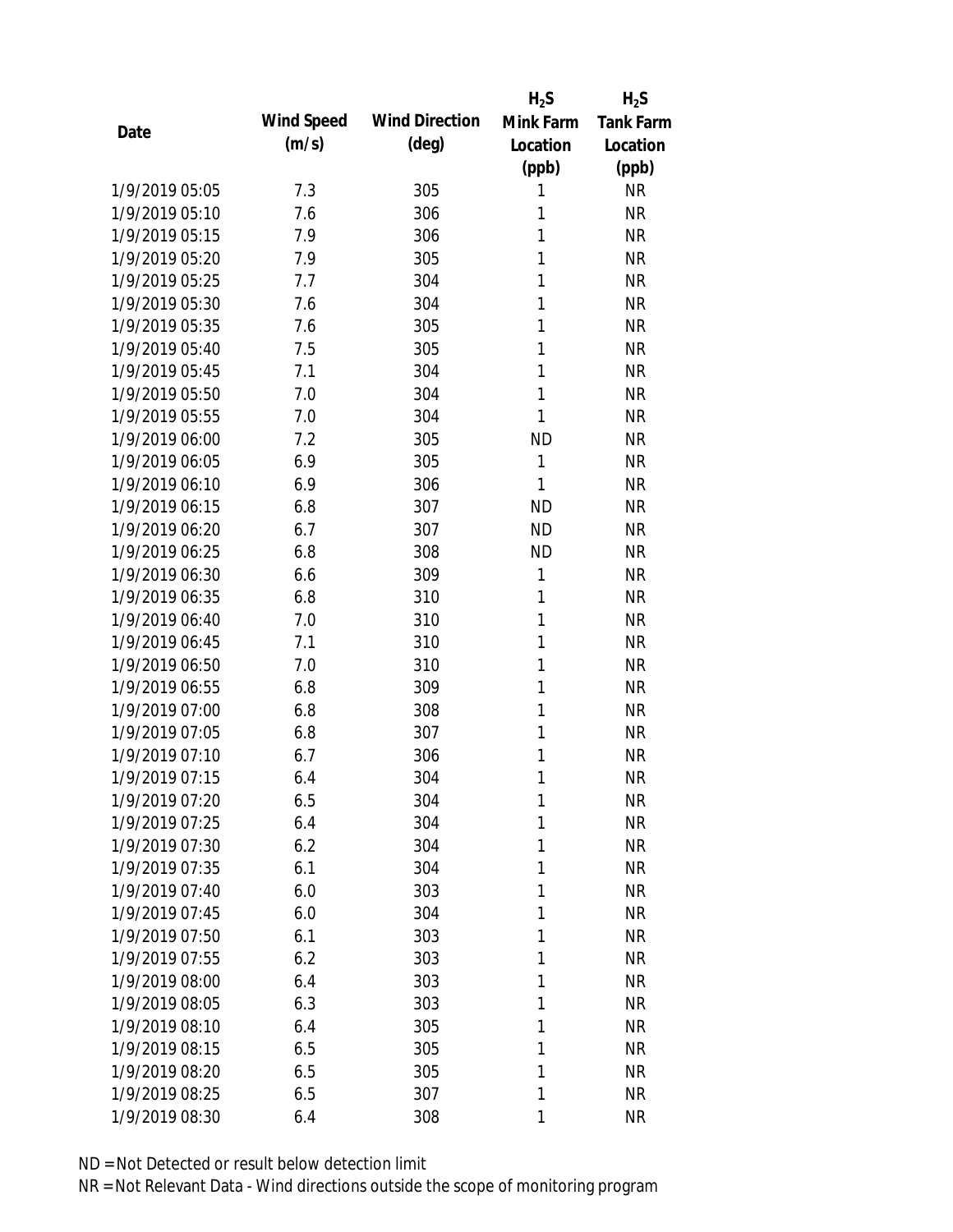|                |            |                       | $H_2S$    | $H_2S$           |
|----------------|------------|-----------------------|-----------|------------------|
| Date           | Wind Speed | <b>Wind Direction</b> | Mink Farm | <b>Tank Farm</b> |
|                | (m/s)      | $(\text{deg})$        | Location  | Location         |
|                |            |                       | (ppb)     | (ppb)            |
| 1/9/2019 08:35 | 6.5        | 309                   | 1         | <b>NR</b>        |
| 1/9/2019 08:40 | 6.3        | 308                   | 1         | <b>NR</b>        |
| 1/9/2019 08:45 | 6.2        | 307                   | 1         | <b>NR</b>        |
| 1/9/2019 08:50 | 6.2        | 308                   | 1         | <b>NR</b>        |
| 1/9/2019 08:55 | 5.9        | 307                   | 1         | <b>NR</b>        |
| 1/9/2019 09:00 | 5.8        | 306                   | 1         | <b>NR</b>        |
| 1/9/2019 09:05 | 5.5        | 306                   | 1         | <b>NR</b>        |
| 1/9/2019 09:10 | 5.6        | 306                   | 1         | <b>NR</b>        |
| 1/9/2019 09:15 | 5.6        | 307                   | 1         | <b>NR</b>        |
| 1/9/2019 09:20 | 5.6        | 310                   | 1         | <b>NR</b>        |
| 1/9/2019 09:25 | 5.8        | 313                   | 1         | <b>NR</b>        |
| 1/9/2019 09:30 | 5.9        | 317                   | 1         | <b>NR</b>        |
| 1/9/2019 09:35 | 6.1        | 320                   | 1         | <b>NR</b>        |
| 1/9/2019 09:40 | 6.3        | 324                   | 1         | <b>NR</b>        |
| 1/9/2019 09:45 | 6.2        | 327                   | 1         | <b>NR</b>        |
| 1/9/2019 09:50 | 6.5        | 326                   | 1         | <b>NR</b>        |
| 1/9/2019 09:55 | 6.6        | 325                   | 1         | <b>NR</b>        |
| 1/9/2019 10:00 | 6.6        | 325                   | 1         | <b>NR</b>        |
| 1/9/2019 10:05 | 6.6        | 325                   | 1         | <b>NR</b>        |
| 1/9/2019 10:10 | 6.7        | 325                   | 1         | <b>NR</b>        |
| 1/9/2019 10:15 | 6.6        | 324                   | 1         | <b>NR</b>        |
| 1/9/2019 10:20 | 6.2        | 322                   | 1         | <b>NR</b>        |
| 1/9/2019 10:25 | 6.0        | 319                   | 1         | <b>NR</b>        |
| 1/9/2019 10:30 | 6.0        | 316                   | 1         | <b>NR</b>        |
| 1/9/2019 10:35 | 6.0        | 311                   | <b>ND</b> | <b>NR</b>        |
| 1/9/2019 10:40 | 6.0        | 308                   | 1         | <b>NR</b>        |
| 1/9/2019 10:45 | 6.1        | 305                   | 1         | <b>NR</b>        |
| 1/9/2019 10:50 | 6.2        | 304                   | 1         | <b>NR</b>        |
| 1/9/2019 10:55 | 6.1        | 304                   | 1         | <b>NR</b>        |
| 1/9/2019 11:00 | 6.0        | 305                   | 1         | <b>NR</b>        |
| 1/9/2019 11:05 | 5.6        | 308                   | 1         | <b>NR</b>        |
| 1/9/2019 11:10 | 5.5        | 309                   | 1         | <b>NR</b>        |
| 1/9/2019 11:15 | 5.5        | 310                   | 1         | <b>NR</b>        |
| 1/9/2019 11:20 | 5.6        | 309                   | 1         | <b>NR</b>        |
| 1/9/2019 11:25 | 5.7        | 307                   | 1         | <b>NR</b>        |
| 1/9/2019 11:30 | 5.7        | 306                   | 1         | <b>NR</b>        |
| 1/9/2019 11:35 | 6.0        | 306                   | 1         | <b>NR</b>        |
| 1/9/2019 11:40 | 6.1        | 306                   | 1         | <b>NR</b>        |
| 1/9/2019 11:45 | 6.1        | 309                   | 1         | <b>NR</b>        |
| 1/9/2019 11:50 | 6.0        | 314                   | <b>ND</b> | <b>NR</b>        |
| 1/9/2019 11:55 | 5.9        | 319                   | <b>ND</b> | <b>NR</b>        |
| 1/9/2019 12:00 | 5.8        | 322                   | <b>ND</b> | <b>NR</b>        |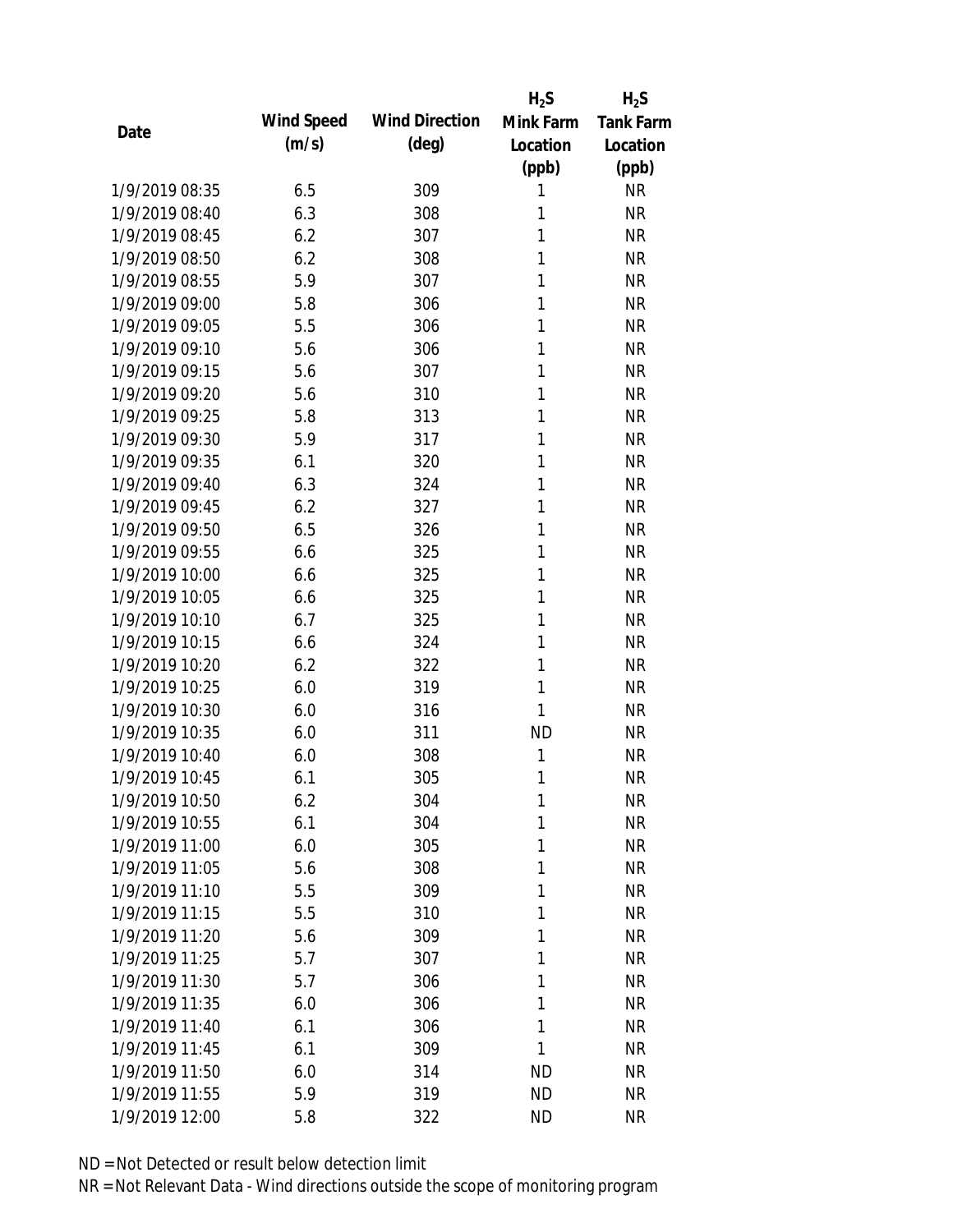|                |            |                       | $H_2S$       | $H_2S$           |
|----------------|------------|-----------------------|--------------|------------------|
|                | Wind Speed | <b>Wind Direction</b> | Mink Farm    | <b>Tank Farm</b> |
| Date           | (m/s)      | $(\text{deg})$        | Location     | Location         |
|                |            |                       | (ppb)        | (ppb)            |
| 1/9/2019 12:05 | 5.8        | 324                   | 1            | <b>NR</b>        |
| 1/9/2019 12:10 | 5.6        | 326                   | 1            | <b>NR</b>        |
| 1/9/2019 12:15 | 5.4        | 323                   | 1            | <b>NR</b>        |
| 1/9/2019 12:20 | 5.4        | 320                   | 1            | <b>NR</b>        |
| 1/9/2019 12:25 | 5.6        | 319                   | 1            | <b>NR</b>        |
| 1/9/2019 12:30 | 5.7        | 317                   | <b>ND</b>    | <b>NR</b>        |
| 1/9/2019 12:35 | 5.7        | 315                   | <b>ND</b>    | <b>NR</b>        |
| 1/9/2019 12:40 | 5.8        | 314                   | <b>ND</b>    | <b>NR</b>        |
| 1/9/2019 12:45 | 5.7        | 316                   | <b>ND</b>    | <b>NR</b>        |
| 1/9/2019 12:50 | 5.4        | 317                   | <b>ND</b>    | <b>NR</b>        |
| 1/9/2019 12:55 | 5.4        | 318                   | <b>ND</b>    | <b>NR</b>        |
| 1/9/2019 13:00 | 5.5        | 318                   | <b>ND</b>    | <b>NR</b>        |
| 1/9/2019 13:05 | 5.5        | 319                   | <b>ND</b>    | <b>NR</b>        |
| 1/9/2019 13:10 | 5.5        | 320                   | <b>ND</b>    | <b>NR</b>        |
| 1/9/2019 13:15 | 5.8        | 322                   | <b>ND</b>    | <b>NR</b>        |
| 1/9/2019 13:20 | 5.9        | 322                   | <b>ND</b>    | <b>NR</b>        |
| 1/9/2019 13:25 | 6.0        | 321                   | 1            | <b>NR</b>        |
| 1/9/2019 13:30 | 5.9        | 320                   | 1            | <b>NR</b>        |
| 1/9/2019 13:35 | 5.8        | 318                   | $\mathbf{1}$ | <b>NR</b>        |
| 1/9/2019 13:40 | 5.7        | 314                   | 1            | <b>NR</b>        |
| 1/9/2019 13:45 | 5.3        | 311                   | 1            | <b>NR</b>        |
| 1/9/2019 13:50 | 5.3        | 309                   | 1            | <b>NR</b>        |
| 1/9/2019 13:55 | 5.4        | 308                   | 1            | <b>NR</b>        |
| 1/9/2019 14:00 | 5.2        | 311                   | 1            | <b>NR</b>        |
| 1/9/2019 14:05 | 5.2        | 314                   | 1            | <b>NR</b>        |
| 1/9/2019 14:10 | 5.2        | 317                   | 1            | <b>NR</b>        |
| 1/9/2019 14:15 | 5.3        | 317                   | <b>ND</b>    | <b>NR</b>        |
| 1/9/2019 14:20 | 5.5        | 317                   | <b>ND</b>    | <b>NR</b>        |
| 1/9/2019 14:25 | 5.3        | 317                   | <b>ND</b>    | <b>NR</b>        |
| 1/9/2019 14:30 | 5.4        | 315                   | <b>ND</b>    | <b>NR</b>        |
| 1/9/2019 14:35 | 5.3        | 312                   | <b>ND</b>    | <b>NR</b>        |
| 1/9/2019 14:40 | 5.5        | 311                   | 1            | <b>NR</b>        |
| 1/9/2019 14:45 | 5.5        | 312                   | 1            | <b>NR</b>        |
| 1/9/2019 14:50 | 5.6        | 310                   | 1            | <b>NR</b>        |
| 1/9/2019 14:55 | 5.7        | 312                   | 1            | <b>NR</b>        |
| 1/9/2019 15:00 | 5.9        | 312                   | 1            | <b>NR</b>        |
| 1/9/2019 15:05 | 6.2        | 314                   | 1            | <b>NR</b>        |
| 1/9/2019 15:10 | 6.1        | 313                   | 1            | <b>NR</b>        |
| 1/9/2019 15:15 | 6.2        | 313                   | 1            | <b>NR</b>        |
| 1/9/2019 15:20 | 5.9        | 317                   | 1            | <b>NR</b>        |
| 1/9/2019 15:25 | 5.9        | 317                   | 1            | <b>NR</b>        |
| 1/9/2019 15:30 | 5.9        | 317                   | 1            | <b>NR</b>        |
|                |            |                       |              |                  |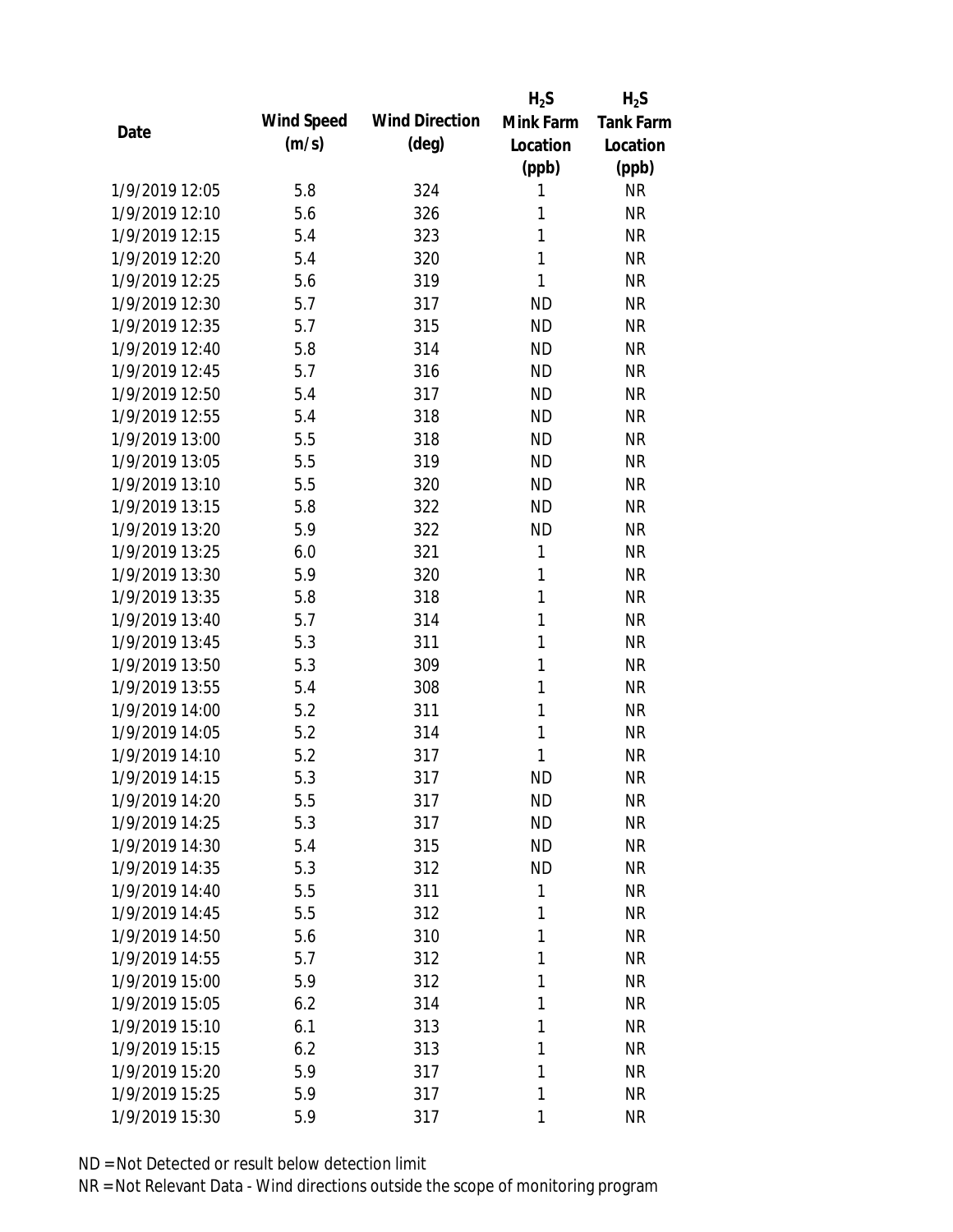|                |            |                       | $H_2S$    | $H_2S$           |
|----------------|------------|-----------------------|-----------|------------------|
| Date           | Wind Speed | <b>Wind Direction</b> | Mink Farm | <b>Tank Farm</b> |
|                | (m/s)      | $(\text{deg})$        | Location  | Location         |
|                |            |                       | (ppb)     | (ppb)            |
| 1/9/2019 15:35 | 6.0        | 317                   | 1         | <b>NR</b>        |
| 1/9/2019 15:40 | 6.1        | 318                   | 1         | <b>NR</b>        |
| 1/9/2019 15:45 | 6.2        | 316                   | 1         | <b>NR</b>        |
| 1/9/2019 15:50 | 6.3        | 312                   | 1         | <b>NR</b>        |
| 1/9/2019 15:55 | 6.3        | 311                   | 1         | <b>NR</b>        |
| 1/9/2019 16:00 | 6.2        | 310                   | 1         | <b>NR</b>        |
| 1/9/2019 16:05 | 6.0        | 308                   | 1         | <b>NR</b>        |
| 1/9/2019 16:10 | 5.7        | 306                   | 1         | <b>NR</b>        |
| 1/9/2019 16:15 | 5.6        | 305                   | 1         | <b>NR</b>        |
| 1/9/2019 16:20 | 5.6        | 305                   | 1         | <b>NR</b>        |
| 1/9/2019 16:25 | 5.3        | 307                   | 1         | <b>NR</b>        |
| 1/9/2019 16:30 | 5.1        | 309                   | 1         | <b>NR</b>        |
| 1/9/2019 16:35 | 4.8        | 309                   | 1         | <b>NR</b>        |
| 1/9/2019 16:40 | 4.8        | 309                   | 1         | <b>NR</b>        |
| 1/9/2019 16:45 | 4.7        | 311                   | 1         | <b>NR</b>        |
| 1/9/2019 16:50 | 4.5        | 312                   | 1         | <b>NR</b>        |
| 1/9/2019 16:55 | 4.5        | 309                   | <b>ND</b> | <b>NR</b>        |
| 1/9/2019 17:00 | 4.5        | 307                   | <b>ND</b> | <b>NR</b>        |
| 1/9/2019 17:05 | 4.7        | 307                   | 1         | <b>NR</b>        |
| 1/9/2019 17:10 | 4.7        | 308                   | 1         | <b>NR</b>        |
| 1/9/2019 17:15 | 4.7        | 307                   | 1         | <b>NR</b>        |
| 1/9/2019 17:20 | 4.7        | 308                   | 1         | <b>NR</b>        |
| 1/9/2019 17:25 | 4.9        | 311                   | 1         | <b>NR</b>        |
| 1/9/2019 17:30 | 5.0        | 314                   | 1         | <b>NR</b>        |
| 1/9/2019 17:35 | 5.0        | 318                   | 1         | <b>NR</b>        |
| 1/9/2019 17:40 | 4.9        | 320                   | 1         | <b>NR</b>        |
| 1/9/2019 17:45 | 4.7        | 319                   | 1         | <b>NR</b>        |
| 1/9/2019 17:50 | 4.6        | 318                   | 1         | <b>NR</b>        |
| 1/9/2019 17:55 | 4.1        | 318                   | 1         | <b>NR</b>        |
| 1/9/2019 18:00 | 3.8        | 317                   | 1         | <b>NR</b>        |
| 1/9/2019 18:05 | 3.4        | 317                   | <b>ND</b> | <b>NR</b>        |
| 1/9/2019 18:10 | 3.2        | 317                   | 1         | <b>NR</b>        |
| 1/9/2019 18:15 | 3.1        | 319                   | 1         | <b>NR</b>        |
| 1/9/2019 18:20 | 3.1        | 319                   | 1         | <b>NR</b>        |
| 1/9/2019 18:25 | 3.2        | 319                   | 1         | <b>NR</b>        |
| 1/9/2019 18:30 | 3.2        | 318                   | 1         | <b>NR</b>        |
| 1/9/2019 18:35 | 3.1        | 317                   | 1         | <b>NR</b>        |
| 1/9/2019 18:40 | 3.1        | 317                   | 1         | <b>NR</b>        |
| 1/9/2019 18:45 | 3.0        | 316                   | 1         | <b>NR</b>        |
| 1/9/2019 18:50 | 3.1        | 315                   | 1         | <b>NR</b>        |
| 1/9/2019 18:55 | 3.0        | 315                   | 1         | <b>NR</b>        |
| 1/9/2019 19:00 | 3.0        | 316                   | 1         | <b>NR</b>        |
|                |            |                       |           |                  |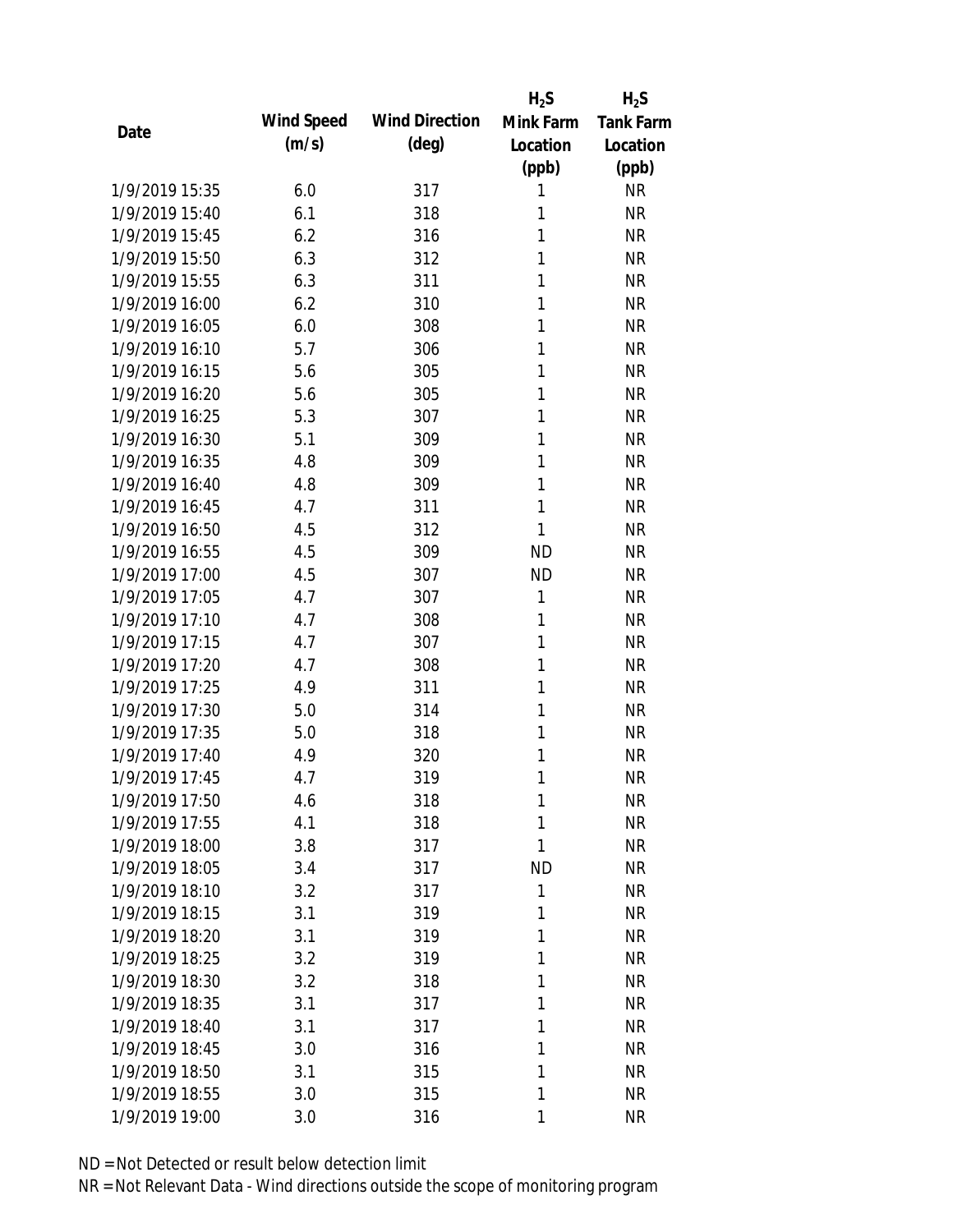|                |            |                       | $H_2S$    | $H_2S$           |
|----------------|------------|-----------------------|-----------|------------------|
|                | Wind Speed | <b>Wind Direction</b> | Mink Farm | <b>Tank Farm</b> |
| Date           | (m/s)      | $(\text{deg})$        | Location  | Location         |
|                |            |                       | (ppb)     | (ppb)            |
| 1/9/2019 19:05 | 3.0        | 315                   | <b>ND</b> | <b>NR</b>        |
| 1/9/2019 19:10 | 3.0        | 315                   | 1         | <b>NR</b>        |
| 1/9/2019 19:15 | 3.0        | 314                   | 1         | <b>NR</b>        |
| 1/9/2019 19:20 | 3.0        | 314                   | 1         | <b>NR</b>        |
| 1/9/2019 19:25 | 3.0        | 313                   | 1         | <b>NR</b>        |
| 1/9/2019 19:30 | 2.9        | 311                   | 1         | <b>NR</b>        |
| 1/9/2019 19:35 | 2.9        | 312                   | 1         | <b>NR</b>        |
| 1/9/2019 19:40 | 3.0        | 312                   | 1         | <b>NR</b>        |
| 1/9/2019 19:45 | 3.1        | 311                   | 1         | <b>NR</b>        |
| 1/9/2019 19:50 | 3.3        | 311                   | 1         | <b>NR</b>        |
| 1/9/2019 19:55 | 3.4        | 311                   | 1         | <b>NR</b>        |
| 1/9/2019 20:00 | 3.7        | 310                   | 1         | <b>NR</b>        |
| 1/9/2019 20:05 | 3.9        | 307                   | 1         | <b>NR</b>        |
| 1/9/2019 20:10 | 4.1        | 305                   | 1         | <b>NR</b>        |
| 1/9/2019 20:15 | 4.0        | 305                   | 1         | <b>NR</b>        |
| 1/9/2019 20:20 | 4.0        | 305                   | 1         | <b>NR</b>        |
| 1/9/2019 20:25 | 4.0        | 304                   | 1         | <b>NR</b>        |
| 1/9/2019 20:30 | 3.9        | 304                   | 1         | <b>NR</b>        |
| 1/9/2019 20:35 | 3.9        | 304                   | 1         | <b>NR</b>        |
| 1/9/2019 20:40 | 3.6        | 307                   | 1         | <b>NR</b>        |
| 1/9/2019 20:45 | 3.5        | 310                   | 1         | <b>NR</b>        |
| 1/9/2019 20:50 | 3.3        | 313                   | 1         | <b>NR</b>        |
| 1/9/2019 20:55 | 3.1        | 319                   | 1         | <b>NR</b>        |
| 1/9/2019 21:00 | 3.0        | 323                   | 1         | <b>NR</b>        |
| 1/9/2019 21:05 | 3.0        | 328                   | 1         | <b>NR</b>        |
| 1/9/2019 21:10 | 3.1        | 330                   | 1         | <b>NR</b>        |
| 1/9/2019 21:15 | 3.2        | 332                   | 1         | <b>NR</b>        |
| 1/9/2019 21:20 | 3.1        | 335                   | 1         | <b>NR</b>        |
| 1/9/2019 21:25 | 3.2        | 334                   | 1         | <b>NR</b>        |
| 1/9/2019 21:30 | 3.1        | 336                   | 1         | <b>NR</b>        |
| 1/9/2019 21:35 | 3.1        | 337                   | 1         | <b>NR</b>        |
| 1/9/2019 21:40 | 2.9        | 340                   | 1         | <b>NR</b>        |
| 1/9/2019 21:45 | 2.8        | 342                   | 1         | <b>NR</b>        |
| 1/9/2019 21:50 | 2.8        | 342                   | 1         | <b>NR</b>        |
| 1/9/2019 21:55 | 2.8        | 346                   | 1         | <b>NR</b>        |
| 1/9/2019 22:00 | 2.7        | 346                   | 1         | <b>NR</b>        |
| 1/9/2019 22:05 | 2.8        | 348                   | 1         | <b>NR</b>        |
| 1/9/2019 22:10 | 2.7        | 349                   | 1         | <b>NR</b>        |
| 1/9/2019 22:15 | 2.8        | 348                   | 1         | <b>NR</b>        |
| 1/9/2019 22:20 | 3.1        | 349                   | 1         | <b>NR</b>        |
| 1/9/2019 22:25 | 3.2        | 347                   | 1         | <b>NR</b>        |
| 1/9/2019 22:30 | 3.3        | 348                   | 1         | <b>NR</b>        |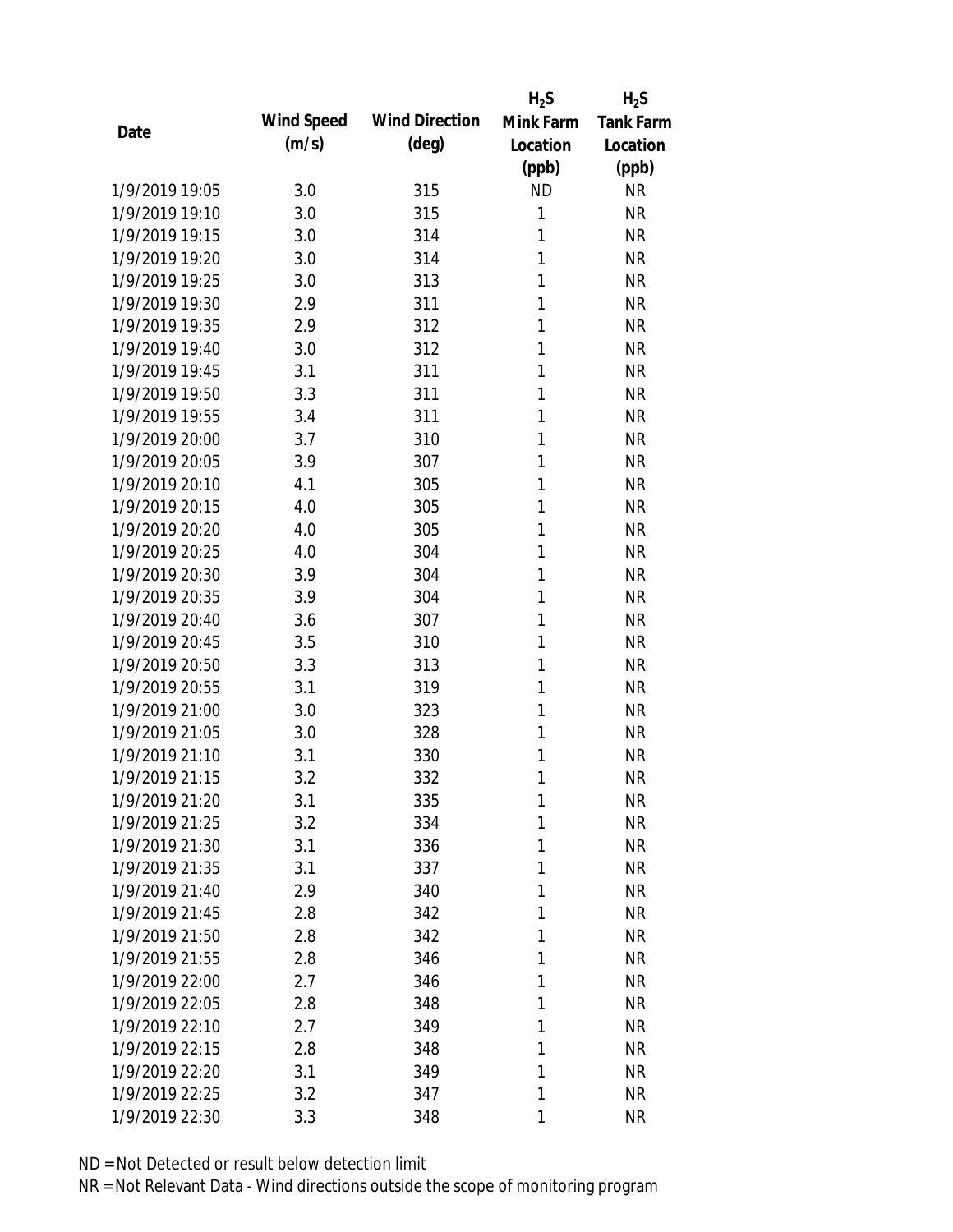|                 |            |                       | $H_2S$    | $H_2S$           |
|-----------------|------------|-----------------------|-----------|------------------|
| Date            | Wind Speed | <b>Wind Direction</b> | Mink Farm | <b>Tank Farm</b> |
|                 | (m/s)      | $(\text{deg})$        | Location  | Location         |
|                 |            |                       | (ppb)     | (ppb)            |
| 1/9/2019 22:35  | 3.2        | 348                   | 1         | <b>NR</b>        |
| 1/9/2019 22:40  | 3.1        | 348                   | 1         | <b>NR</b>        |
| 1/9/2019 22:45  | 3.1        | 350                   | 1         | <b>NR</b>        |
| 1/9/2019 22:50  | 2.9        | 351                   | 1         | <b>NR</b>        |
| 1/9/2019 22:55  | 2.8        | 353                   | 1         | <b>NR</b>        |
| 1/9/2019 23:00  | 2.6        | 353                   | 1         | <b>NR</b>        |
| 1/9/2019 23:05  | 2.7        | 353                   | 1         | <b>NR</b>        |
| 1/9/2019 23:10  | 2.8        | 354                   | 1         | <b>NR</b>        |
| 1/9/2019 23:15  | 2.7        | 354                   | 1         | <b>NR</b>        |
| 1/9/2019 23:20  | 2.7        | 353                   | 1         | <b>NR</b>        |
| 1/9/2019 23:25  | 2.6        | 353                   | 1         | <b>NR</b>        |
| 1/9/2019 23:30  | 2.8        | 354                   | 1         | <b>NR</b>        |
| 1/9/2019 23:35  | 2.9        | 355                   | 1         | <b>NR</b>        |
| 1/9/2019 23:40  | 3.1        | 355                   | 1         | <b>NR</b>        |
| 1/9/2019 23:45  | 3.3        | 355                   | 1         | <b>NR</b>        |
| 1/9/2019 23:50  | 3.4        | 354                   | 1         | <b>NR</b>        |
| 1/9/2019 23:55  | 3.4        | 354                   | 1         | <b>NR</b>        |
| 1/9/2019 24:00  | 3.6        | 354                   | 1         | <b>NR</b>        |
| 1/10/2019 00:05 | 3.5        | 352                   | 1         | <b>NR</b>        |
| 1/10/2019 00:10 | 3.5        | 351                   | 1         | <b>NR</b>        |
| 1/10/2019 00:15 | 3.4        | 349                   | 1         | <b>NR</b>        |
| 1/10/2019 00:20 | 3.2        | 349                   | 1         | <b>NR</b>        |
| 1/10/2019 00:25 | 3.2        | 349                   | 1         | <b>NR</b>        |
| 1/10/2019 00:30 | 3.1        | 348                   | 1         | <b>NR</b>        |
| 1/10/2019 00:35 | 3.1        | 349                   | 1         | <b>NR</b>        |
| 1/10/2019 00:40 | 3.1        | 350                   | 1         | <b>NR</b>        |
| 1/10/2019 00:45 | 3.1        | 352                   | 1         | <b>NR</b>        |
| 1/10/2019 00:50 | 3.4        | 351                   | 1         | <b>NR</b>        |
| 1/10/2019 00:55 | 3.3        | 350                   | 1         | <b>NR</b>        |
| 1/10/2019 01:00 | 3.3        | 350                   | 1         | <b>NR</b>        |
| 1/10/2019 01:05 | 3.3        | 350                   | 1         | <b>NR</b>        |
| 1/10/2019 01:10 | 3.3        | 348                   | 1         | <b>NR</b>        |
| 1/10/2019 01:15 | 3.2        | 348                   | 1         | <b>NR</b>        |
| 1/10/2019 01:20 | 3.1        | 348                   | 1         | <b>NR</b>        |
| 1/10/2019 01:25 | 3.2        | 349                   | 1         | <b>NR</b>        |
| 1/10/2019 01:30 | 3.4        | 349                   | 1         | <b>NR</b>        |
| 1/10/2019 01:35 | 3.4        | 351                   | 1         | <b>NR</b>        |
| 1/10/2019 01:40 | 3.2        | 352                   | 1         | <b>NR</b>        |
| 1/10/2019 01:45 | 3.2        | 353                   | 1         | <b>NR</b>        |
| 1/10/2019 01:50 | 3.1        | 354                   | 1         | <b>NR</b>        |
| 1/10/2019 01:55 | 3.1        | 354                   | 1         | <b>NR</b>        |
| 1/10/2019 02:00 | 2.9        | 355                   | 1         | <b>NR</b>        |
|                 |            |                       |           |                  |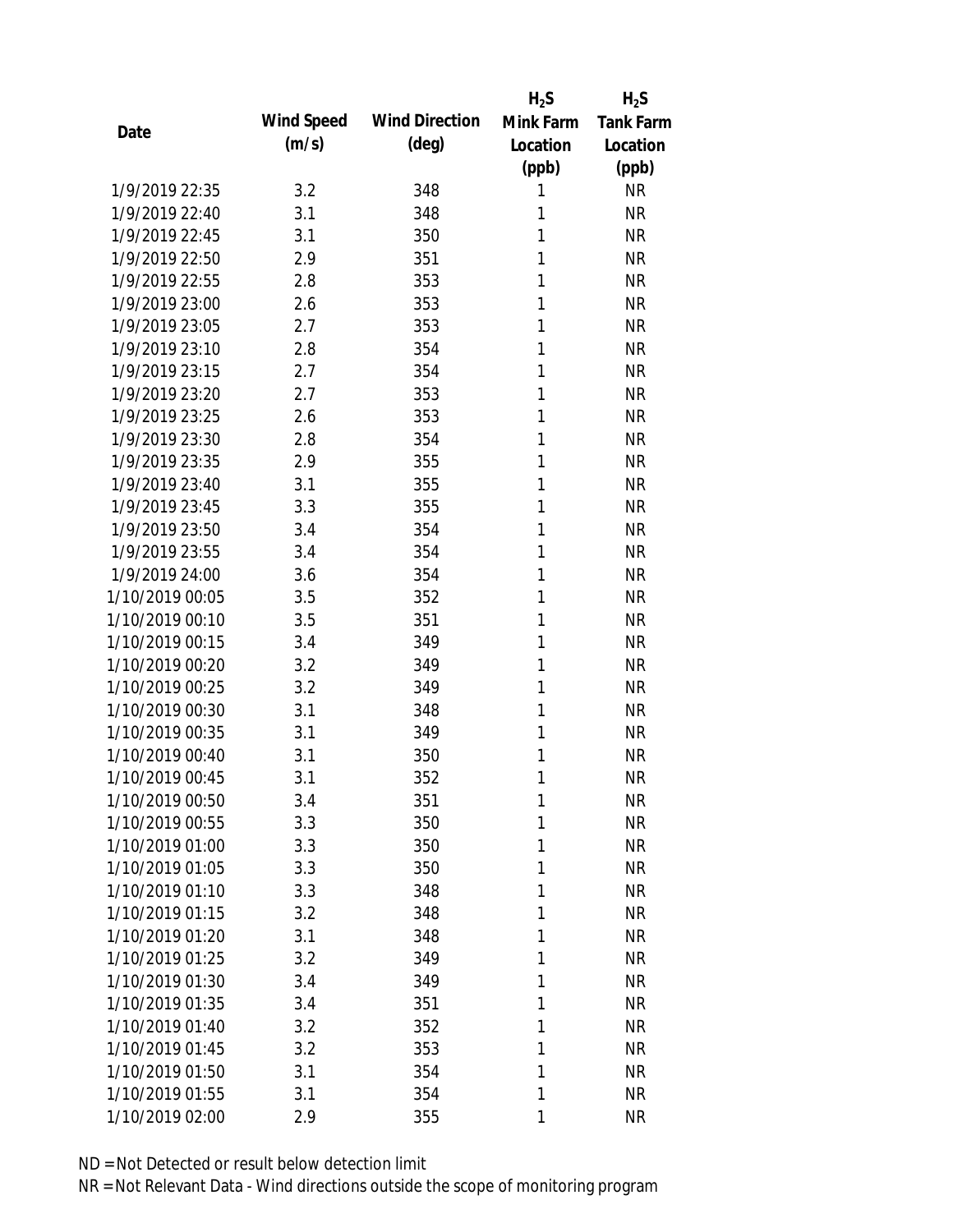|                 |            |                       | $H_2S$    | $H_2S$           |
|-----------------|------------|-----------------------|-----------|------------------|
| Date            | Wind Speed | <b>Wind Direction</b> | Mink Farm | <b>Tank Farm</b> |
|                 | (m/s)      | $(\text{deg})$        | Location  | Location         |
|                 |            |                       | (ppb)     | (ppb)            |
| 1/10/2019 02:05 | 2.8        | 354                   | 1         | <b>NR</b>        |
| 1/10/2019 02:10 | 2.7        | 354                   | 1         | <b>NR</b>        |
| 1/10/2019 02:15 | 2.6        | 352                   | 1         | <b>NR</b>        |
| 1/10/2019 02:20 | 2.6        | 351                   | 1         | <b>NR</b>        |
| 1/10/2019 02:25 | 2.6        | 351                   | 1         | <b>NR</b>        |
| 1/10/2019 02:30 | 2.7        | 349                   | 1         | <b>NR</b>        |
| 1/10/2019 02:35 | 2.7        | 348                   | 1         | <b>NR</b>        |
| 1/10/2019 02:40 | 3.0        | 347                   | 1         | <b>NR</b>        |
| 1/10/2019 02:45 | 2.9        | 347                   | 1         | <b>NR</b>        |
| 1/10/2019 02:50 | 2.9        | 345                   | 1         | <b>NR</b>        |
| 1/10/2019 02:55 | 2.9        | 344                   | 1         | <b>NR</b>        |
| 1/10/2019 03:00 | 2.8        | 344                   | 1         | <b>NR</b>        |
| 1/10/2019 03:05 | 2.7        | 345                   | 1         | <b>NR</b>        |
| 1/10/2019 03:10 | 2.4        | 347                   | 1         | <b>NR</b>        |
| 1/10/2019 03:15 | 2.3        | 348                   | 1         | <b>NR</b>        |
| 1/10/2019 03:20 | 2.2        | 347                   | 1         | <b>NR</b>        |
| 1/10/2019 03:25 | 2.1        | 345                   | 1         | <b>NR</b>        |
| 1/10/2019 03:30 | 2.2        | 344                   | 1         | <b>NR</b>        |
| 1/10/2019 03:35 | 2.4        | 343                   | 1         | <b>NR</b>        |
| 1/10/2019 03:40 | 2.4        | 341                   | 1         | <b>NR</b>        |
| 1/10/2019 03:45 | 2.5        | 341                   | 1         | <b>NR</b>        |
| 1/10/2019 03:50 | 2.5        | 343                   | 1         | <b>NR</b>        |
| 1/10/2019 03:55 | 2.4        | 344                   | 1         | <b>NR</b>        |
| 1/10/2019 04:00 | 2.3        | 343                   | 1         | <b>NR</b>        |
| 1/10/2019 04:05 | 2.3        | 345                   | 1         | <b>NR</b>        |
| 1/10/2019 04:10 | 2.3        | 346                   | 1         | <b>NR</b>        |
| 1/10/2019 04:15 | 2.3        | 345                   | 1         | <b>NR</b>        |
| 1/10/2019 04:20 | 2.4        | 343                   | 1         | <b>NR</b>        |
| 1/10/2019 04:25 | 2.5        | 344                   | 1         | <b>NR</b>        |
| 1/10/2019 04:30 | 2.5        | 344                   | 1         | <b>NR</b>        |
| 1/10/2019 04:35 | 2.4        | 344                   | 1         | <b>NR</b>        |
| 1/10/2019 04:40 | 2.4        | 342                   | 1         | <b>NR</b>        |
| 1/10/2019 04:45 | 2.5        | 342                   | 1         | <b>NR</b>        |
| 1/10/2019 04:50 | 2.5        | 341                   | 1         | <b>NR</b>        |
| 1/10/2019 04:55 | 2.4        | 341                   | 1         | <b>NR</b>        |
| 1/10/2019 05:00 | 2.3        | 342                   | 1         | <b>NR</b>        |
| 1/10/2019 05:05 | 2.2        | 341                   | 1         | <b>NR</b>        |
| 1/10/2019 05:10 | 2.1        | 342                   | 1         | <b>NR</b>        |
| 1/10/2019 05:15 | 2.1        | 342                   | 1         | <b>NR</b>        |
| 1/10/2019 05:20 | 2.0        | 343                   | 1         | <b>NR</b>        |
| 1/10/2019 05:25 | 2.0        | 342                   | 1         | <b>NR</b>        |
| 1/10/2019 05:30 | 2.0        | 341                   | 1         | <b>NR</b>        |
|                 |            |                       |           |                  |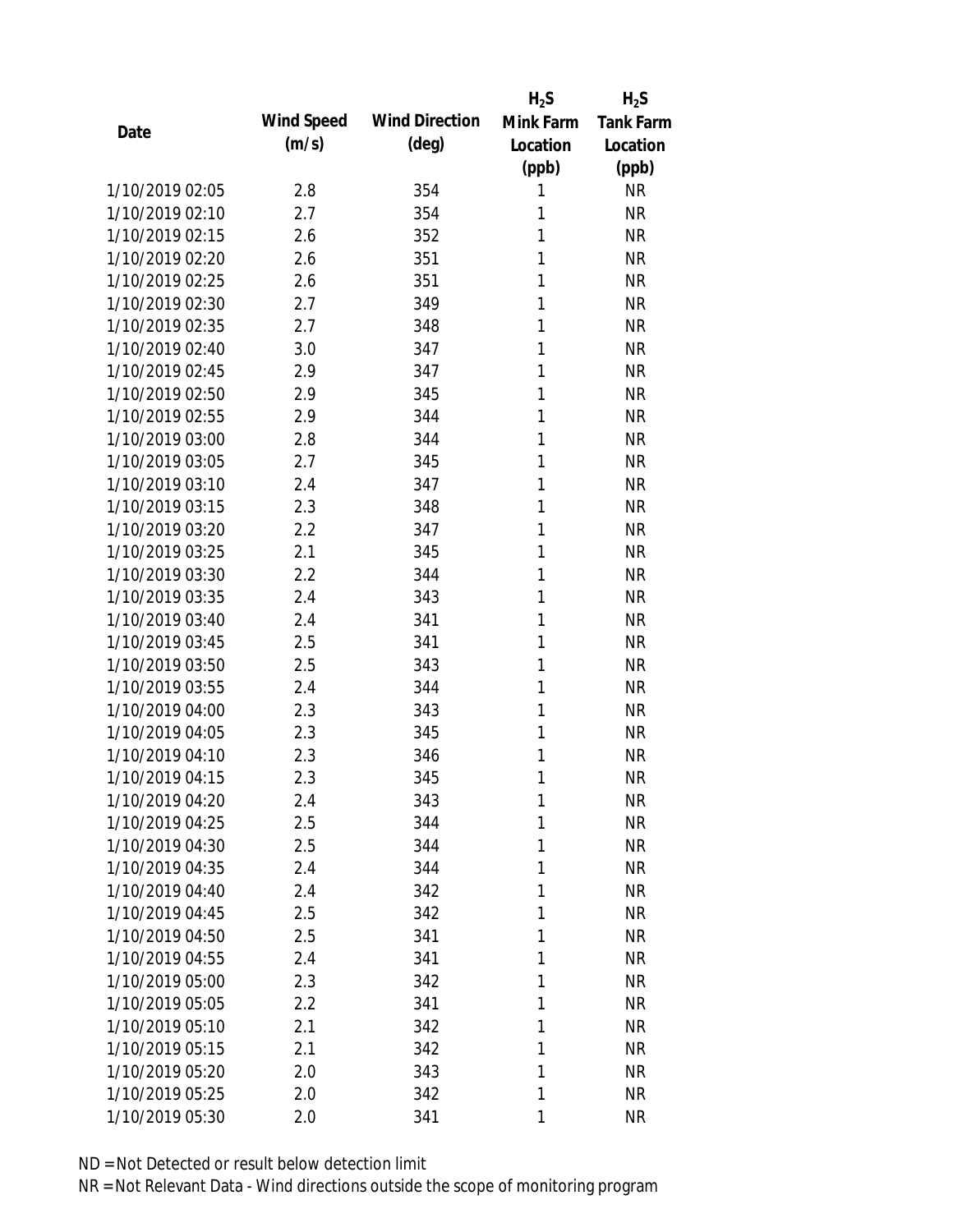|                 |            |                       | $H_2S$    | $H_2S$           |
|-----------------|------------|-----------------------|-----------|------------------|
| Date            | Wind Speed | <b>Wind Direction</b> | Mink Farm | <b>Tank Farm</b> |
|                 | (m/s)      | $(\text{deg})$        | Location  | Location         |
|                 |            |                       | (ppb)     | (ppb)            |
| 1/10/2019 05:35 | 2.0        | 340                   | 1         | <b>NR</b>        |
| 1/10/2019 05:40 | 2.0        | 338                   | 1         | <b>NR</b>        |
| 1/10/2019 05:45 | 2.0        | 337                   | 1         | <b>NR</b>        |
| 1/10/2019 05:50 | 2.2        | 334                   | 1         | <b>NR</b>        |
| 1/10/2019 05:55 | 2.5        | 334                   | 1         | <b>NR</b>        |
| 1/10/2019 06:00 | 2.6        | 334                   | 1         | <b>NR</b>        |
| 1/10/2019 06:05 | 2.6        | 334                   | 1         | <b>NR</b>        |
| 1/10/2019 06:10 | 2.7        | 335                   | 1         | <b>NR</b>        |
| 1/10/2019 06:15 | 2.7        | 335                   | 1         | <b>NR</b>        |
| 1/10/2019 06:20 | 2.5        | 336                   | 1         | <b>NR</b>        |
| 1/10/2019 06:25 | 2.3        | 338                   | 1         | <b>NR</b>        |
| 1/10/2019 06:30 | 2.3        | 337                   | 1         | <b>NR</b>        |
| 1/10/2019 06:35 | 2.3        | 337                   | 1         | <b>NR</b>        |
| 1/10/2019 06:40 | 2.3        | 338                   | 1         | <b>NR</b>        |
| 1/10/2019 06:45 | 2.3        | 339                   | 1         | <b>NR</b>        |
| 1/10/2019 06:50 | 2.2        | 340                   | 1         | <b>NR</b>        |
| 1/10/2019 06:55 | 2.3        | 340                   | 1         | <b>NR</b>        |
| 1/10/2019 07:00 | 2.3        | 341                   | 1         | <b>NR</b>        |
| 1/10/2019 07:05 | 2.2        | 342                   | 1         | <b>NR</b>        |
| 1/10/2019 07:10 | 2.2        | 342                   | 1         | <b>NR</b>        |
| 1/10/2019 07:15 | 2.2        | 342                   | 1         | <b>NR</b>        |
| 1/10/2019 07:20 | 2.2        | 342                   | 1         | <b>NR</b>        |
| 1/10/2019 07:25 | 2.2        | 342                   | 1         | <b>NR</b>        |
| 1/10/2019 07:30 | 2.1        | 341                   | 1         | <b>NR</b>        |
| 1/10/2019 07:35 | 2.3        | 339                   | 1         | <b>NR</b>        |
| 1/10/2019 07:40 | 2.2        | 339                   | 1         | <b>NR</b>        |
| 1/10/2019 07:45 | 2.3        | 339                   | 1         | <b>NR</b>        |
| 1/10/2019 07:50 | 2.3        | 339                   | <b>ND</b> | <b>NR</b>        |
| 1/10/2019 07:55 | 2.3        | 340                   | <b>ND</b> | <b>NR</b>        |
| 1/10/2019 08:00 | 2.3        | 344                   | 1         | <b>NR</b>        |
| 1/10/2019 08:05 | 2.2        | 346                   | 1         | <b>NR</b>        |
| 1/10/2019 08:10 | 2.2        | 346                   | 1         | <b>NR</b>        |
| 1/10/2019 08:15 | 2.1        | 348                   | 1         | <b>NR</b>        |
| 1/10/2019 08:20 | 2.0        | 349                   | 1         | <b>NR</b>        |
| 1/10/2019 08:25 | 1.8        | 350                   | 1         | <b>NR</b>        |
| 1/10/2019 08:30 | 1.6        | 351                   | 1         | <b>NR</b>        |
| 1/10/2019 08:35 | 1.3        | 352                   | 1         | <b>NR</b>        |
| 1/10/2019 08:40 | 1.2        | 354                   | 1         | <b>NR</b>        |
| 1/10/2019 08:45 | 1.1        | 352                   | 1         | <b>NR</b>        |
| 1/10/2019 08:50 | 1.0        | 347                   | 1         | <b>NR</b>        |
| 1/10/2019 08:55 | 1.1        | 346                   | 1         | <b>NR</b>        |
| 1/10/2019 09:00 | 1.2        | 341                   | 1         | <b>NR</b>        |
|                 |            |                       |           |                  |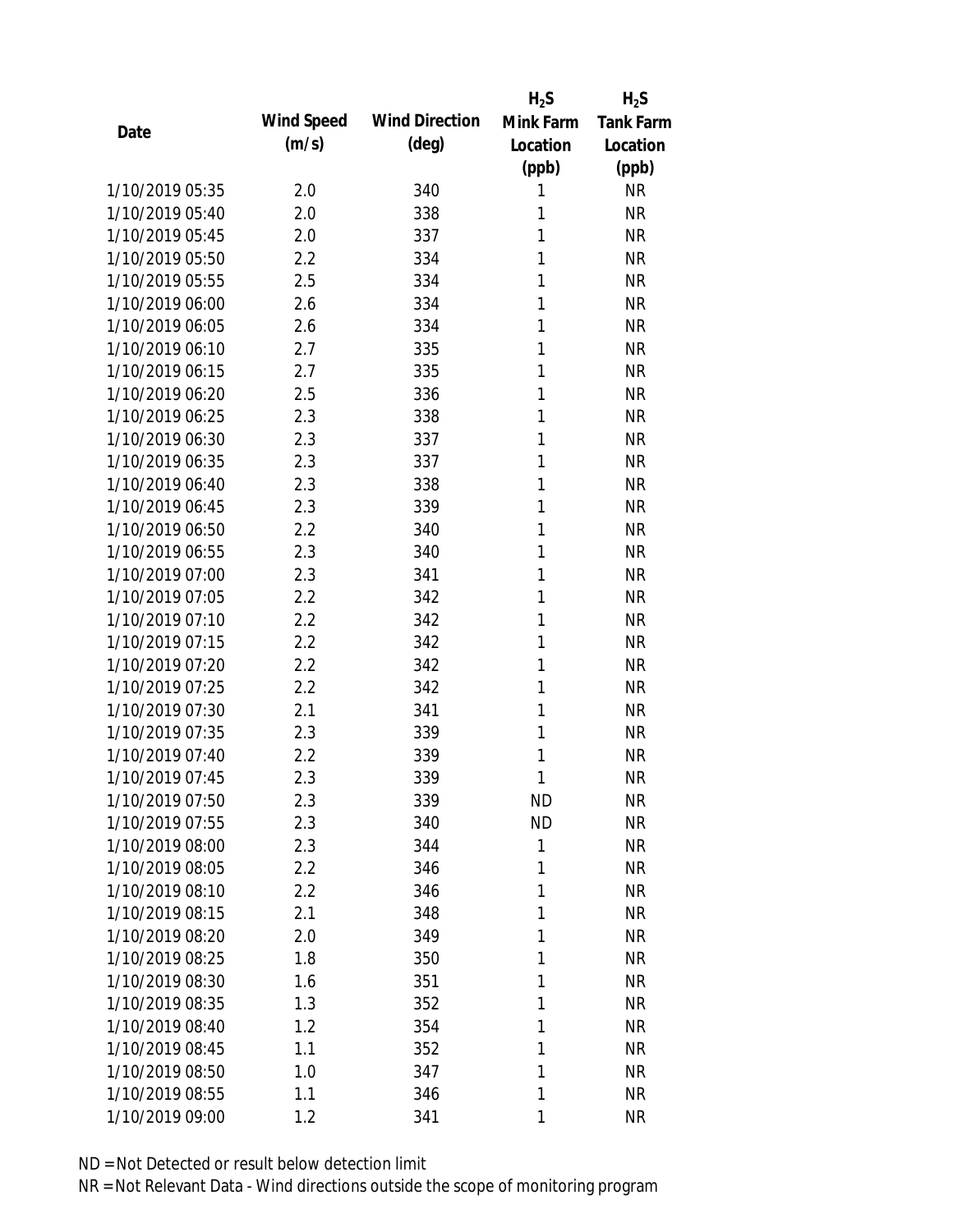|      |                 |            |                       | $H_2S$    | $H_2S$           |
|------|-----------------|------------|-----------------------|-----------|------------------|
| Date |                 | Wind Speed | <b>Wind Direction</b> | Mink Farm | <b>Tank Farm</b> |
|      |                 | (m/s)      | $(\text{deg})$        | Location  | Location         |
|      |                 |            |                       | (ppb)     | (ppb)            |
|      | 1/10/2019 09:05 | 1.4        | 342                   | 1         | <b>NR</b>        |
|      | 1/10/2019 09:10 | 1.6        | 340                   | 1         | <b>NR</b>        |
|      | 1/10/2019 09:15 | 1.8        | 340                   | 1         | <b>NR</b>        |
|      | 1/10/2019 09:20 | 2.0        | 339                   | 1         | <b>NR</b>        |
|      | 1/10/2019 09:25 | 2.1        | 338                   | 1         | <b>NR</b>        |
|      | 1/10/2019 09:30 | 2.3        | 336                   | 1         | <b>NR</b>        |
|      | 1/10/2019 09:35 | 2.3        | 332                   | 1         | <b>NR</b>        |
|      | 1/10/2019 09:40 | 2.3        | 331                   | 1         | <b>NR</b>        |
|      | 1/10/2019 09:45 | 2.4        | 330                   | 1         | <b>NR</b>        |
|      | 1/10/2019 09:50 | 2.3        | 331                   | 1         | <b>NR</b>        |
|      | 1/10/2019 09:55 | 2.3        | 331                   | 1         | <b>NR</b>        |
|      | 1/10/2019 10:00 | 2.2        | 332                   | 1         | <b>NR</b>        |
|      | 1/10/2019 10:05 | 2.2        | 333                   | <b>ND</b> | <b>NR</b>        |
|      | 1/10/2019 10:10 | 2.2        | 329                   | 1         | <b>NR</b>        |
|      | 1/10/2019 10:15 | 2.1        | 324                   | 1         | <b>NR</b>        |
|      | 1/10/2019 10:20 | 2.1        | 321                   | <b>ND</b> | <b>NR</b>        |
|      | 1/10/2019 10:25 | 2.1        | 318                   | <b>ND</b> | <b>NR</b>        |
|      | 1/10/2019 10:30 | 2.0        | 316                   | 1         | <b>NR</b>        |
|      | 1/10/2019 10:35 | 2.0        | 314                   | 1         | <b>NR</b>        |
|      | 1/10/2019 10:40 | 2.0        | 308                   | 1         | <b>NR</b>        |
|      | 1/10/2019 10:45 | 1.9        | 305                   | 1         | <b>NR</b>        |
|      | 1/10/2019 10:50 | 1.8        | 301                   | 1         | <b>NR</b>        |
|      | 1/10/2019 10:55 | 1.9        | 297                   | 1         | <b>NR</b>        |
|      | 1/10/2019 11:00 | 1.8        | 292                   | 1         | <b>NR</b>        |
|      | 1/10/2019 11:05 | 2.0        | 284                   | 1         | <b>NR</b>        |
|      | 1/10/2019 11:10 | 2.0        | 284                   | 1         | <b>NR</b>        |
|      | 1/10/2019 11:15 | 2.2        | 288                   | 1         | <b>NR</b>        |
|      | 1/10/2019 11:20 | 2.2        | 293                   | 1         | <b>NR</b>        |
|      | 1/10/2019 11:25 | 2.2        | 290                   | 1         | <b>NR</b>        |
|      | 1/10/2019 11:30 | 2.3        | 292                   | 1         | <b>NR</b>        |
|      | 1/10/2019 11:35 | 2.3        | 300                   | 1         | <b>NR</b>        |
|      | 1/10/2019 11:40 | 2.3        | 310                   | 1         | <b>NR</b>        |
|      | 1/10/2019 11:45 | 2.1        | 307                   | 1         | <b>NR</b>        |
|      | 1/10/2019 11:50 | 2.1        | 306                   | 1         | <b>NR</b>        |
|      | 1/10/2019 11:55 | 2.2        | 307                   | 1         | <b>NR</b>        |
|      | 1/10/2019 12:00 | 2.2        | 302                   | 1         | <b>NR</b>        |
|      | 1/10/2019 12:05 | 2.2        | 296                   | 1         | <b>NR</b>        |
|      | 1/10/2019 12:10 | 2.3        | 292                   | 1         | <b>NR</b>        |
|      | 1/10/2019 12:15 | 2.3        | 298                   | 1         | <b>NR</b>        |
|      | 1/10/2019 12:20 | 2.2        | 303                   | 1         | <b>NR</b>        |
|      | 1/10/2019 12:25 | 2.1        | 307                   | 1         | <b>NR</b>        |
|      | 1/10/2019 12:30 |            | 316                   | 1         | <b>NR</b>        |
|      |                 | 2.0        |                       |           |                  |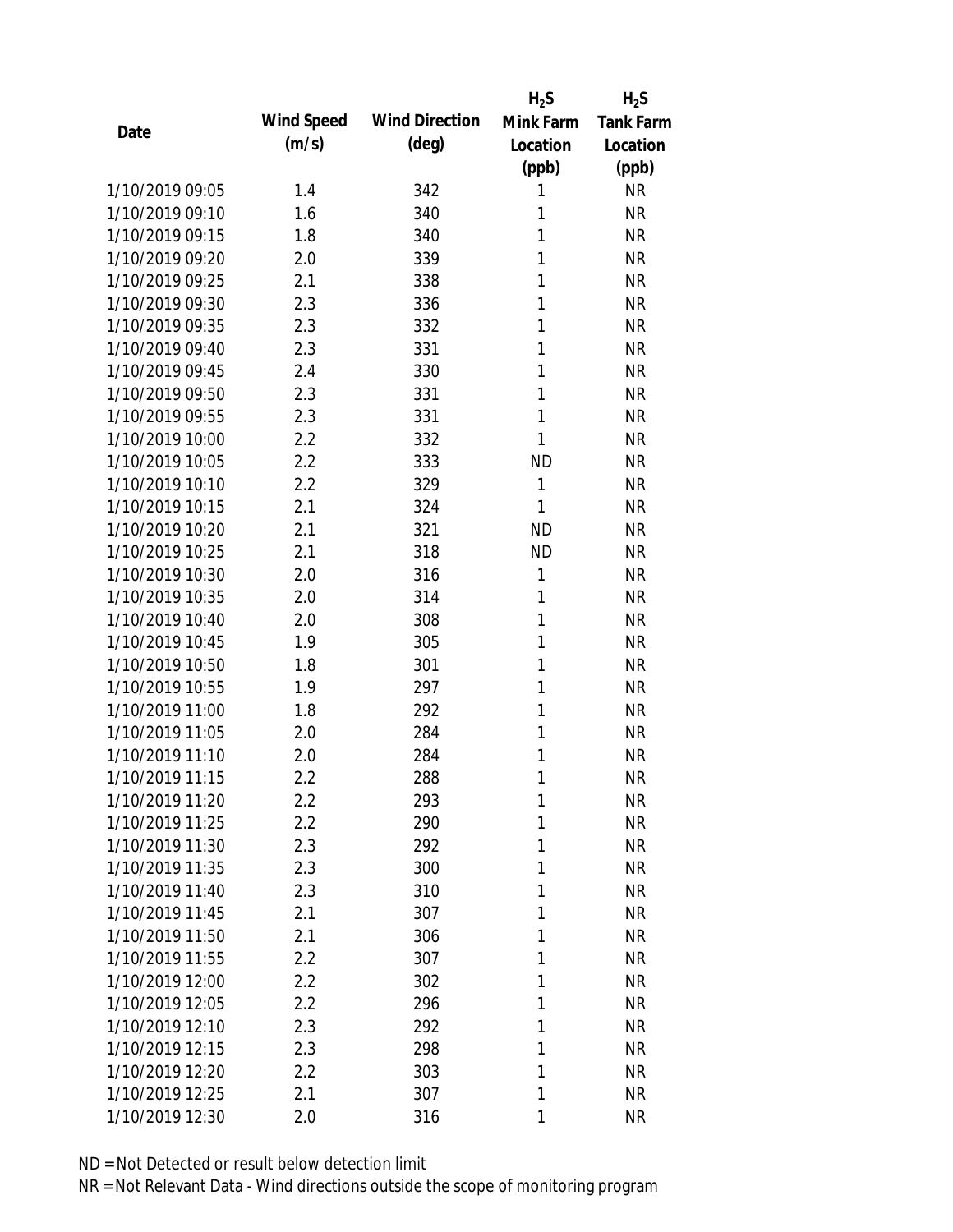|      |                 |            |                       | $H_2S$       | $H_2S$           |
|------|-----------------|------------|-----------------------|--------------|------------------|
| Date |                 | Wind Speed | <b>Wind Direction</b> | Mink Farm    | <b>Tank Farm</b> |
|      |                 | (m/s)      | $(\text{deg})$        | Location     | Location         |
|      |                 |            |                       | (ppb)        | (ppb)            |
|      | 1/10/2019 12:35 | 2.0        | 326                   | 1            | <b>NR</b>        |
|      | 1/10/2019 12:40 | 1.9        | 332                   | <b>ND</b>    | <b>NR</b>        |
|      | 1/10/2019 12:45 | 1.9        | 329                   | <b>ND</b>    | <b>NR</b>        |
|      | 1/10/2019 12:50 | 1.9        | 326                   | <b>ND</b>    | <b>NR</b>        |
|      | 1/10/2019 12:55 | 2.0        | 329                   | <b>ND</b>    | <b>NR</b>        |
|      | 1/10/2019 13:00 | 2.0        | 329                   | <b>ND</b>    | <b>NR</b>        |
|      | 1/10/2019 13:05 | 2.0        | 330                   | <b>ND</b>    | <b>NR</b>        |
|      | 1/10/2019 13:10 | 2.0        | 329                   | <b>ND</b>    | <b>NR</b>        |
|      | 1/10/2019 13:15 | 2.1        | 333                   | <b>ND</b>    | <b>NR</b>        |
|      | 1/10/2019 13:20 | 2.1        | 336                   | <b>ND</b>    | <b>NR</b>        |
|      | 1/10/2019 13:25 | 2.1        | 334                   | <b>ND</b>    | <b>NR</b>        |
|      | 1/10/2019 13:30 | 2.2        | 331                   | <b>ND</b>    | <b>NR</b>        |
|      | 1/10/2019 13:35 | 2.2        | 327                   | <b>ND</b>    | <b>NR</b>        |
|      | 1/10/2019 13:40 | 2.3        | 324                   | 1            | <b>NR</b>        |
|      | 1/10/2019 13:45 | 2.3        | 320                   | 1            | <b>NR</b>        |
|      | 1/10/2019 13:50 | 2.2        | 320                   | 1            | <b>NR</b>        |
|      | 1/10/2019 13:55 | 2.3        | 327                   | 1            | <b>NR</b>        |
|      | 1/10/2019 14:00 | 2.0        | 334                   | $\mathbf{1}$ | <b>NR</b>        |
|      | 1/10/2019 14:05 | 1.9        | 339                   | 1            | <b>NR</b>        |
|      | 1/10/2019 14:10 | 1.7        | 356                   | <b>NR</b>    | <b>NR</b>        |
|      | 1/10/2019 14:15 | 1.6        | 25                    | <b>NR</b>    | <b>NR</b>        |
|      | 1/10/2019 14:20 | 1.5        | 55                    | <b>NR</b>    | <b>NR</b>        |
|      | 1/10/2019 14:25 | 1.3        | 87                    | <b>NR</b>    | <b>NR</b>        |
|      | 1/10/2019 14:30 | 1.4        | 112                   | <b>NR</b>    | <b>NR</b>        |
|      | 1/10/2019 14:35 | 1.3        | 120                   | <b>NR</b>    | <b>NR</b>        |
|      | 1/10/2019 14:40 | 1.3        | 137                   | <b>NR</b>    | <b>NR</b>        |
|      | 1/10/2019 14:45 | 1.1        | 147                   | <b>NR</b>    | <b>NR</b>        |
|      | 1/10/2019 14:50 | 1.1        | 135                   | <b>NR</b>    | <b>NR</b>        |
|      | 1/10/2019 14:55 | 1.0        | 144                   | <b>NR</b>    | <b>NR</b>        |
|      | 1/10/2019 15:00 | 0.8        | 163                   | <b>NR</b>    | <b>NR</b>        |
|      | 1/10/2019 15:05 | 0.8        | 173                   | <b>NR</b>    | <b>NR</b>        |
|      | 1/10/2019 15:10 | 0.9        | 104                   | <b>NR</b>    | NR               |
|      | 1/10/2019 15:15 | 1.1        | 63                    | <b>NR</b>    | <b>NR</b>        |
|      | 1/10/2019 15:20 | 1.1        | 55                    | <b>NR</b>    | <b>NR</b>        |
|      | 1/10/2019 15:25 | 1.4        | 69                    | <b>NR</b>    | <b>NR</b>        |
|      | 1/10/2019 15:30 | 1.5        | 79                    | <b>NR</b>    | <b>NR</b>        |
|      | 1/10/2019 15:35 | 1.6        | 81                    | <b>NR</b>    | <b>NR</b>        |
|      | 1/10/2019 15:40 | 1.3        | 91                    | <b>NR</b>    | <b>NR</b>        |
|      | 1/10/2019 15:45 | 1.1        | 103                   | <b>NR</b>    | <b>NR</b>        |
|      | 1/10/2019 15:50 | 0.9        | 117                   | <b>NR</b>    | <b>NR</b>        |
|      | 1/10/2019 15:55 | 0.8        | 118                   | <b>NR</b>    | <b>NR</b>        |
|      | 1/10/2019 16:00 |            |                       | <b>NR</b>    | <b>NR</b>        |
|      |                 | 0.8        | 116                   |              |                  |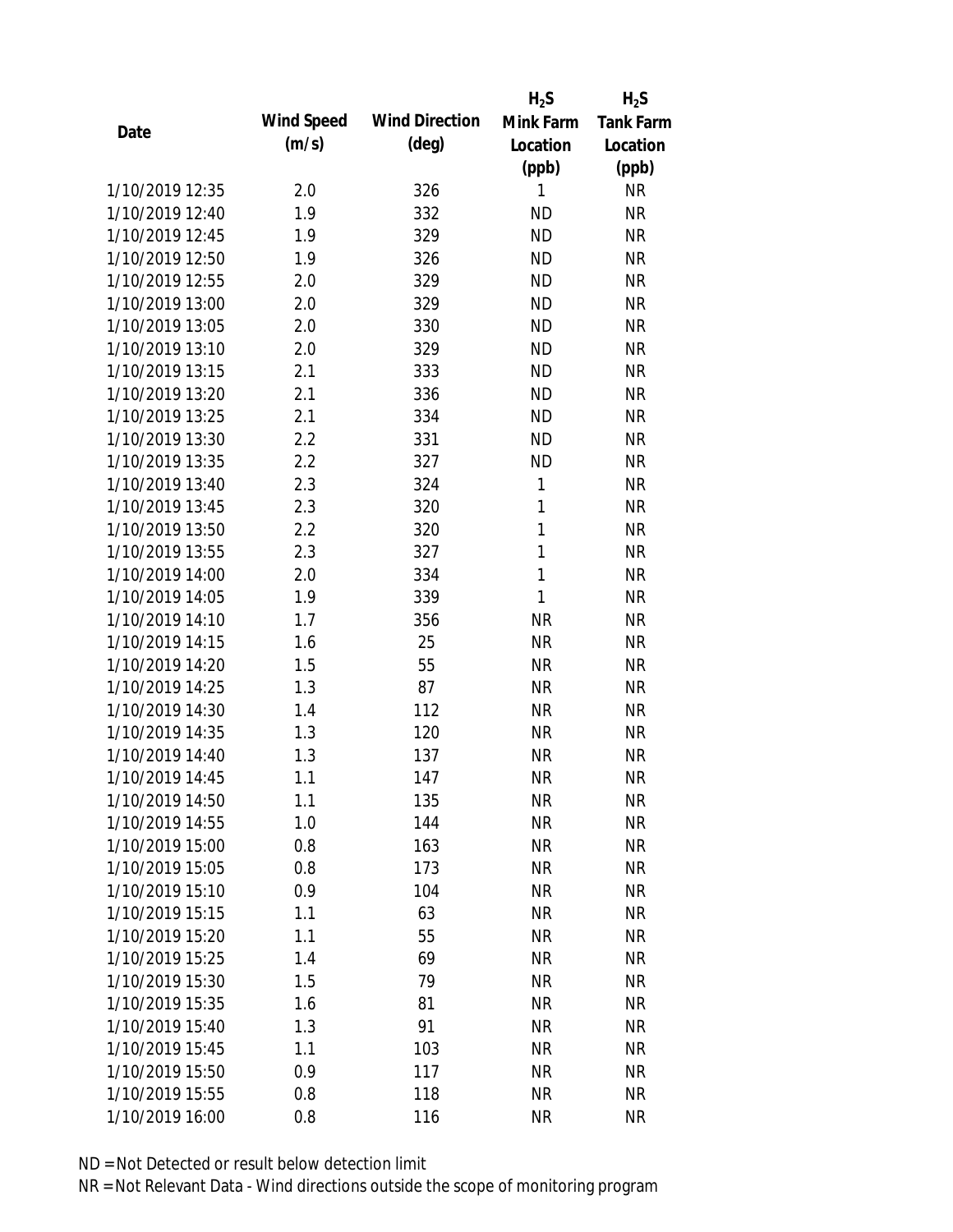|                 |            |                       | $H_2S$    | $H_2S$           |
|-----------------|------------|-----------------------|-----------|------------------|
| Date            | Wind Speed | <b>Wind Direction</b> | Mink Farm | <b>Tank Farm</b> |
|                 | (m/s)      | $(\text{deg})$        | Location  | Location         |
|                 |            |                       | (ppb)     | (ppb)            |
| 1/10/2019 16:05 | 0.8        | 104                   | <b>NR</b> | <b>NR</b>        |
| 1/10/2019 16:10 | 0.8        | 89                    | <b>NR</b> | <b>NR</b>        |
| 1/10/2019 16:15 | 0.9        | 86                    | <b>NR</b> | <b>NR</b>        |
| 1/10/2019 16:20 | 0.9        | 82                    | <b>NR</b> | <b>NR</b>        |
| 1/10/2019 16:25 | 0.8        | 69                    | <b>NR</b> | <b>NR</b>        |
| 1/10/2019 16:30 | 0.8        | 69                    | <b>NR</b> | <b>NR</b>        |
| 1/10/2019 16:35 | 0.8        | 89                    | <b>NR</b> | <b>NR</b>        |
| 1/10/2019 16:40 | 0.8        | 101                   | <b>NR</b> | <b>NR</b>        |
| 1/10/2019 16:45 | 1.0        | 106                   | <b>NR</b> | <b>NR</b>        |
| 1/10/2019 16:50 | 1.2        | 104                   | <b>NR</b> | <b>NR</b>        |
| 1/10/2019 16:55 | 1.4        | 106                   | <b>NR</b> | <b>NR</b>        |
| 1/10/2019 17:00 | 1.4        | 106                   | <b>NR</b> | <b>NR</b>        |
| 1/10/2019 17:05 | 1.4        | 96                    | <b>NR</b> | <b>NR</b>        |
| 1/10/2019 17:10 | 1.4        | 91                    | <b>NR</b> | <b>NR</b>        |
| 1/10/2019 17:15 | 1.2        | 86                    | <b>NR</b> | <b>NR</b>        |
| 1/10/2019 17:20 | 1.1        | 81                    | <b>NR</b> | <b>NR</b>        |
| 1/10/2019 17:25 | 1.0        | 81                    | <b>NR</b> | <b>NR</b>        |
| 1/10/2019 17:30 | 0.9        | 72                    | <b>NR</b> | <b>NR</b>        |
| 1/10/2019 17:35 | 0.7        | 73                    | <b>NR</b> | <b>NR</b>        |
| 1/10/2019 17:40 | 0.7        | 78                    | <b>NR</b> | <b>NR</b>        |
| 1/10/2019 17:45 | 0.7        | 68                    | <b>NR</b> | <b>NR</b>        |
| 1/10/2019 17:50 | 0.6        | 74                    | <b>NR</b> | <b>NR</b>        |
| 1/10/2019 17:55 | 0.7        | 73                    | <b>NR</b> | <b>NR</b>        |
| 1/10/2019 18:00 | 1.0        | 85                    | <b>NR</b> | <b>NR</b>        |
| 1/10/2019 18:05 | 1.2        | 86                    | <b>NR</b> | <b>NR</b>        |
| 1/10/2019 18:10 | 1.4        | 86                    | <b>NR</b> | <b>NR</b>        |
| 1/10/2019 18:15 | 1.5        | 88                    | <b>NR</b> | <b>NR</b>        |
| 1/10/2019 18:20 | 1.6        | 86                    | <b>NR</b> | <b>NR</b>        |
| 1/10/2019 18:25 | 1.7        | 83                    | <b>NR</b> | <b>NR</b>        |
| 1/10/2019 18:30 | 1.5        | 77                    | <b>NR</b> | NR               |
| 1/10/2019 18:35 | 1.5        | 76                    | <b>NR</b> | <b>NR</b>        |
| 1/10/2019 18:40 | 1.5        | 78                    | <b>NR</b> | NR               |
| 1/10/2019 18:45 | 1.5        | 81                    | <b>NR</b> | <b>NR</b>        |
| 1/10/2019 18:50 | 1.4        | 84                    | <b>NR</b> | NR               |
| 1/10/2019 18:55 | 1.5        | 88                    | <b>NR</b> | <b>NR</b>        |
| 1/10/2019 19:00 | 1.5        | 91                    | <b>NR</b> | <b>NR</b>        |
| 1/10/2019 19:05 | 1.6        | 93                    | <b>NR</b> | <b>NR</b>        |
| 1/10/2019 19:10 | 1.7        | 93                    | NR        | <b>NR</b>        |
| 1/10/2019 19:15 | 1.8        | 91                    | <b>NR</b> | <b>NR</b>        |
| 1/10/2019 19:20 | 1.8        | 89                    | <b>NR</b> | <b>NR</b>        |
| 1/10/2019 19:25 | 1.8        | 88                    | <b>NR</b> | <b>NR</b>        |
| 1/10/2019 19:30 | 1.8        | 88                    | <b>NR</b> | <b>NR</b>        |
|                 |            |                       |           |                  |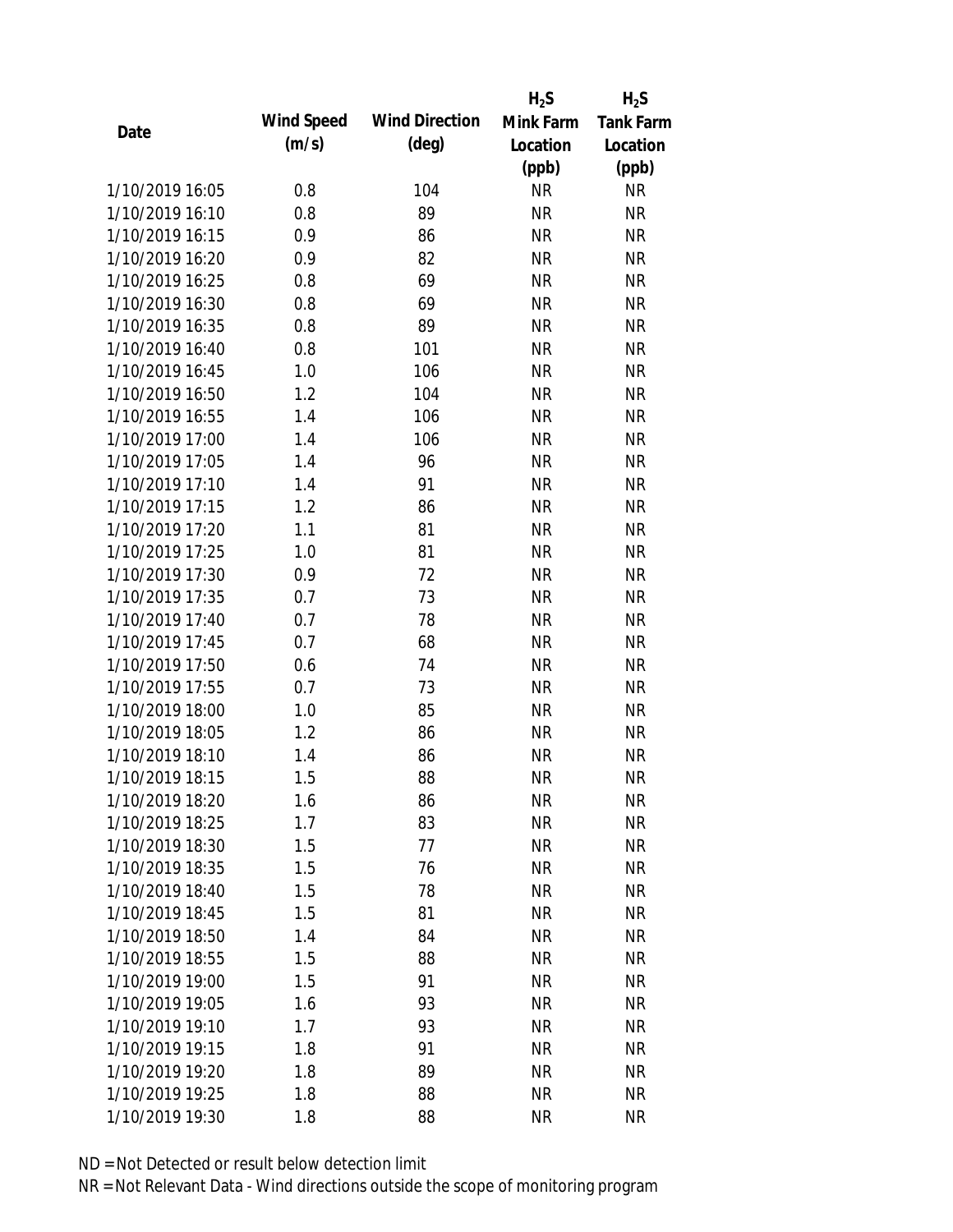|                 |            |                       | $H_2S$    | $H_2S$           |
|-----------------|------------|-----------------------|-----------|------------------|
| Date            | Wind Speed | <b>Wind Direction</b> | Mink Farm | <b>Tank Farm</b> |
|                 | (m/s)      | $(\text{deg})$        | Location  | Location         |
|                 |            |                       | (ppb)     | (ppb)            |
| 1/10/2019 19:35 | 1.8        | 88                    | <b>NR</b> | NR               |
| 1/10/2019 19:40 | 1.7        | 87                    | <b>NR</b> | <b>NR</b>        |
| 1/10/2019 19:45 | 1.6        | 89                    | <b>NR</b> | <b>NR</b>        |
| 1/10/2019 19:50 | 1.5        | 89                    | <b>NR</b> | <b>NR</b>        |
| 1/10/2019 19:55 | 1.5        | 89                    | <b>NR</b> | <b>NR</b>        |
| 1/10/2019 20:00 | 1.5        | 89                    | <b>NR</b> | <b>NR</b>        |
| 1/10/2019 20:05 | 1.6        | 90                    | <b>NR</b> | <b>NR</b>        |
| 1/10/2019 20:10 | 1.7        | 94                    | <b>NR</b> | <b>NR</b>        |
| 1/10/2019 20:15 | 1.8        | 96                    | <b>NR</b> | <b>NR</b>        |
| 1/10/2019 20:20 | 1.8        | 100                   | <b>NR</b> | <b>NR</b>        |
| 1/10/2019 20:25 | 1.9        | 106                   | <b>NR</b> | <b>NR</b>        |
| 1/10/2019 20:30 | 1.9        | 112                   | <b>NR</b> | <b>NR</b>        |
| 1/10/2019 20:35 | 1.9        | 117                   | <b>NR</b> | <b>NR</b>        |
| 1/10/2019 20:40 | 1.8        | 119                   | <b>NR</b> | <b>NR</b>        |
| 1/10/2019 20:45 | 1.8        | 120                   | <b>NR</b> | <b>NR</b>        |
| 1/10/2019 20:50 | 1.7        | 117                   | <b>NR</b> | <b>NR</b>        |
| 1/10/2019 20:55 | 1.7        | 112                   | <b>NR</b> | <b>NR</b>        |
| 1/10/2019 21:00 | 1.6        | 104                   | <b>NR</b> | <b>NR</b>        |
| 1/10/2019 21:05 | 1.6        | 96                    | <b>NR</b> | <b>NR</b>        |
| 1/10/2019 21:10 | 1.7        | 89                    | <b>NR</b> | <b>NR</b>        |
| 1/10/2019 21:15 | 1.7        | 84                    | <b>NR</b> | <b>NR</b>        |
| 1/10/2019 21:20 | 1.7        | 84                    | <b>NR</b> | <b>NR</b>        |
| 1/10/2019 21:25 | 1.8        | 88                    | <b>NR</b> | <b>NR</b>        |
| 1/10/2019 21:30 | 1.9        | 92                    | <b>NR</b> | <b>NR</b>        |
| 1/10/2019 21:35 | 2.0        | 96                    | <b>NR</b> | <b>NR</b>        |
| 1/10/2019 21:40 | 2.0        | 102                   | <b>NR</b> | <b>NR</b>        |
| 1/10/2019 21:45 | 2.1        | 107                   | <b>NR</b> | <b>NR</b>        |
| 1/10/2019 21:50 | $2.2\,$    | 110                   | <b>NR</b> | <b>NR</b>        |
| 1/10/2019 21:55 | 2.2        | 110                   | <b>NR</b> | <b>NR</b>        |
| 1/10/2019 22:00 | 2.2        | 111                   | <b>NR</b> | NR               |
| 1/10/2019 22:05 | 2.1        | 113                   | <b>NR</b> | <b>NR</b>        |
| 1/10/2019 22:10 | 2.1        | 113                   | <b>NR</b> | NR               |
| 1/10/2019 22:15 | 2.0        | 114                   | <b>NR</b> | NR               |
| 1/10/2019 22:20 | 2.0        | 115                   | <b>NR</b> | NR               |
| 1/10/2019 22:25 | 2.0        | 117                   | <b>NR</b> | <b>NR</b>        |
| 1/10/2019 22:30 | 2.0        | 119                   | <b>NR</b> | <b>NR</b>        |
| 1/10/2019 22:35 | 2.0        | 121                   | <b>NR</b> | <b>NR</b>        |
| 1/10/2019 22:40 | 2.0        | 125                   | <b>NR</b> | <b>NR</b>        |
| 1/10/2019 22:45 | 2.0        | 126                   | <b>NR</b> | <b>NR</b>        |
| 1/10/2019 22:50 | 2.0        | 126                   | <b>NR</b> | NR               |
| 1/10/2019 22:55 | 2.1        | 126                   | <b>NR</b> | <b>NR</b>        |
| 1/10/2019 23:00 | 2.2        | 124                   | <b>NR</b> | <b>NR</b>        |
|                 |            |                       |           |                  |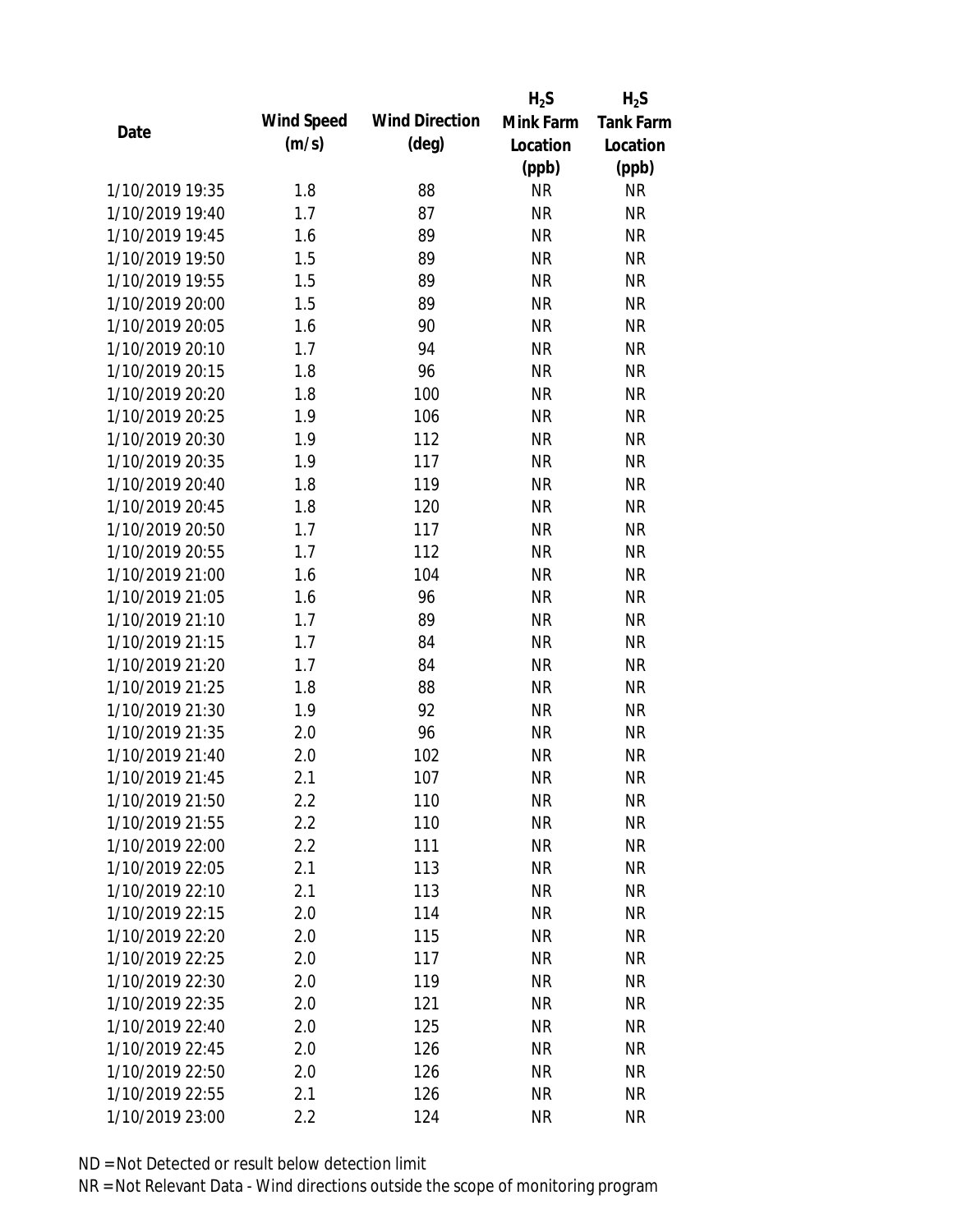|                 |            |                       | $H_2S$    | $H_2S$           |
|-----------------|------------|-----------------------|-----------|------------------|
| Date            | Wind Speed | <b>Wind Direction</b> | Mink Farm | <b>Tank Farm</b> |
|                 | (m/s)      | $(\text{deg})$        | Location  | Location         |
|                 |            |                       | (ppb)     | (ppb)            |
| 1/10/2019 23:05 | 2.3        | 123                   | <b>NR</b> | NR               |
| 1/10/2019 23:10 | 2.5        | 121                   | <b>NR</b> | <b>NR</b>        |
| 1/10/2019 23:15 | 2.7        | 120                   | <b>NR</b> | <b>NR</b>        |
| 1/10/2019 23:20 | 2.8        | 120                   | <b>NR</b> | <b>NR</b>        |
| 1/10/2019 23:25 | 2.8        | 120                   | <b>NR</b> | <b>NR</b>        |
| 1/10/2019 23:30 | 2.7        | 121                   | <b>NR</b> | <b>NR</b>        |
| 1/10/2019 23:35 | 2.6        | 121                   | <b>NR</b> | <b>NR</b>        |
| 1/10/2019 23:40 | 2.6        | 120                   | <b>NR</b> | <b>NR</b>        |
| 1/10/2019 23:45 | 2.6        | 120                   | <b>NR</b> | <b>NR</b>        |
| 1/10/2019 23:50 | 2.5        | 121                   | <b>NR</b> | <b>NR</b>        |
| 1/10/2019 23:55 | 2.3        | 122                   | <b>NR</b> | <b>NR</b>        |
| 1/10/2019 24:00 | 2.3        | 122                   | <b>NR</b> | <b>NR</b>        |
| 1/11/2019 00:05 | 2.2        | 121                   | <b>NR</b> | <b>NR</b>        |
| 1/11/2019 00:10 | 2.1        | 123                   | <b>NR</b> | <b>NR</b>        |
| 1/11/2019 00:15 | 2.0        | 124                   | <b>NR</b> | <b>NR</b>        |
| 1/11/2019 00:20 | 2.1        | 125                   | <b>NR</b> | <b>NR</b>        |
| 1/11/2019 00:25 | 2.2        | 125                   | <b>NR</b> | <b>NR</b>        |
| 1/11/2019 00:30 | 2.4        | 127                   | <b>NR</b> | <b>NR</b>        |
| 1/11/2019 00:35 | 2.6        | 129                   | <b>NR</b> | <b>NR</b>        |
| 1/11/2019 00:40 | 2.7        | 130                   | <b>NR</b> | <b>NR</b>        |
| 1/11/2019 00:45 | 2.8        | 130                   | <b>NR</b> | <b>NR</b>        |
| 1/11/2019 00:50 | 2.8        | 130                   | <b>NR</b> | <b>NR</b>        |
| 1/11/2019 00:55 | 2.8        | 131                   | <b>NR</b> | <b>NR</b>        |
| 1/11/2019 01:00 | 2.8        | 132                   | <b>NR</b> | <b>NR</b>        |
| 1/11/2019 01:05 | 2.7        | 133                   | <b>NR</b> | <b>NR</b>        |
| 1/11/2019 01:10 | 2.6        | 136                   | <b>NR</b> | <b>NR</b>        |
| 1/11/2019 01:15 | 2.5        | 139                   | <b>NR</b> | <b>NR</b>        |
| 1/11/2019 01:20 | 2.5        | 144                   | <b>NR</b> | <b>NR</b>        |
| 1/11/2019 01:25 | 2.5        | 149                   | <b>NR</b> | <b>NR</b>        |
| 1/11/2019 01:30 | 2.4        | 153                   | <b>NR</b> | <b>NR</b>        |
| 1/11/2019 01:35 | 2.5        | 156                   | <b>NR</b> | <b>NR</b>        |
| 1/11/2019 01:40 | 2.5        | 159                   | <b>NR</b> | NR               |
| 1/11/2019 01:45 | 2.5        | 161                   | <b>NR</b> | <b>NR</b>        |
| 1/11/2019 01:50 | 2.4        | 161                   | <b>NR</b> | <b>NR</b>        |
| 1/11/2019 01:55 | 2.4        | 160                   | <b>NR</b> | <b>NR</b>        |
| 1/11/2019 02:00 | 2.3        | 160                   | <b>NR</b> | <b>NR</b>        |
| 1/11/2019 02:05 | 2.1        | 161                   | <b>NR</b> | <b>NR</b>        |
| 1/11/2019 02:10 | 2.1        | 161                   | NR        | <b>NR</b>        |
| 1/11/2019 02:15 | 2.0        | 159                   | <b>NR</b> | NR               |
| 1/11/2019 02:20 | 2.0        | 159                   | <b>NR</b> | NR               |
| 1/11/2019 02:25 | 2.0        | 160                   | <b>NR</b> | <b>NR</b>        |
| 1/11/2019 02:30 | 1.9        | 161                   | <b>NR</b> | <b>NR</b>        |
|                 |            |                       |           |                  |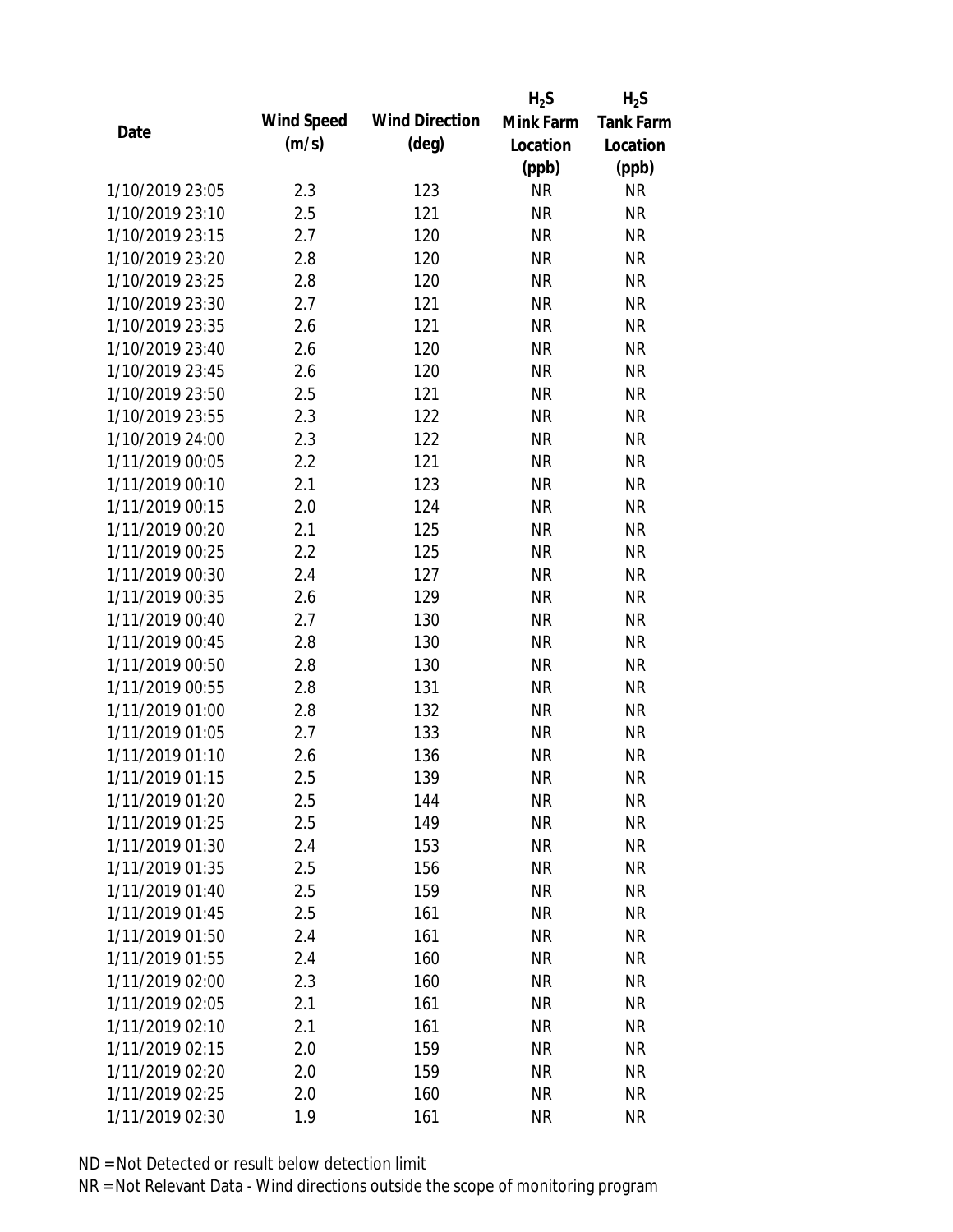|                 |            |                       | $H_2S$    | $H_2S$           |
|-----------------|------------|-----------------------|-----------|------------------|
| Date            | Wind Speed | <b>Wind Direction</b> | Mink Farm | <b>Tank Farm</b> |
|                 | (m/s)      | $(\text{deg})$        | Location  | Location         |
|                 |            |                       | (ppb)     | (ppb)            |
| 1/11/2019 02:35 | 2.0        | 162                   | <b>NR</b> | <b>NR</b>        |
| 1/11/2019 02:40 | 2.0        | 164                   | <b>NR</b> | <b>NR</b>        |
| 1/11/2019 02:45 | 2.0        | 164                   | <b>NR</b> | <b>NR</b>        |
| 1/11/2019 02:50 | 2.0        | 165                   | <b>NR</b> | <b>NR</b>        |
| 1/11/2019 02:55 | 2.0        | 166                   | <b>NR</b> | <b>NR</b>        |
| 1/11/2019 03:00 | 2.0        | 165                   | <b>NR</b> | <b>NR</b>        |
| 1/11/2019 03:05 | 1.9        | 166                   | <b>NR</b> | <b>NR</b>        |
| 1/11/2019 03:10 | 1.8        | 169                   | <b>NR</b> | <b>NR</b>        |
| 1/11/2019 03:15 | 1.8        | 173                   | <b>NR</b> | $\overline{2}$   |
| 1/11/2019 03:20 | 1.7        | 176                   | <b>NR</b> | $\overline{2}$   |
| 1/11/2019 03:25 | 1.8        | 177                   | <b>NR</b> | $\overline{2}$   |
| 1/11/2019 03:30 | 1.8        | 178                   | <b>NR</b> | $\overline{2}$   |
| 1/11/2019 03:35 | 1.9        | 179                   | <b>NR</b> | $\overline{2}$   |
| 1/11/2019 03:40 | 1.9        | 179                   | <b>NR</b> | $\overline{2}$   |
| 1/11/2019 03:45 | 2.0        | 179                   | <b>NR</b> | $\overline{2}$   |
| 1/11/2019 03:50 | 2.1        | 179                   | <b>NR</b> | 1                |
| 1/11/2019 03:55 | 2.3        | 182                   | <b>NR</b> | 1                |
| 1/11/2019 04:00 | 2.3        | 183                   | <b>NR</b> | 1                |
| 1/11/2019 04:05 | 2.3        | 184                   | <b>NR</b> | $\mathbf{1}$     |
| 1/11/2019 04:10 | 2.3        | 185                   | <b>NR</b> | 1                |
| 1/11/2019 04:15 | 2.3        | 185                   | <b>NR</b> | $\mathbf{1}$     |
| 1/11/2019 04:20 | 2.2        | 185                   | <b>NR</b> | $\mathbf{1}$     |
| 1/11/2019 04:25 | 2.0        | 185                   | <b>NR</b> | 1                |
| 1/11/2019 04:30 | 1.8        | 184                   | <b>NR</b> | $\mathbf{1}$     |
| 1/11/2019 04:35 | 1.7        | 182                   | <b>NR</b> | 1                |
| 1/11/2019 04:40 | 1.6        | 180                   | <b>NR</b> | $\overline{2}$   |
| 1/11/2019 04:45 | 1.5        | 176                   | <b>NR</b> | $\overline{2}$   |
| 1/11/2019 04:50 | 1.5        | 174                   | <b>NR</b> | $\overline{2}$   |
| 1/11/2019 04:55 | 1.5        | 171                   | <b>NR</b> | $\overline{2}$   |
| 1/11/2019 05:00 | 1.5        | 165                   | <b>NR</b> | <b>NR</b>        |
| 1/11/2019 05:05 | 1.5        | 159                   | <b>NR</b> | <b>NR</b>        |
| 1/11/2019 05:10 | 1.5        | 153                   | <b>NR</b> | NR               |
| 1/11/2019 05:15 | 1.6        | 148                   | <b>NR</b> | NR               |
| 1/11/2019 05:20 | 1.6        | 142                   | <b>NR</b> | <b>NR</b>        |
| 1/11/2019 05:25 | 1.6        | 138                   | <b>NR</b> | <b>NR</b>        |
| 1/11/2019 05:30 | 1.7        | 136                   | <b>NR</b> | <b>NR</b>        |
| 1/11/2019 05:35 | 1.7        | 136                   | <b>NR</b> | <b>NR</b>        |
| 1/11/2019 05:40 | 1.7        | 137                   | <b>NR</b> | <b>NR</b>        |
| 1/11/2019 05:45 | 1.7        | 138                   | <b>NR</b> | <b>NR</b>        |
| 1/11/2019 05:50 | 1.7        | 141                   | <b>NR</b> | <b>NR</b>        |
| 1/11/2019 05:55 | 1.7        | 144                   | <b>NR</b> | <b>NR</b>        |
| 1/11/2019 06:00 | $1.7$      | 148                   | <b>NR</b> | <b>NR</b>        |
|                 |            |                       |           |                  |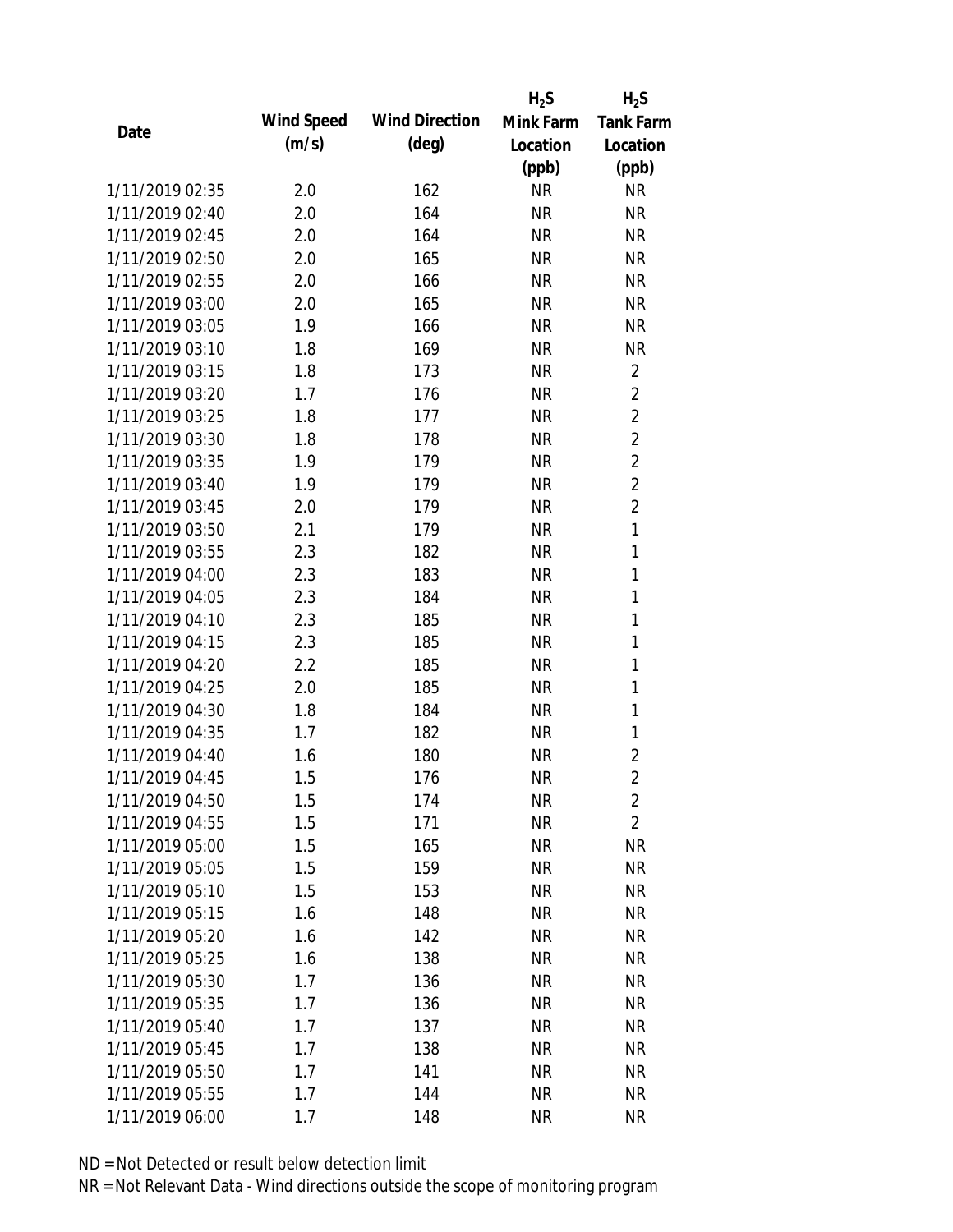|                 |            |                       | $H_2S$    | $H_2S$           |
|-----------------|------------|-----------------------|-----------|------------------|
|                 | Wind Speed | <b>Wind Direction</b> | Mink Farm | <b>Tank Farm</b> |
| Date            | (m/s)      | $(\text{deg})$        | Location  | Location         |
|                 |            |                       | (ppb)     | (ppb)            |
| 1/11/2019 06:05 | 1.7        | 152                   | <b>NR</b> | <b>NR</b>        |
| 1/11/2019 06:10 | 1.7        | 155                   | <b>NR</b> | <b>NR</b>        |
| 1/11/2019 06:15 | 1.6        | 159                   | <b>NR</b> | <b>NR</b>        |
| 1/11/2019 06:20 | 1.6        | 160                   | <b>NR</b> | <b>NR</b>        |
| 1/11/2019 06:25 | 1.5        | 159                   | <b>NR</b> | <b>NR</b>        |
| 1/11/2019 06:30 | 1.5        | 162                   | <b>NR</b> | <b>NR</b>        |
| 1/11/2019 06:35 | 1.6        | 164                   | <b>NR</b> | <b>NR</b>        |
| 1/11/2019 06:40 | 1.7        | 164                   | <b>NR</b> | <b>NR</b>        |
| 1/11/2019 06:45 | 1.8        | 164                   | <b>NR</b> | <b>NR</b>        |
| 1/11/2019 06:50 | 1.9        | 167                   | <b>NR</b> | <b>NR</b>        |
| 1/11/2019 06:55 | 2.0        | 170                   | <b>NR</b> | 1                |
| 1/11/2019 07:00 | 2.1        | 170                   | <b>NR</b> | 1                |
| 1/11/2019 07:05 | 2.0        | 171                   | <b>NR</b> | 1                |
| 1/11/2019 07:10 | 2.1        | 172                   | <b>NR</b> | $\mathbf{1}$     |
| 1/11/2019 07:15 | 2.1        | 172                   | <b>NR</b> | $\mathbf{1}$     |
| 1/11/2019 07:20 | 2.1        | 171                   | <b>NR</b> | 1                |
| 1/11/2019 07:25 | 2.1        | 171                   | <b>NR</b> | 1                |
| 1/11/2019 07:30 | 2.1        | 168                   | <b>NR</b> | <b>NR</b>        |
| 1/11/2019 07:35 | 2.1        | 165                   | <b>NR</b> | <b>NR</b>        |
| 1/11/2019 07:40 | 2.1        | 163                   | <b>NR</b> | <b>NR</b>        |
| 1/11/2019 07:45 | 2.0        | 162                   | <b>NR</b> | <b>NR</b>        |
| 1/11/2019 07:50 | 2.0        | 161                   | <b>NR</b> | <b>NR</b>        |
| 1/11/2019 07:55 | 2.0        | 160                   | <b>NR</b> | <b>NR</b>        |
| 1/11/2019 08:00 | 1.9        | 162                   | <b>NR</b> | <b>NR</b>        |
| 1/11/2019 08:05 | 2.0        | 164                   | <b>NR</b> | <b>NR</b>        |
| 1/11/2019 08:10 | 2.0        | 164                   | <b>NR</b> | <b>NR</b>        |
| 1/11/2019 08:15 | 2.0        | 164                   | <b>NR</b> | <b>NR</b>        |
| 1/11/2019 08:20 | 2.0        | 164                   | <b>NR</b> | <b>NR</b>        |
| 1/11/2019 08:25 | 2.1        | 165                   | <b>NR</b> | <b>NR</b>        |
| 1/11/2019 08:30 | 2.1        | 166                   | NR        | NR               |
| 1/11/2019 08:35 | 2.2        | 165                   | <b>NR</b> | <b>NR</b>        |
| 1/11/2019 08:40 | 2.2        | 166                   | <b>NR</b> | NR               |
| 1/11/2019 08:45 | 2.3        | 168                   | <b>NR</b> | <b>NR</b>        |
| 1/11/2019 08:50 | 2.3        | 169                   | <b>NR</b> | NR               |
| 1/11/2019 08:55 | 2.2        | 169                   | <b>NR</b> | <b>NR</b>        |
| 1/11/2019 09:00 | 2.3        | 170                   | <b>NR</b> | 1                |
| 1/11/2019 09:05 | 2.3        | 170                   | <b>NR</b> | 1                |
| 1/11/2019 09:10 | 2.3        | 169                   | <b>NR</b> | <b>NR</b>        |
| 1/11/2019 09:15 | 2.3        | 167                   | <b>NR</b> | NR               |
| 1/11/2019 09:20 | 2.3        | 166                   | <b>NR</b> | NR               |
| 1/11/2019 09:25 |            |                       | <b>NR</b> | <b>NR</b>        |
|                 | 2.3        | 165                   |           |                  |
| 1/11/2019 09:30 | 2.3        | 164                   | <b>NR</b> | <b>NR</b>        |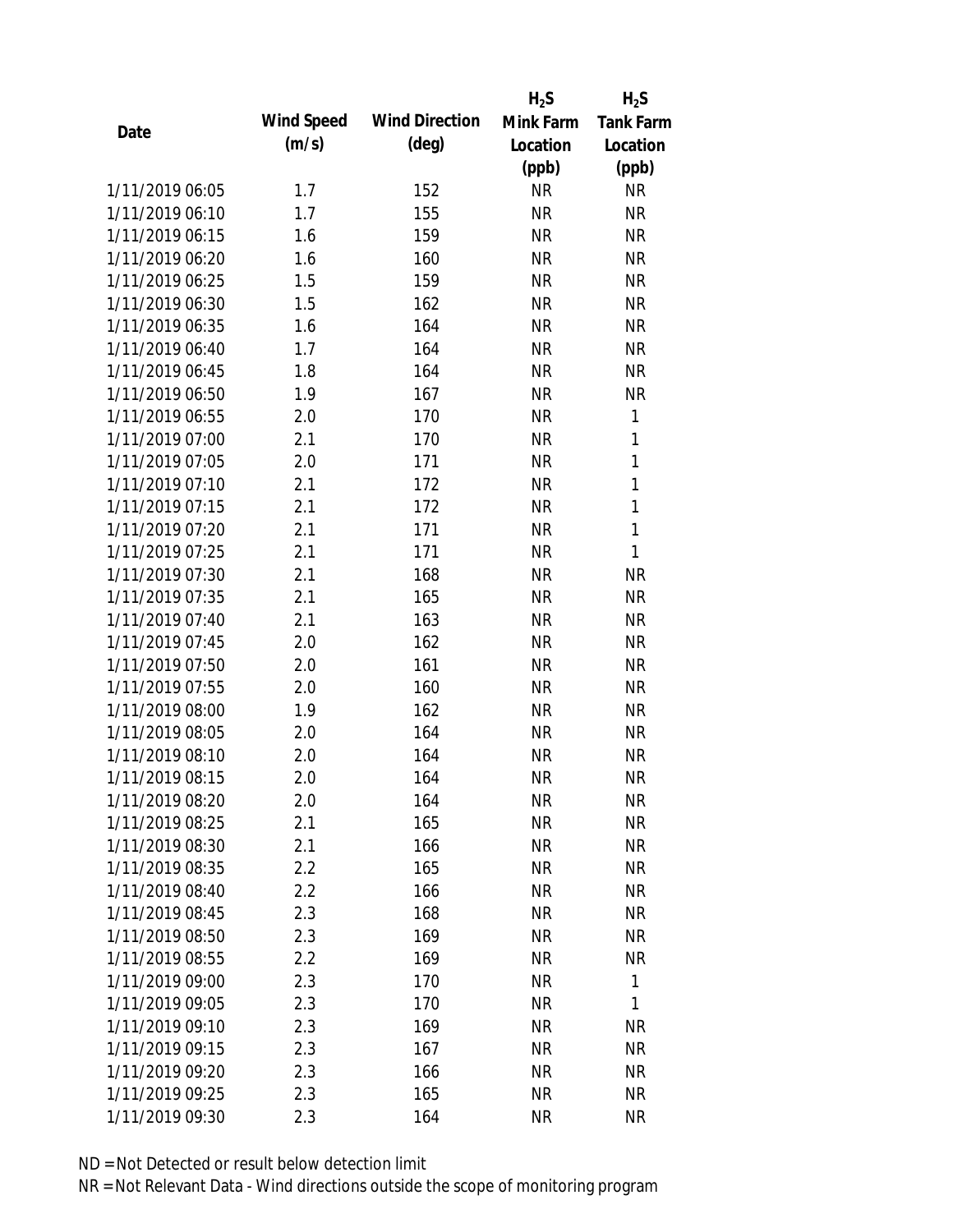|                 |            |                       | $H_2S$    | $H_2S$           |
|-----------------|------------|-----------------------|-----------|------------------|
| Date            | Wind Speed | <b>Wind Direction</b> | Mink Farm | <b>Tank Farm</b> |
|                 | (m/s)      | $(\text{deg})$        | Location  | Location         |
|                 |            |                       | (ppb)     | (ppb)            |
| 1/11/2019 09:35 | 2.3        | 163                   | <b>NR</b> | <b>NR</b>        |
| 1/11/2019 09:40 | 2.3        | 162                   | <b>NR</b> | <b>NR</b>        |
| 1/11/2019 09:45 | 2.4        | 161                   | <b>NR</b> | <b>NR</b>        |
| 1/11/2019 09:50 | 2.4        | 160                   | <b>NR</b> | <b>NR</b>        |
| 1/11/2019 09:55 | 2.4        | 160                   | <b>NR</b> | <b>NR</b>        |
| 1/11/2019 10:00 | 2.5        | 160                   | <b>NR</b> | <b>NR</b>        |
| 1/11/2019 10:05 | 2.6        | 162                   | <b>NR</b> | <b>NR</b>        |
| 1/11/2019 10:10 | 2.8        | 164                   | <b>NR</b> | <b>NR</b>        |
| 1/11/2019 10:15 | 2.9        | 167                   | <b>NR</b> | <b>NR</b>        |
| 1/11/2019 10:20 | 3.1        | 169                   | <b>NR</b> | <b>NR</b>        |
| 1/11/2019 10:25 | 3.1        | 171                   | <b>NR</b> | 1                |
| 1/11/2019 10:30 | 3.2        | 171                   | <b>NR</b> | 1                |
| 1/11/2019 10:35 | 3.3        | 168                   | <b>NR</b> | <b>NR</b>        |
| 1/11/2019 10:40 | 3.4        | 168                   | <b>NR</b> | <b>NR</b>        |
| 1/11/2019 10:45 | 3.5        | 168                   | <b>NR</b> | <b>NR</b>        |
| 1/11/2019 10:50 | 3.7        | 167                   | <b>NR</b> | <b>NR</b>        |
| 1/11/2019 10:55 | 4.0        | 162                   | <b>NR</b> | <b>NR</b>        |
| 1/11/2019 11:00 | 4.2        | 164                   | <b>NR</b> | <b>NR</b>        |
| 1/11/2019 11:05 | 4.3        | 168                   | <b>NR</b> | <b>NR</b>        |
| 1/11/2019 11:10 | 4.3        | 169                   | <b>NR</b> | <b>NR</b>        |
| 1/11/2019 11:15 | 4.4        | 165                   | <b>NR</b> | <b>NR</b>        |
| 1/11/2019 11:20 | 4.3        | 163                   | <b>NR</b> | <b>NR</b>        |
| 1/11/2019 11:25 | 4.3        | 163                   | <b>NR</b> | <b>NR</b>        |
| 1/11/2019 11:30 | 4.1        | 159                   | <b>NR</b> | <b>NR</b>        |
| 1/11/2019 11:35 | 4.0        | 159                   | <b>NR</b> | <b>NR</b>        |
| 1/11/2019 11:40 | 4.0        | 159                   | <b>NR</b> | <b>NR</b>        |
| 1/11/2019 11:45 | 4.0        | 163                   | <b>NR</b> | <b>NR</b>        |
| 1/11/2019 11:50 | 4.0        | 167                   | <b>NR</b> | <b>NR</b>        |
| 1/11/2019 11:55 | 3.9        | 168                   | <b>NR</b> | <b>NR</b>        |
| 1/11/2019 12:00 | 3.8        | 168                   | NR        | NR               |
| 1/11/2019 12:05 | 3.8        | 166                   | <b>NR</b> | <b>NR</b>        |
| 1/11/2019 12:10 | 3.6        | 167                   | <b>NR</b> | NR               |
| 1/11/2019 12:15 | 3.5        | 166                   | <b>NR</b> | NR               |
| 1/11/2019 12:20 | 3.6        | 169                   | <b>NR</b> | <b>NR</b>        |
| 1/11/2019 12:25 | 3.7        | 174                   | <b>NR</b> | 1                |
| 1/11/2019 12:30 | 3.9        | 175                   | <b>NR</b> | 1                |
| 1/11/2019 12:35 | 3.9        | 177                   | <b>NR</b> | 1                |
| 1/11/2019 12:40 | 4.0        | 178                   | NR        | 1                |
| 1/11/2019 12:45 | 4.0        | 176                   | <b>NR</b> | 1                |
| 1/11/2019 12:50 | 4.0        | 171                   | <b>NR</b> | 1                |
| 1/11/2019 12:55 | 4.0        | 167                   | <b>NR</b> | <b>NR</b>        |
| 1/11/2019 13:00 | 3.9        | 168                   | <b>NR</b> | <b>NR</b>        |
|                 |            |                       |           |                  |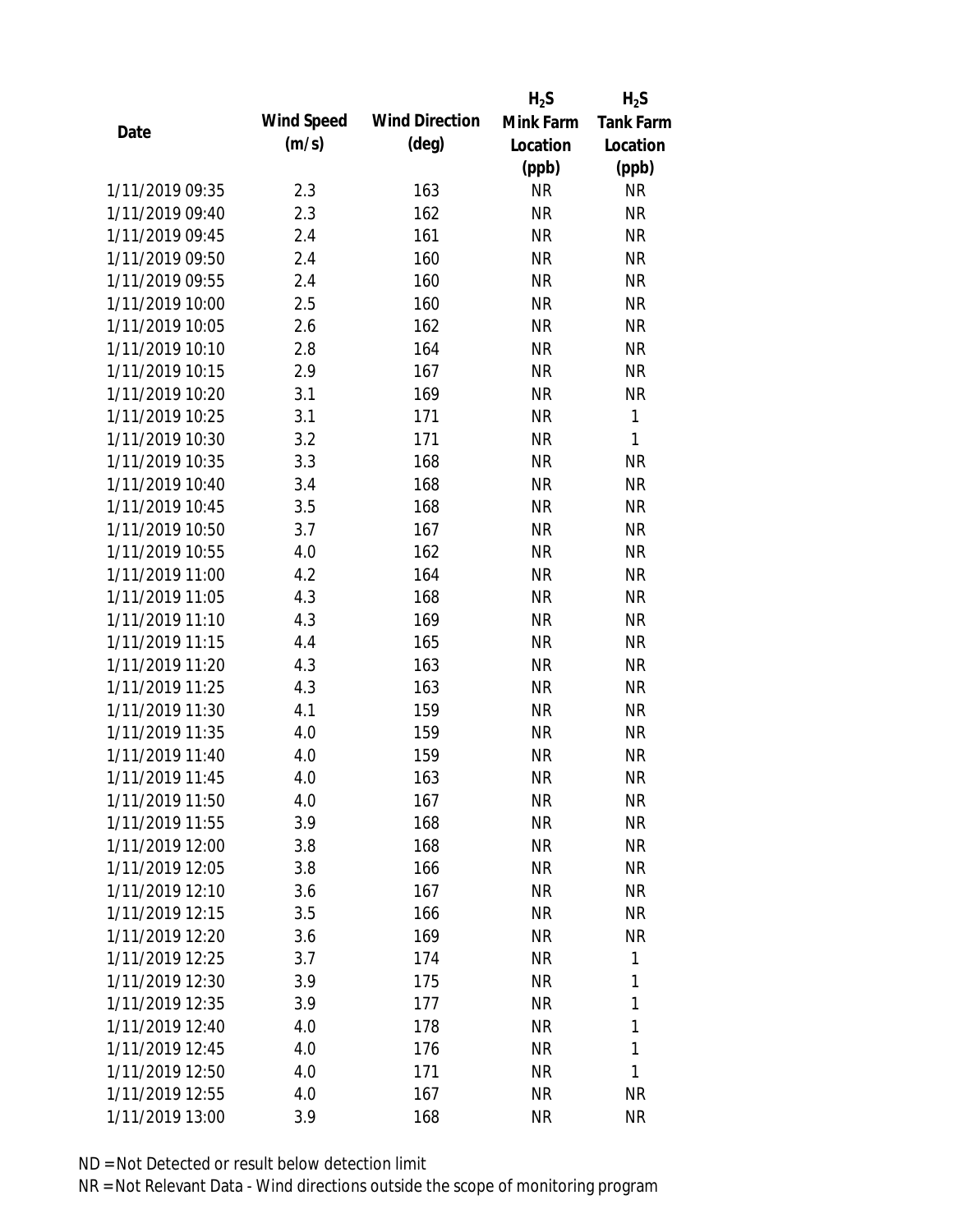|                 |            |                       | $H_2S$    | $H_2S$           |
|-----------------|------------|-----------------------|-----------|------------------|
| Date            | Wind Speed | <b>Wind Direction</b> | Mink Farm | <b>Tank Farm</b> |
|                 | (m/s)      | $(\text{deg})$        | Location  | Location         |
|                 |            |                       | (ppb)     | (ppb)            |
| 1/11/2019 13:05 | 3.8        | 167                   | <b>NR</b> | <b>NR</b>        |
| 1/11/2019 13:10 | 3.9        | 166                   | <b>NR</b> | <b>NR</b>        |
| 1/11/2019 13:15 | 3.8        | 168                   | <b>NR</b> | <b>NR</b>        |
| 1/11/2019 13:20 | 3.7        | 167                   | <b>NR</b> | <b>NR</b>        |
| 1/11/2019 13:25 | 3.6        | 167                   | <b>NR</b> | <b>NR</b>        |
| 1/11/2019 13:30 | 3.7        | 167                   | <b>NR</b> | <b>NR</b>        |
| 1/11/2019 13:35 | 3.9        | 167                   | <b>NR</b> | <b>NR</b>        |
| 1/11/2019 13:40 | 4.0        | 164                   | <b>NR</b> | <b>NR</b>        |
| 1/11/2019 13:45 | 4.1        | 161                   | <b>NR</b> | <b>NR</b>        |
| 1/11/2019 13:50 | 4.2        | 165                   | <b>NR</b> | <b>NR</b>        |
| 1/11/2019 13:55 | 4.3        | 168                   | <b>NR</b> | <b>NR</b>        |
| 1/11/2019 14:00 | 4.4        | 170                   | <b>NR</b> | 1                |
| 1/11/2019 14:05 | 4.2        | 170                   | <b>NR</b> | 1                |
| 1/11/2019 14:10 | 4.1        | 171                   | <b>NR</b> | 1                |
| 1/11/2019 14:15 | 3.9        | 173                   | <b>NR</b> | $\mathbf{1}$     |
| 1/11/2019 14:20 | 3.6        | 174                   | <b>NR</b> | 1                |
| 1/11/2019 14:25 | 3.4        | 173                   | <b>NR</b> | 1                |
| 1/11/2019 14:30 | 3.3        | 171                   | <b>NR</b> | 1                |
| 1/11/2019 14:35 | 3.2        | 169                   | <b>NR</b> | <b>NR</b>        |
| 1/11/2019 14:40 | 3.0        | 172                   | <b>NR</b> | 1                |
| 1/11/2019 14:45 | 3.1        | 175                   | <b>NR</b> | 1                |
| 1/11/2019 14:50 | 3.2        | 174                   | <b>NR</b> | $\mathbf{1}$     |
| 1/11/2019 14:55 | 3.5        | 174                   | <b>NR</b> | 1                |
| 1/11/2019 15:00 | 3.5        | 174                   | <b>NR</b> | $\mathbf{1}$     |
| 1/11/2019 15:05 | 3.6        | 176                   | <b>NR</b> | 1                |
| 1/11/2019 15:10 | 3.7        | 175                   | <b>NR</b> | 1                |
| 1/11/2019 15:15 | 3.5        | 175                   | <b>NR</b> | 1                |
| 1/11/2019 15:20 | 3.4        | 172                   | <b>NR</b> | 1                |
| 1/11/2019 15:25 | 3.1        | 170                   | <b>NR</b> | 1                |
| 1/11/2019 15:30 | 2.9        | 167                   | NR        | ΝR               |
| 1/11/2019 15:35 | 3.1        | 166                   | <b>NR</b> | <b>NR</b>        |
| 1/11/2019 15:40 | 3.1        | 162                   | <b>NR</b> | NR               |
| 1/11/2019 15:45 | 3.4        | 158                   | <b>NR</b> | NR               |
| 1/11/2019 15:50 | 3.5        | 160                   | <b>NR</b> | NR               |
| 1/11/2019 15:55 | 3.6        | 161                   | <b>NR</b> | NR               |
| 1/11/2019 16:00 | 3.7        | 164                   | <b>NR</b> | <b>NR</b>        |
| 1/11/2019 16:05 | 3.5        | 167                   | NR        | NR               |
| 1/11/2019 16:10 | 3.5        | 169                   | NR        | <b>NR</b>        |
| 1/11/2019 16:15 | 3.3        | 170                   | <b>NR</b> | 1                |
| 1/11/2019 16:20 | 3.1        | 173                   | <b>NR</b> | 1                |
| 1/11/2019 16:25 | 3.1        | 177                   | <b>NR</b> | 1                |
| 1/11/2019 16:30 |            |                       | <b>NR</b> | 1                |
|                 | 3.1        | 177                   |           |                  |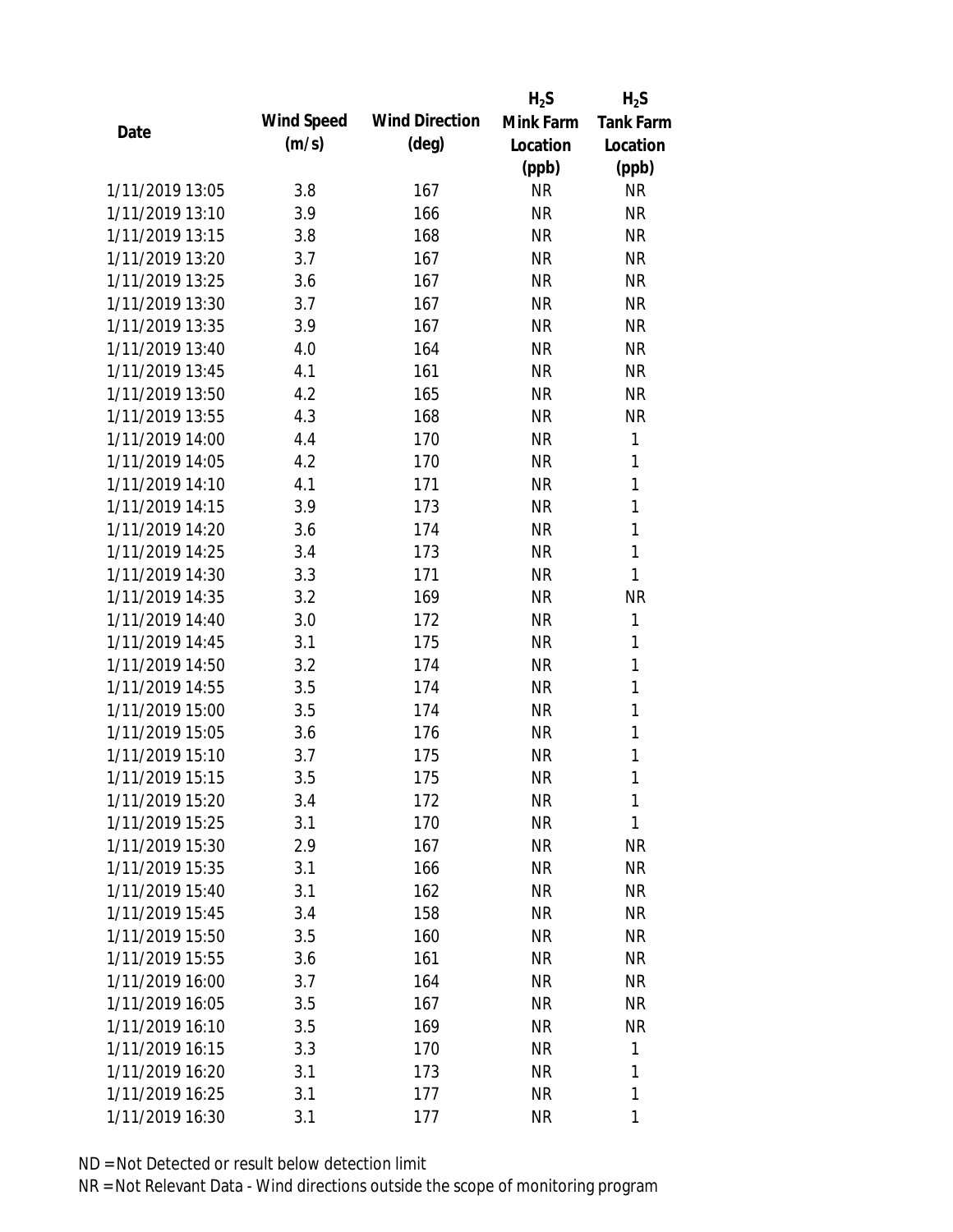|                 |            |                       | $H_2S$    | $H_2S$           |
|-----------------|------------|-----------------------|-----------|------------------|
| Date            | Wind Speed | <b>Wind Direction</b> | Mink Farm | <b>Tank Farm</b> |
|                 | (m/s)      | $(\text{deg})$        | Location  | Location         |
|                 |            |                       | (ppb)     | (ppb)            |
| 1/11/2019 16:35 | 3.0        | 173                   | <b>NR</b> | 1                |
| 1/11/2019 16:40 | 2.9        | 173                   | <b>NR</b> | 1                |
| 1/11/2019 16:45 | 3.0        | 175                   | <b>NR</b> | 1                |
| 1/11/2019 16:50 | 3.0        | 173                   | <b>NR</b> | 1                |
| 1/11/2019 16:55 | 2.9        | 172                   | <b>NR</b> | 1                |
| 1/11/2019 17:00 | 2.8        | 172                   | <b>NR</b> | 1                |
| 1/11/2019 17:05 | 2.7        | 177                   | <b>NR</b> | 1                |
| 1/11/2019 17:10 | 2.6        | 179                   | <b>NR</b> | 1                |
| 1/11/2019 17:15 | 2.6        | 178                   | <b>NR</b> | 1                |
| 1/11/2019 17:20 | 2.6        | 177                   | <b>NR</b> | 1                |
| 1/11/2019 17:25 | 2.8        | 173                   | <b>NR</b> | 1                |
| 1/11/2019 17:30 | 2.7        | 173                   | <b>NR</b> | 1                |
| 1/11/2019 17:35 | 2.9        | 171                   | <b>NR</b> | 1                |
| 1/11/2019 17:40 | 2.9        | 170                   | <b>NR</b> | 1                |
| 1/11/2019 17:45 | 2.8        | 172                   | <b>NR</b> | 1                |
| 1/11/2019 17:50 | 2.7        | 174                   | <b>NR</b> | 1                |
| 1/11/2019 17:55 | 2.6        | 177                   | <b>NR</b> | 1                |
| 1/11/2019 18:00 | 2.6        | 179                   | <b>NR</b> | 1                |
| 1/11/2019 18:05 | 2.5        | 182                   | <b>NR</b> | 1                |
| 1/11/2019 18:10 | 2.4        | 185                   | <b>NR</b> | 1                |
| 1/11/2019 18:15 | 2.5        | 186                   | <b>NR</b> | 1                |
| 1/11/2019 18:20 | 2.4        | 186                   | <b>NR</b> | 1                |
| 1/11/2019 18:25 | 2.3        | 185                   | <b>NR</b> | 1                |
| 1/11/2019 18:30 | 2.2        | 183                   | <b>NR</b> | 1                |
| 1/11/2019 18:35 | 2.0        | 179                   | <b>NR</b> | 1                |
| 1/11/2019 18:40 | 1.9        | 175                   | <b>NR</b> | 1                |
| 1/11/2019 18:45 | 1.6        | 171                   | <b>NR</b> | 1                |
| 1/11/2019 18:50 | 1.5        | 166                   | <b>NR</b> | <b>NR</b>        |
| 1/11/2019 18:55 | 1.4        | 160                   | <b>NR</b> | <b>NR</b>        |
| 1/11/2019 19:00 | 1.4        | 156                   | NR        | <b>NR</b>        |
| 1/11/2019 19:05 | 1.4        | 153                   | <b>NR</b> | <b>NR</b>        |
| 1/11/2019 19:10 | 1.6        | 150                   | <b>NR</b> | <b>NR</b>        |
| 1/11/2019 19:15 | 1.6        | 149                   | <b>NR</b> | <b>NR</b>        |
| 1/11/2019 19:20 | 1.8        | 147                   | <b>NR</b> | <b>NR</b>        |
| 1/11/2019 19:25 | 2.0        | 146                   | <b>NR</b> | <b>NR</b>        |
| 1/11/2019 19:30 | 2.2        | 144                   | <b>NR</b> | <b>NR</b>        |
| 1/11/2019 19:35 | 2.3        | 142                   | <b>NR</b> | <b>NR</b>        |
| 1/11/2019 19:40 | 2.3        | 139                   | <b>NR</b> | <b>NR</b>        |
| 1/11/2019 19:45 | 2.5        | 137                   | <b>NR</b> | <b>NR</b>        |
| 1/11/2019 19:50 | 2.5        | 135                   | <b>NR</b> | <b>NR</b>        |
| 1/11/2019 19:55 | 2.5        | 135                   | <b>NR</b> | <b>NR</b>        |
| 1/11/2019 20:00 | 2.5        | 133                   | <b>NR</b> | <b>NR</b>        |
|                 |            |                       |           |                  |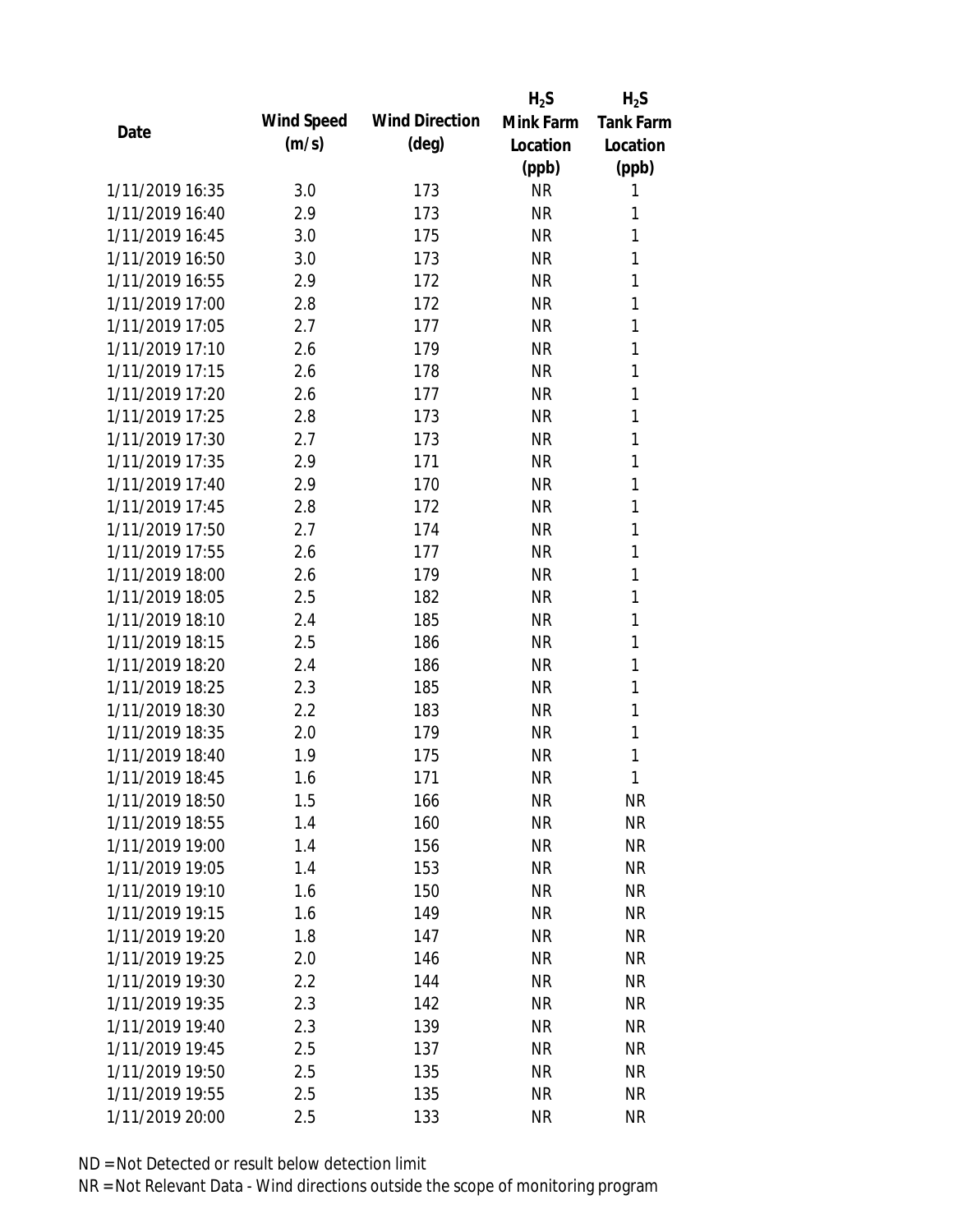|                 |            |                       | $H_2S$    | $H_2S$           |
|-----------------|------------|-----------------------|-----------|------------------|
| Date            | Wind Speed | <b>Wind Direction</b> | Mink Farm | <b>Tank Farm</b> |
|                 | (m/s)      | $(\text{deg})$        | Location  | Location         |
|                 |            |                       | (ppb)     | (ppb)            |
| 1/11/2019 20:05 | 2.5        | 134                   | <b>NR</b> | <b>NR</b>        |
| 1/11/2019 20:10 | 2.5        | 135                   | <b>NR</b> | <b>NR</b>        |
| 1/11/2019 20:15 | 2.5        | 138                   | <b>NR</b> | <b>NR</b>        |
| 1/11/2019 20:20 | 2.5        | 141                   | <b>NR</b> | <b>NR</b>        |
| 1/11/2019 20:25 | 2.4        | 142                   | <b>NR</b> | <b>NR</b>        |
| 1/11/2019 20:30 | 2.3        | 142                   | <b>NR</b> | <b>NR</b>        |
| 1/11/2019 20:35 | 2.3        | 141                   | <b>NR</b> | <b>NR</b>        |
| 1/11/2019 20:40 | 2.3        | 139                   | <b>NR</b> | <b>NR</b>        |
| 1/11/2019 20:45 | 2.2        | 136                   | <b>NR</b> | <b>NR</b>        |
| 1/11/2019 20:50 | 2.3        | 134                   | <b>NR</b> | <b>NR</b>        |
| 1/11/2019 20:55 | 2.3        | 132                   | <b>NR</b> | <b>NR</b>        |
| 1/11/2019 21:00 | 2.4        | 131                   | <b>NR</b> | <b>NR</b>        |
| 1/11/2019 21:05 | 2.4        | 131                   | <b>NR</b> | <b>NR</b>        |
| 1/11/2019 21:10 | 2.4        | 131                   | <b>NR</b> | <b>NR</b>        |
| 1/11/2019 21:15 | 2.4        | 131                   | <b>NR</b> | <b>NR</b>        |
| 1/11/2019 21:20 | 2.4        | 132                   | <b>NR</b> | <b>NR</b>        |
| 1/11/2019 21:25 | 2.5        | 133                   | <b>NR</b> | <b>NR</b>        |
| 1/11/2019 21:30 | 2.4        | 135                   | <b>NR</b> | <b>NR</b>        |
| 1/11/2019 21:35 | 2.4        | 136                   | <b>NR</b> | <b>NR</b>        |
| 1/11/2019 21:40 | 2.4        | 136                   | <b>NR</b> | <b>NR</b>        |
| 1/11/2019 21:45 | 2.4        | 135                   | <b>NR</b> | <b>NR</b>        |
| 1/11/2019 21:50 | 2.3        | 134                   | <b>NR</b> | <b>NR</b>        |
| 1/11/2019 21:55 | 2.3        | 135                   | <b>NR</b> | <b>NR</b>        |
| 1/11/2019 22:00 | 2.4        | 134                   | <b>NR</b> | <b>NR</b>        |
| 1/11/2019 22:05 | 2.5        | 134                   | <b>NR</b> | <b>NR</b>        |
| 1/11/2019 22:10 | 2.5        | 134                   | <b>NR</b> | <b>NR</b>        |
| 1/11/2019 22:15 | 2.6        | 134                   | <b>NR</b> | <b>NR</b>        |
| 1/11/2019 22:20 | 2.6        | 135                   | <b>NR</b> | <b>NR</b>        |
| 1/11/2019 22:25 | 2.7        | 134                   | <b>NR</b> | <b>NR</b>        |
| 1/11/2019 22:30 | 2.7        | 135                   | <b>NR</b> | NR               |
| 1/11/2019 22:35 | 2.7        | 135                   | <b>NR</b> | <b>NR</b>        |
| 1/11/2019 22:40 | 2.7        | 134                   | <b>NR</b> | NR               |
| 1/11/2019 22:45 | 2.7        | 134                   | <b>NR</b> | <b>NR</b>        |
| 1/11/2019 22:50 | 2.7        | 133                   | <b>NR</b> | NR               |
| 1/11/2019 22:55 | 2.7        | 133                   | <b>NR</b> | <b>NR</b>        |
| 1/11/2019 23:00 | 2.6        | 132                   | <b>NR</b> | <b>NR</b>        |
| 1/11/2019 23:05 | 2.7        | 132                   | <b>NR</b> | <b>NR</b>        |
| 1/11/2019 23:10 | 2.7        | 131                   | NR        | <b>NR</b>        |
| 1/11/2019 23:15 | 2.6        | 132                   | <b>NR</b> | <b>NR</b>        |
| 1/11/2019 23:20 | 2.5        | 131                   | <b>NR</b> | <b>NR</b>        |
| 1/11/2019 23:25 | 2.5        | 127                   | <b>NR</b> | <b>NR</b>        |
| 1/11/2019 23:30 | 2.4        | 127                   | <b>NR</b> | <b>NR</b>        |
|                 |            |                       |           |                  |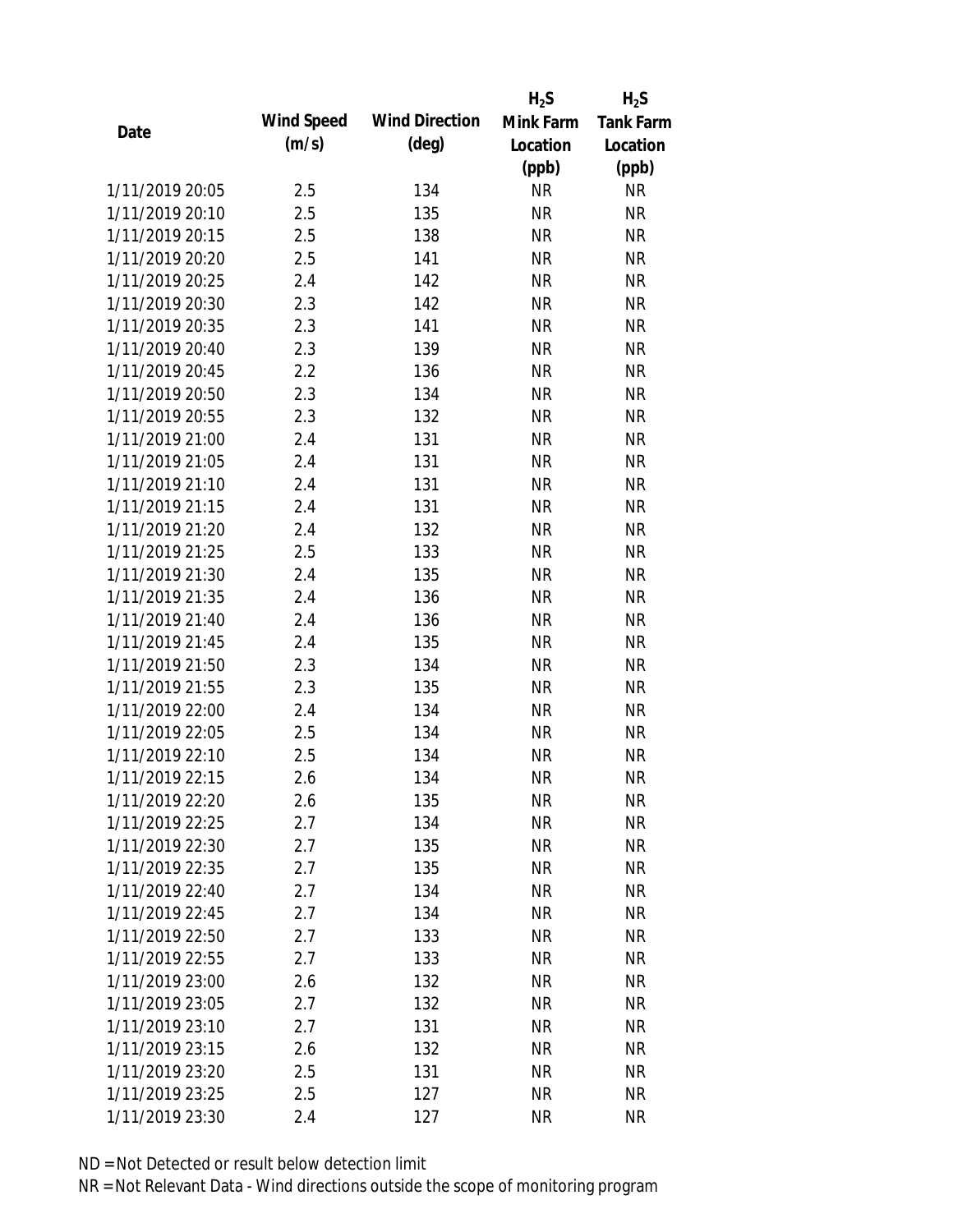|                                    |            |                       | $H_2S$    | $H_2S$           |
|------------------------------------|------------|-----------------------|-----------|------------------|
|                                    | Wind Speed | <b>Wind Direction</b> | Mink Farm | <b>Tank Farm</b> |
| Date                               | (m/s)      | $(\text{deg})$        | Location  | Location         |
|                                    |            |                       | (ppb)     | (ppb)            |
| 1/11/2019 23:35                    | 2.3        | 123                   | <b>NR</b> | <b>NR</b>        |
| 1/11/2019 23:40                    | 2.3        | 120                   | <b>NR</b> | <b>NR</b>        |
| 1/11/2019 23:45                    | 2.2        | 117                   | <b>NR</b> | <b>NR</b>        |
| 1/11/2019 23:50                    | 2.2        | 114                   | <b>NR</b> | <b>NR</b>        |
| 1/11/2019 23:55                    | 2.2        | 112                   | <b>NR</b> | <b>NR</b>        |
| 1/11/2019 24:00                    | 2.1        | 110                   | <b>NR</b> | <b>NR</b>        |
| 1/12/2019 00:05                    | 2.1        | 109                   | <b>NR</b> | <b>NR</b>        |
| 1/12/2019 00:10                    | 2.1        | 108                   | <b>NR</b> | <b>NR</b>        |
| 1/12/2019 00:15                    | 2.2        | 108                   | <b>NR</b> | <b>NR</b>        |
| 1/12/2019 00:20                    | 2.4        | 109                   | <b>NR</b> | <b>NR</b>        |
| 1/12/2019 00:25                    | 2.5        | 109                   | <b>NR</b> | <b>NR</b>        |
| 1/12/2019 00:30                    | 2.6        | 109                   | <b>NR</b> | <b>NR</b>        |
| 1/12/2019 00:35                    | 2.6        | 110                   | <b>NR</b> | <b>NR</b>        |
| 1/12/2019 00:40                    | 2.7        | 111                   | <b>NR</b> | <b>NR</b>        |
| 1/12/2019 00:45                    | 2.7        | 110                   | <b>NR</b> | <b>NR</b>        |
| 1/12/2019 00:50                    | 2.5        | 109                   | <b>NR</b> | <b>NR</b>        |
| 1/12/2019 00:55                    | 2.5        | 109                   | <b>NR</b> | <b>NR</b>        |
| 1/12/2019 01:00                    | 2.4        | 109                   | <b>NR</b> | <b>NR</b>        |
| 1/12/2019 01:05                    | 2.4        | 109                   | <b>NR</b> | <b>NR</b>        |
| 1/12/2019 01:10                    | 2.3        | 109                   | <b>NR</b> | <b>NR</b>        |
| 1/12/2019 01:15                    | 2.2        | 110                   | <b>NR</b> | <b>NR</b>        |
| 1/12/2019 01:20                    | 2.3        | 111                   | <b>NR</b> | <b>NR</b>        |
| 1/12/2019 01:25                    | 2.3        | 110                   | <b>NR</b> | <b>NR</b>        |
| 1/12/2019 01:30                    | 2.4        | 110                   | <b>NR</b> | <b>NR</b>        |
| 1/12/2019 01:35                    | 2.4        | 110                   | <b>NR</b> | <b>NR</b>        |
| 1/12/2019 01:40                    | 2.4        | 109                   | <b>NR</b> | <b>NR</b>        |
| 1/12/2019 01:45                    | 2.4        | 108                   | <b>NR</b> | <b>NR</b>        |
| 1/12/2019 01:50                    | 2.3        | 107                   | <b>NR</b> | <b>NR</b>        |
| 1/12/2019 01:55                    | 2.3        | 106                   | <b>NR</b> | <b>NR</b>        |
| 1/12/2019 02:00                    | 2.3        | 106                   | <b>NR</b> | <b>NR</b>        |
| 1/12/2019 02:05                    | 2.2        | 106                   | <b>NR</b> | <b>NR</b>        |
| 1/12/2019 02:10                    | 2.3        | 109                   | <b>NR</b> | <b>NR</b>        |
| 1/12/2019 02:15                    | 2.3        | 111                   | <b>NR</b> | <b>NR</b>        |
| 1/12/2019 02:20                    | 2.4        | 111                   | <b>NR</b> | <b>NR</b>        |
| 1/12/2019 02:25                    | 2.5        | 114                   | <b>NR</b> | <b>NR</b>        |
| 1/12/2019 02:30                    | 2.5        | 115                   | <b>NR</b> | <b>NR</b>        |
| 1/12/2019 02:35                    | 2.5        | 114                   | <b>NR</b> | NR               |
|                                    |            |                       |           |                  |
| 1/12/2019 02:40<br>1/12/2019 02:45 | 2.6        | 112                   | <b>NR</b> | NR               |
|                                    | 2.6        | 111                   | <b>NR</b> | NR               |
| 1/12/2019 02:50                    | 2.6        | 108                   | <b>NR</b> | NR               |
| 1/12/2019 02:55                    | 2.5        | 104                   | <b>NR</b> | <b>NR</b>        |
| 1/12/2019 03:00                    | 2.3        | 101                   | <b>NR</b> | <b>NR</b>        |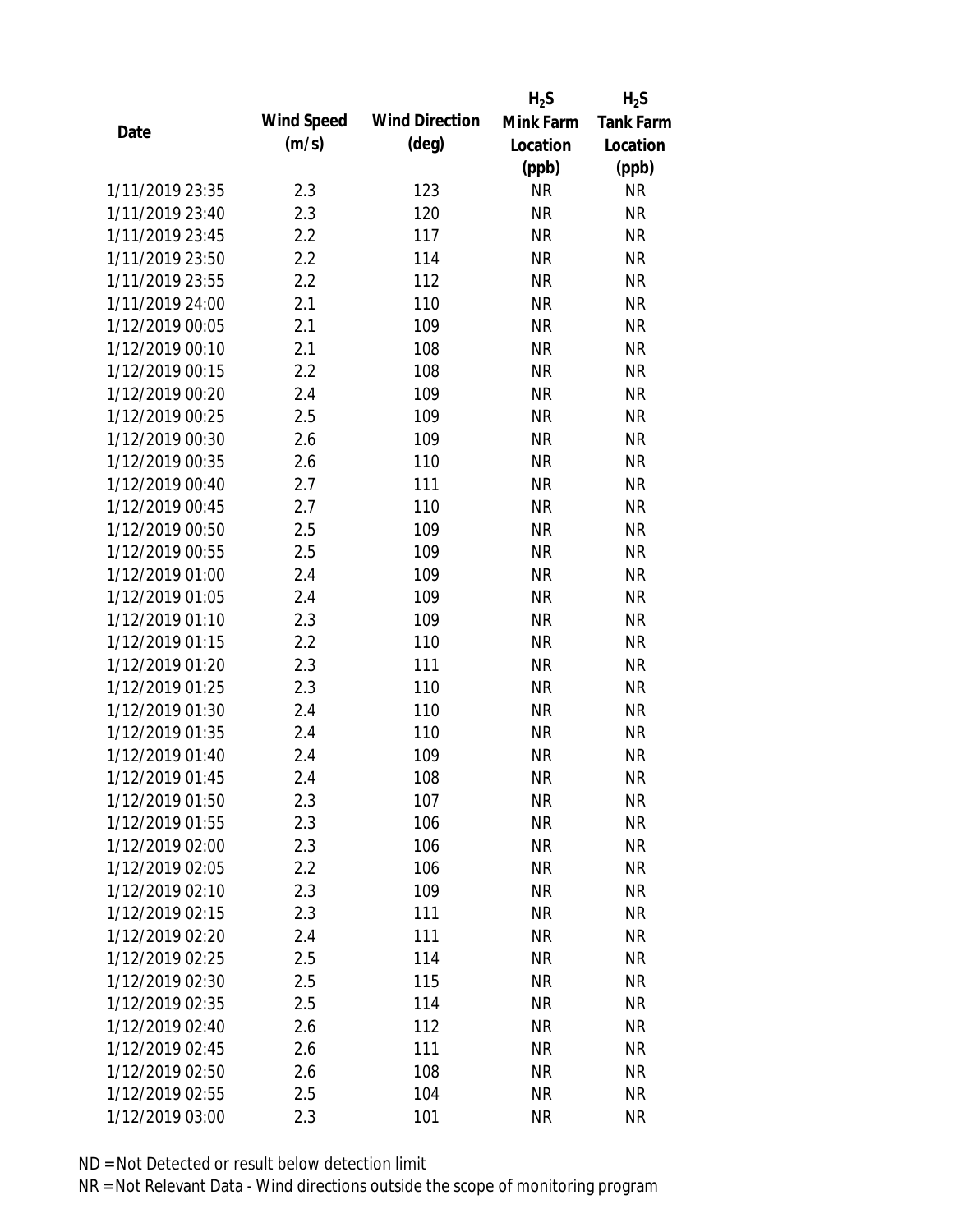|                 |            |                       | $H_2S$    | $H_2S$           |
|-----------------|------------|-----------------------|-----------|------------------|
| Date            | Wind Speed | <b>Wind Direction</b> | Mink Farm | <b>Tank Farm</b> |
|                 | (m/s)      | $(\text{deg})$        | Location  | Location         |
|                 |            |                       | (ppb)     | (ppb)            |
| 1/12/2019 03:05 | 2.3        | 101                   | <b>NR</b> | NR               |
| 1/12/2019 03:10 | 2.2        | 100                   | <b>NR</b> | <b>NR</b>        |
| 1/12/2019 03:15 | 2.1        | 99                    | <b>NR</b> | <b>NR</b>        |
| 1/12/2019 03:20 | 2.1        | 104                   | <b>NR</b> | <b>NR</b>        |
| 1/12/2019 03:25 | 2.2        | 107                   | <b>NR</b> | <b>NR</b>        |
| 1/12/2019 03:30 | 2.2        | 110                   | <b>NR</b> | <b>NR</b>        |
| 1/12/2019 03:35 | 2.3        | 111                   | <b>NR</b> | <b>NR</b>        |
| 1/12/2019 03:40 | 2.2        | 109                   | <b>NR</b> | <b>NR</b>        |
| 1/12/2019 03:45 | 2.2        | 110                   | <b>NR</b> | <b>NR</b>        |
| 1/12/2019 03:50 | 2.2        | 108                   | <b>NR</b> | <b>NR</b>        |
| 1/12/2019 03:55 | 2.1        | 107                   | <b>NR</b> | <b>NR</b>        |
| 1/12/2019 04:00 | 2.1        | 104                   | <b>NR</b> | <b>NR</b>        |
| 1/12/2019 04:05 | 2.1        | 99                    | <b>NR</b> | <b>NR</b>        |
| 1/12/2019 04:10 | 2.0        | 95                    | <b>NR</b> | <b>NR</b>        |
| 1/12/2019 04:15 | 1.8        | 86                    | <b>NR</b> | <b>NR</b>        |
| 1/12/2019 04:20 | 1.7        | 77                    | <b>NR</b> | <b>NR</b>        |
| 1/12/2019 04:25 | 1.5        | 70                    | <b>NR</b> | <b>NR</b>        |
| 1/12/2019 04:30 | 1.5        | 67                    | <b>NR</b> | <b>NR</b>        |
| 1/12/2019 04:35 | 1.4        | 63                    | <b>NR</b> | <b>NR</b>        |
| 1/12/2019 04:40 | 1.4        | 61                    | <b>NR</b> | <b>NR</b>        |
| 1/12/2019 04:45 | 1.4        | 64                    | <b>NR</b> | <b>NR</b>        |
| 1/12/2019 04:50 | 1.3        | 67                    | <b>NR</b> | <b>NR</b>        |
| 1/12/2019 04:55 | 1.4        | 69                    | <b>NR</b> | <b>NR</b>        |
| 1/12/2019 05:00 | 1.4        | 69                    | <b>NR</b> | <b>NR</b>        |
| 1/12/2019 05:05 | 1.4        | 70                    | <b>NR</b> | <b>NR</b>        |
| 1/12/2019 05:10 | 1.5        | 70                    | <b>NR</b> | <b>NR</b>        |
| 1/12/2019 05:15 | 1.6        | 70                    | <b>NR</b> | <b>NR</b>        |
| 1/12/2019 05:20 | 1.7        | 69                    | <b>NR</b> | <b>NR</b>        |
| 1/12/2019 05:25 | 1.7        | 69                    | <b>NR</b> | <b>NR</b>        |
| 1/12/2019 05:30 | 1.7        | 69                    | <b>NR</b> | <b>NR</b>        |
| 1/12/2019 05:35 | 1.9        | 70                    | <b>NR</b> | <b>NR</b>        |
| 1/12/2019 05:40 | 1.9        | 71                    | <b>NR</b> | NR               |
| 1/12/2019 05:45 | 1.8        | 70                    | <b>NR</b> | <b>NR</b>        |
| 1/12/2019 05:50 | 1.9        | 69                    | <b>NR</b> | <b>NR</b>        |
| 1/12/2019 05:55 | 2.0        | 68                    | <b>NR</b> | <b>NR</b>        |
|                 |            |                       |           |                  |
| 1/12/2019 06:00 | 1.9        | 66                    | <b>NR</b> | <b>NR</b>        |
| 1/12/2019 06:05 | 1.8        | 65                    | <b>NR</b> | <b>NR</b>        |
| 1/12/2019 06:10 | 1.9        | 66                    | NR        | <b>NR</b>        |
| 1/12/2019 06:15 | 1.9        | 68                    | <b>NR</b> | <b>NR</b>        |
| 1/12/2019 06:20 | 1.9        | 71                    | <b>NR</b> | <b>NR</b>        |
| 1/12/2019 06:25 | 1.9        | 75                    | <b>NR</b> | <b>NR</b>        |
| 1/12/2019 06:30 | 2.0        | 79                    | <b>NR</b> | <b>NR</b>        |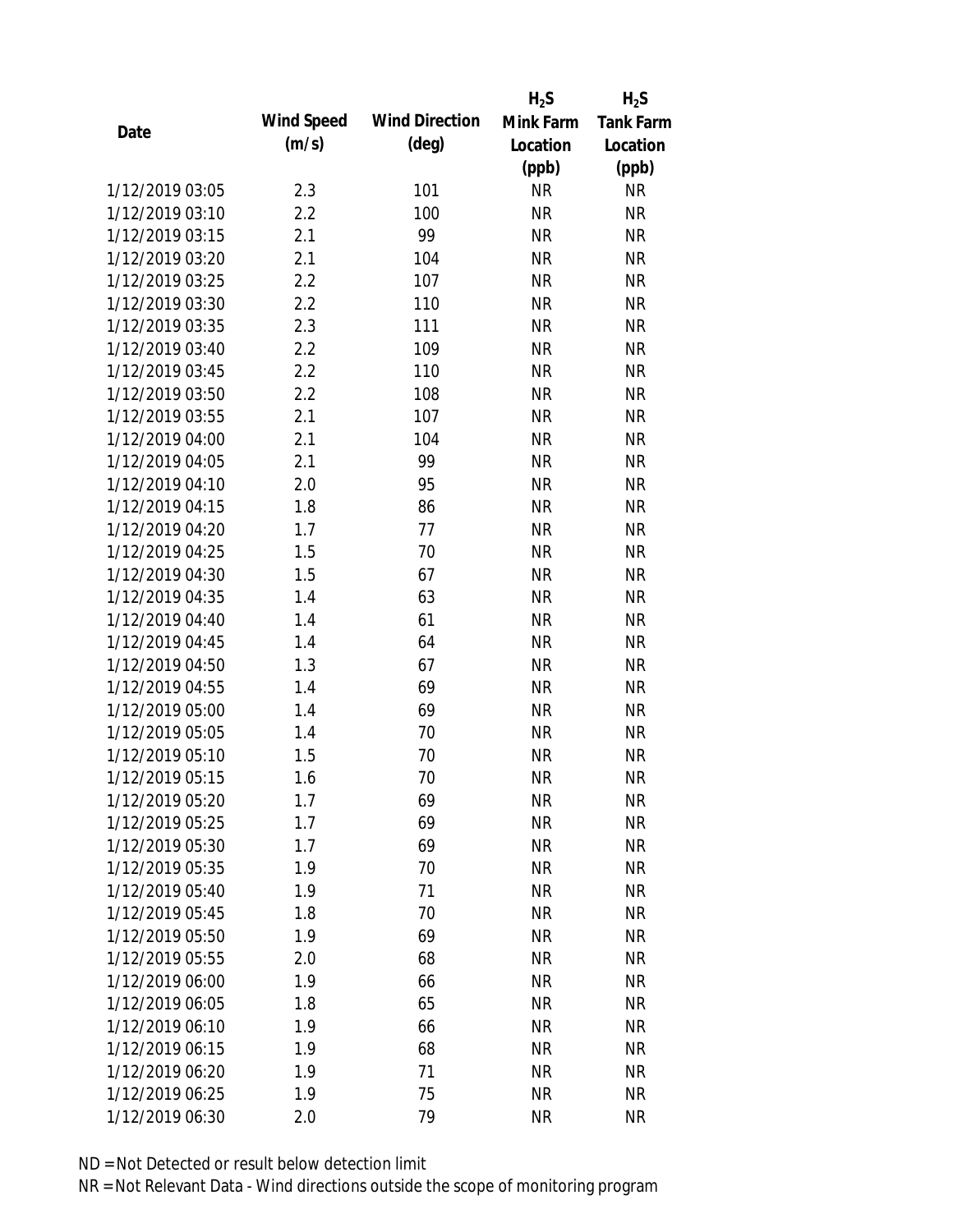|                 |            |                       | $H_2S$    | $H_2S$           |
|-----------------|------------|-----------------------|-----------|------------------|
| Date            | Wind Speed | <b>Wind Direction</b> | Mink Farm | <b>Tank Farm</b> |
|                 | (m/s)      | $(\text{deg})$        | Location  | Location         |
|                 |            |                       | (ppb)     | (ppb)            |
| 1/12/2019 06:35 | 2.1        | 82                    | <b>NR</b> | NR               |
| 1/12/2019 06:40 | 2.2        | 83                    | <b>NR</b> | <b>NR</b>        |
| 1/12/2019 06:45 | 2.4        | 83                    | <b>NR</b> | <b>NR</b>        |
| 1/12/2019 06:50 | 2.5        | 83                    | <b>NR</b> | <b>NR</b>        |
| 1/12/2019 06:55 | 2.6        | 82                    | <b>NR</b> | <b>NR</b>        |
| 1/12/2019 07:00 | 2.6        | 82                    | <b>NR</b> | <b>NR</b>        |
| 1/12/2019 07:05 | 2.7        | 82                    | <b>NR</b> | <b>NR</b>        |
| 1/12/2019 07:10 | 2.6        | 84                    | <b>NR</b> | <b>NR</b>        |
| 1/12/2019 07:15 | 2.6        | 85                    | <b>NR</b> | <b>NR</b>        |
| 1/12/2019 07:20 | 2.6        | 84                    | <b>NR</b> | <b>NR</b>        |
| 1/12/2019 07:25 | 2.6        | 84                    | <b>NR</b> | <b>NR</b>        |
| 1/12/2019 07:30 | 2.6        | 82                    | <b>NR</b> | <b>NR</b>        |
| 1/12/2019 07:35 | 2.6        | 80                    | <b>NR</b> | <b>NR</b>        |
| 1/12/2019 07:40 | 2.6        | 76                    | <b>NR</b> | <b>NR</b>        |
| 1/12/2019 07:45 | 2.6        | 72                    | <b>NR</b> | <b>NR</b>        |
| 1/12/2019 07:50 | 2.7        | 69                    | <b>NR</b> | <b>NR</b>        |
| 1/12/2019 07:55 | 2.8        | 65                    | <b>NR</b> | <b>NR</b>        |
| 1/12/2019 08:00 | 2.9        | 63                    | <b>NR</b> | <b>NR</b>        |
| 1/12/2019 08:05 | 3.2        | 62                    | <b>NR</b> | <b>NR</b>        |
| 1/12/2019 08:10 | 3.2        | 61                    | <b>NR</b> | <b>NR</b>        |
| 1/12/2019 08:15 | 3.3        | 62                    | <b>NR</b> | <b>NR</b>        |
| 1/12/2019 08:20 | 3.3        | 61                    | <b>NR</b> | <b>NR</b>        |
| 1/12/2019 08:25 | 3.2        | 61                    | <b>NR</b> | <b>NR</b>        |
| 1/12/2019 08:30 | 3.1        | 59                    | <b>NR</b> | <b>NR</b>        |
| 1/12/2019 08:35 | 2.9        | 57                    | <b>NR</b> | <b>NR</b>        |
| 1/12/2019 08:40 | 2.8        | 59                    | <b>NR</b> | <b>NR</b>        |
| 1/12/2019 08:45 | 2.7        | 61                    | <b>NR</b> | <b>NR</b>        |
| 1/12/2019 08:50 | 2.6        | 66                    | <b>NR</b> | <b>NR</b>        |
| 1/12/2019 08:55 | 2.5        | 69                    | <b>NR</b> | <b>NR</b>        |
| 1/12/2019 09:00 | 2.4        | 73                    | <b>NR</b> | NR               |
| 1/12/2019 09:05 | 2.4        | 78                    | <b>NR</b> | <b>NR</b>        |
| 1/12/2019 09:10 | 2.4        | 79                    | <b>NR</b> | NR               |
| 1/12/2019 09:15 | 2.3        | 78                    | <b>NR</b> | <b>NR</b>        |
| 1/12/2019 09:20 | 2.3        | 78                    | <b>NR</b> | NR               |
| 1/12/2019 09:25 | 2.2        | 78                    | <b>NR</b> | NR               |
| 1/12/2019 09:30 | 2.1        | 77                    | <b>NR</b> | <b>NR</b>        |
| 1/12/2019 09:35 | 2.1        | 75                    | <b>NR</b> | <b>NR</b>        |
| 1/12/2019 09:40 | 2.1        | 75                    | <b>NR</b> | <b>NR</b>        |
| 1/12/2019 09:45 | 2.1        | 76                    | <b>NR</b> | NR               |
| 1/12/2019 09:50 | 2.1        | 76                    | <b>NR</b> | NR               |
| 1/12/2019 09:55 | 2.3        | 79                    | <b>NR</b> | <b>NR</b>        |
| 1/12/2019 10:00 | 2.4        | 81                    | <b>NR</b> | <b>NR</b>        |
|                 |            |                       |           |                  |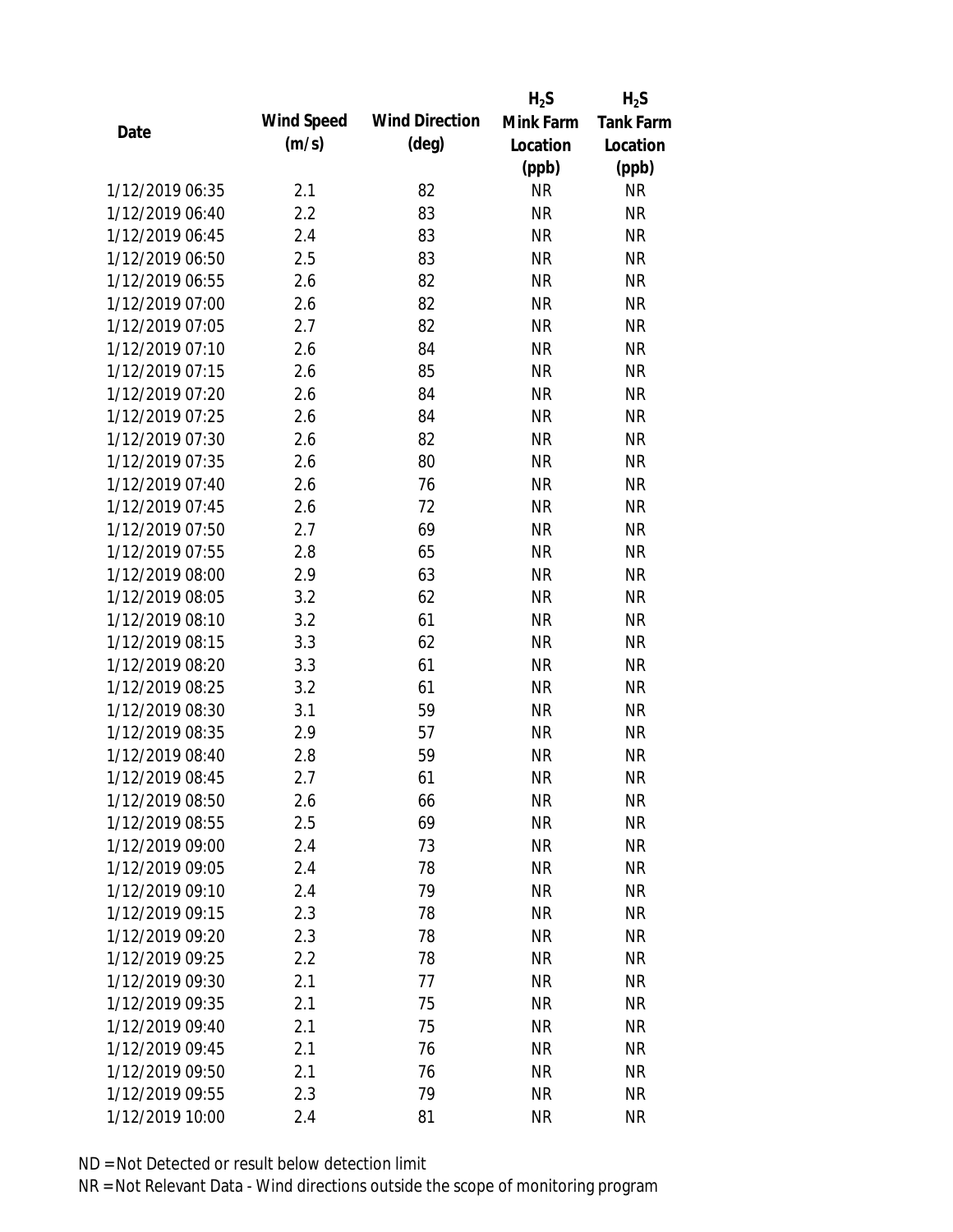|                 |            |                       | $H_2S$    | $H_2S$           |
|-----------------|------------|-----------------------|-----------|------------------|
| Date            | Wind Speed | <b>Wind Direction</b> | Mink Farm | <b>Tank Farm</b> |
|                 | (m/s)      | $(\text{deg})$        | Location  | Location         |
|                 |            |                       | (ppb)     | (ppb)            |
| 1/12/2019 10:05 | 2.5        | 85                    | <b>NR</b> | <b>NR</b>        |
| 1/12/2019 10:10 | 2.7        | 87                    | <b>NR</b> | <b>NR</b>        |
| 1/12/2019 10:15 | 2.7        | 90                    | <b>NR</b> | <b>NR</b>        |
| 1/12/2019 10:20 | 2.7        | 91                    | <b>NR</b> | <b>NR</b>        |
| 1/12/2019 10:25 | 2.8        | 90                    | <b>NR</b> | <b>NR</b>        |
| 1/12/2019 10:30 | 2.9        | 91                    | <b>NR</b> | <b>NR</b>        |
| 1/12/2019 10:35 | 3.1        | 90                    | <b>NR</b> | <b>NR</b>        |
| 1/12/2019 10:40 | 3.1        | 89                    | <b>NR</b> | <b>NR</b>        |
| 1/12/2019 10:45 | 3.3        | 87                    | <b>NR</b> | <b>NR</b>        |
| 1/12/2019 10:50 | 3.4        | 87                    | <b>NR</b> | <b>NR</b>        |
| 1/12/2019 10:55 | 3.2        | 88                    | <b>NR</b> | <b>NR</b>        |
| 1/12/2019 11:00 | 3.1        | 87                    | <b>NR</b> | <b>NR</b>        |
| 1/12/2019 11:05 | 3.0        | 88                    | <b>NR</b> | <b>NR</b>        |
| 1/12/2019 11:10 | 3.0        | 88                    | <b>NR</b> | <b>NR</b>        |
| 1/12/2019 11:15 | 3.0        | 88                    | <b>NR</b> | <b>NR</b>        |
| 1/12/2019 11:20 | 3.1        | 89                    | <b>NR</b> | <b>NR</b>        |
| 1/12/2019 11:25 | 3.2        | 89                    | <b>NR</b> | <b>NR</b>        |
| 1/12/2019 11:30 | 3.4        | 90                    | <b>NR</b> | <b>NR</b>        |
| 1/12/2019 11:35 | 3.3        | 90                    | <b>NR</b> | <b>NR</b>        |
| 1/12/2019 11:40 | 3.3        | 91                    | <b>NR</b> | <b>NR</b>        |
| 1/12/2019 11:45 | 3.3        | 91                    | <b>NR</b> | <b>NR</b>        |
| 1/12/2019 11:50 | 3.2        | 92                    | <b>NR</b> | <b>NR</b>        |
| 1/12/2019 11:55 | 3.2        | 93                    | <b>NR</b> | <b>NR</b>        |
| 1/12/2019 12:00 | 3.2        | 92                    | <b>NR</b> | <b>NR</b>        |
| 1/12/2019 12:05 | 3.3        | 90                    | <b>NR</b> | <b>NR</b>        |
| 1/12/2019 12:10 | 3.3        | 89                    | <b>NR</b> | <b>NR</b>        |
| 1/12/2019 12:15 | 3.4        | 88                    | <b>NR</b> | <b>NR</b>        |
| 1/12/2019 12:20 | 3.4        | 88                    | <b>NR</b> | <b>NR</b>        |
| 1/12/2019 12:25 | 3.3        | 85                    | <b>NR</b> | <b>NR</b>        |
| 1/12/2019 12:30 | 3.3        | 82                    | <b>NR</b> | NR               |
| 1/12/2019 12:35 | 3.3        | 81                    | <b>NR</b> | <b>NR</b>        |
| 1/12/2019 12:40 | 3.1        | 80                    | <b>NR</b> | NR               |
| 1/12/2019 12:45 | 2.9        | 80                    | <b>NR</b> | NR               |
| 1/12/2019 12:50 | 3.0        | 80                    | <b>NR</b> | NR               |
| 1/12/2019 12:55 | 3.2        | 80                    | <b>NR</b> | <b>NR</b>        |
| 1/12/2019 13:00 | 3.2        | 82                    | <b>NR</b> | <b>NR</b>        |
| 1/12/2019 13:05 | 3.2        | 82                    | <b>NR</b> | <b>NR</b>        |
| 1/12/2019 13:10 | 3.3        | 83                    | <b>NR</b> | <b>NR</b>        |
| 1/12/2019 13:15 | 3.4        | 81                    | <b>NR</b> | <b>NR</b>        |
| 1/12/2019 13:20 | 3.5        | 81                    | <b>NR</b> | <b>NR</b>        |
| 1/12/2019 13:25 | 3.5        | 80                    | <b>NR</b> | <b>NR</b>        |
| 1/12/2019 13:30 |            | 81                    | <b>NR</b> | <b>NR</b>        |
|                 | 3.5        |                       |           |                  |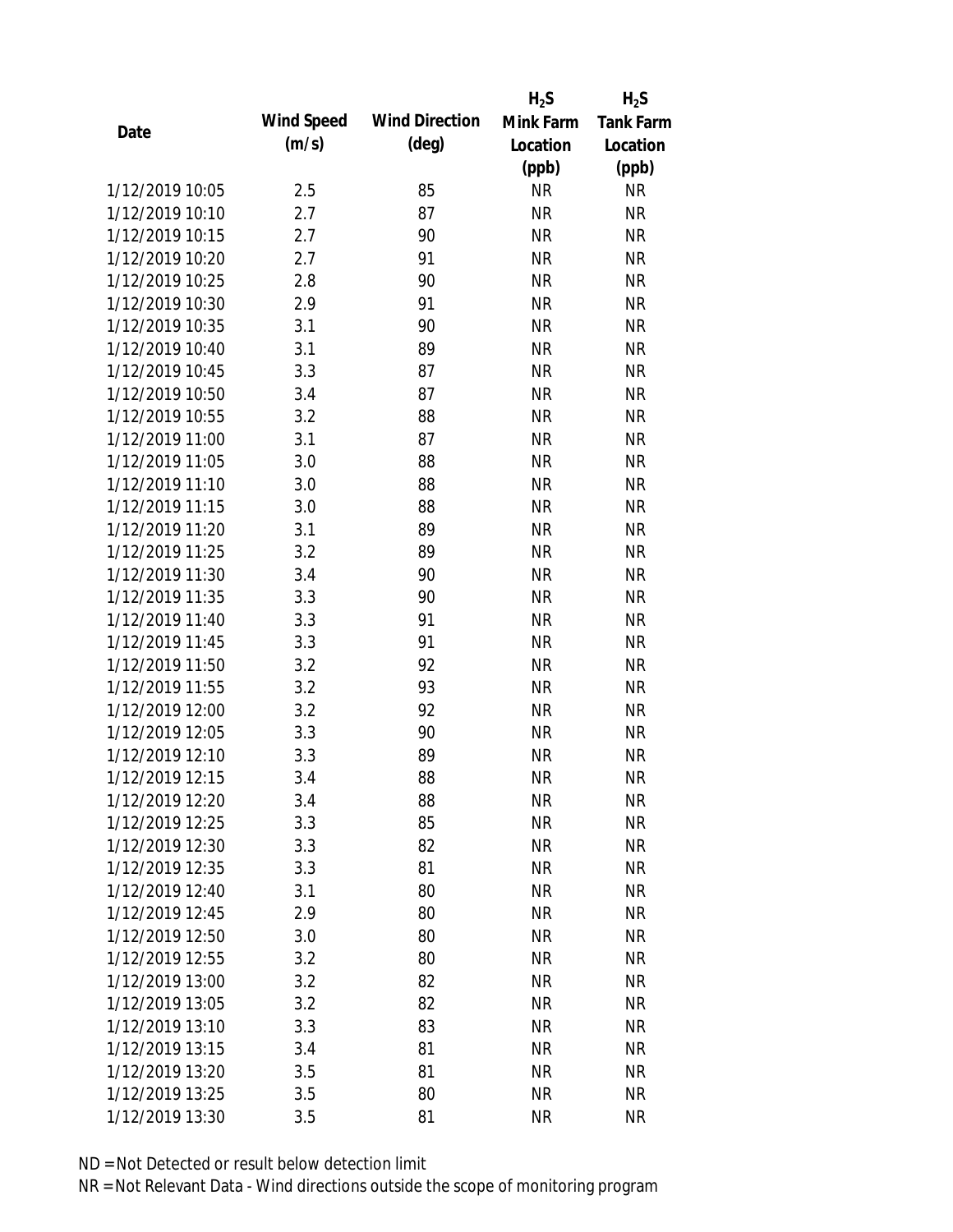|                 |            |                       | $H_2S$    | $H_2S$           |
|-----------------|------------|-----------------------|-----------|------------------|
| Date            | Wind Speed | <b>Wind Direction</b> | Mink Farm | <b>Tank Farm</b> |
|                 | (m/s)      | $(\text{deg})$        | Location  | Location         |
|                 |            |                       | (ppb)     | (ppb)            |
| 1/12/2019 13:35 | 3.7        | 81                    | <b>NR</b> | NR               |
| 1/12/2019 13:40 | 3.7        | 82                    | <b>NR</b> | <b>NR</b>        |
| 1/12/2019 13:45 | 3.6        | 82                    | <b>NR</b> | <b>NR</b>        |
| 1/12/2019 13:50 | 3.4        | 78                    | <b>NR</b> | <b>NR</b>        |
| 1/12/2019 13:55 | 3.4        | 76                    | <b>NR</b> | <b>NR</b>        |
| 1/12/2019 14:00 | 3.3        | 74                    | <b>NR</b> | <b>NR</b>        |
| 1/12/2019 14:05 | 3.1        | 70                    | <b>NR</b> | <b>NR</b>        |
| 1/12/2019 14:10 | 3.1        | 67                    | <b>NR</b> | <b>NR</b>        |
| 1/12/2019 14:15 | 3.2        | 64                    | <b>NR</b> | <b>NR</b>        |
| 1/12/2019 14:20 | 3.4        | 64                    | <b>NR</b> | <b>NR</b>        |
| 1/12/2019 14:25 | 3.4        | 64                    | <b>NR</b> | <b>NR</b>        |
| 1/12/2019 14:30 | 3.4        | 63                    | <b>NR</b> | <b>NR</b>        |
| 1/12/2019 14:35 | 3.5        | 64                    | <b>NR</b> | <b>NR</b>        |
| 1/12/2019 14:40 | 3.7        | 64                    | <b>NR</b> | <b>NR</b>        |
| 1/12/2019 14:45 | 3.6        | 67                    | <b>NR</b> | <b>NR</b>        |
| 1/12/2019 14:50 | 3.5        | 69                    | <b>NR</b> | <b>NR</b>        |
| 1/12/2019 14:55 | 3.4        | 69                    | <b>NR</b> | <b>NR</b>        |
| 1/12/2019 15:00 | 3.5        | 69                    | <b>NR</b> | <b>NR</b>        |
| 1/12/2019 15:05 | 3.4        | 70                    | <b>NR</b> | <b>NR</b>        |
| 1/12/2019 15:10 | 3.3        | 70                    | <b>NR</b> | <b>NR</b>        |
| 1/12/2019 15:15 | 3.3        | 68                    | <b>NR</b> | <b>NR</b>        |
| 1/12/2019 15:20 | 3.3        | 67                    | <b>NR</b> | <b>NR</b>        |
| 1/12/2019 15:25 | 3.5        | 68                    | <b>NR</b> | <b>NR</b>        |
| 1/12/2019 15:30 | 3.5        | 67                    | <b>NR</b> | <b>NR</b>        |
| 1/12/2019 15:35 | 3.7        | 67                    | <b>NR</b> | <b>NR</b>        |
| 1/12/2019 15:40 | 3.7        | 67                    | <b>NR</b> | <b>NR</b>        |
| 1/12/2019 15:45 | 3.9        | 67                    | <b>NR</b> | <b>NR</b>        |
| 1/12/2019 15:50 | 3.9        | 69                    | <b>NR</b> | <b>NR</b>        |
| 1/12/2019 15:55 | 3.9        | 68                    | <b>NR</b> | <b>NR</b>        |
| 1/12/2019 16:00 | 3.9        | 69                    | <b>NR</b> | NR               |
| 1/12/2019 16:05 | 3.8        | 68                    | <b>NR</b> | <b>NR</b>        |
| 1/12/2019 16:10 | 3.7        | 69                    | <b>NR</b> | NR               |
| 1/12/2019 16:15 | 3.6        | 68                    | <b>NR</b> | <b>NR</b>        |
| 1/12/2019 16:20 | 3.8        | 66                    | <b>NR</b> | NR               |
| 1/12/2019 16:25 | 3.8        | 67                    | <b>NR</b> | NR               |
| 1/12/2019 16:30 | 3.7        | 67                    | <b>NR</b> | <b>NR</b>        |
| 1/12/2019 16:35 | 3.7        | 66                    | <b>NR</b> | <b>NR</b>        |
| 1/12/2019 16:40 | 3.7        | 64                    | <b>NR</b> | <b>NR</b>        |
| 1/12/2019 16:45 | 3.9        | 63                    | <b>NR</b> | NR               |
| 1/12/2019 16:50 | 4.0        | 64                    | <b>NR</b> | NR               |
| 1/12/2019 16:55 | 4.1        | 64                    | <b>NR</b> | <b>NR</b>        |
| 1/12/2019 17:00 | 4.3        | 63                    | <b>NR</b> | <b>NR</b>        |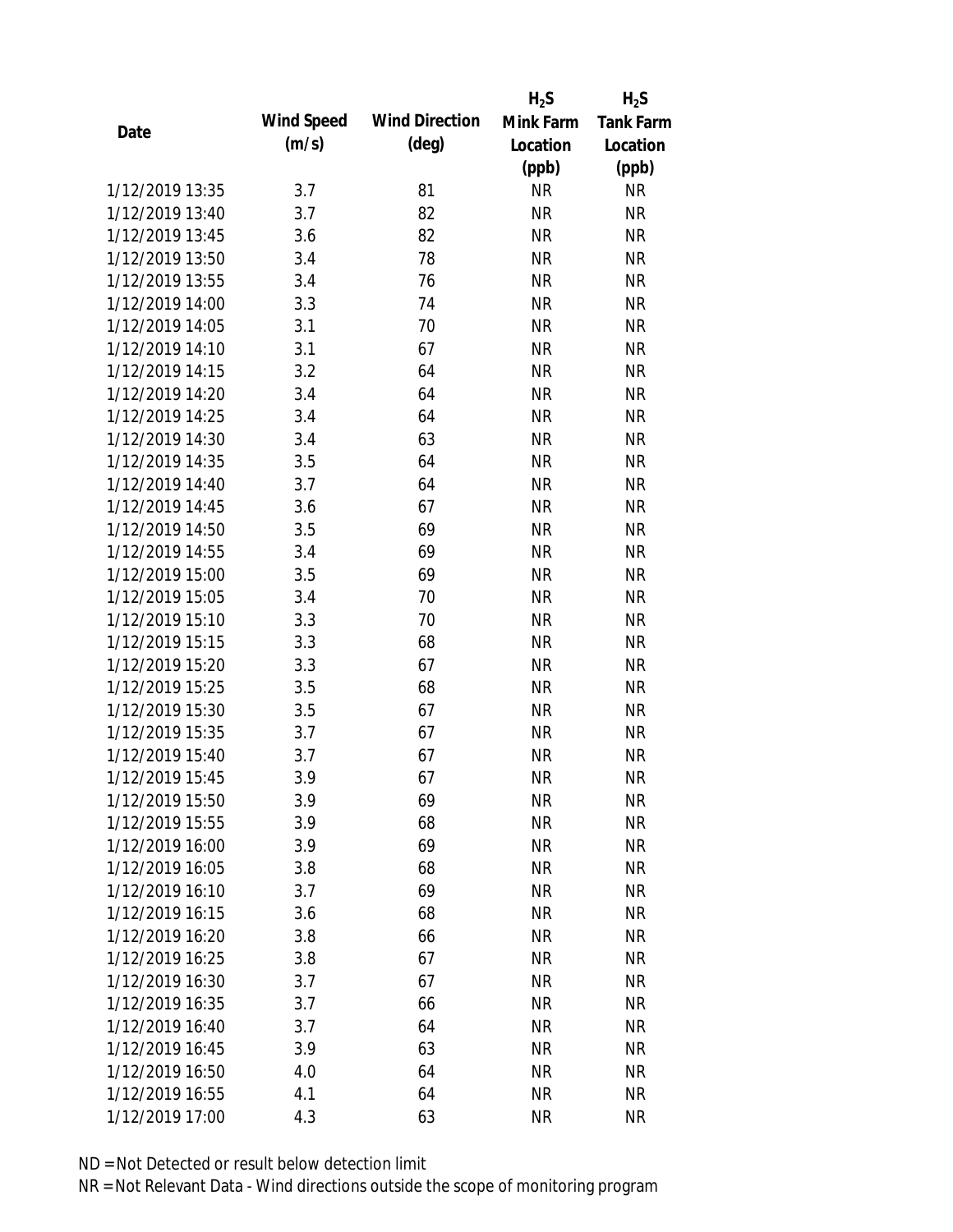|                 |            |                       | $H_2S$    | $H_2S$           |
|-----------------|------------|-----------------------|-----------|------------------|
| Date            | Wind Speed | <b>Wind Direction</b> | Mink Farm | <b>Tank Farm</b> |
|                 | (m/s)      | $(\text{deg})$        | Location  | Location         |
|                 |            |                       | (ppb)     | (ppb)            |
| 1/12/2019 17:05 | 4.4        | 64                    | <b>NR</b> | NR               |
| 1/12/2019 17:10 | 4.4        | 66                    | <b>NR</b> | <b>NR</b>        |
| 1/12/2019 17:15 | 4.3        | 68                    | <b>NR</b> | <b>NR</b>        |
| 1/12/2019 17:20 | 4.0        | 68                    | <b>NR</b> | <b>NR</b>        |
| 1/12/2019 17:25 | 4.1        | 67                    | <b>NR</b> | <b>NR</b>        |
| 1/12/2019 17:30 | 4.0        | 67                    | <b>NR</b> | <b>NR</b>        |
| 1/12/2019 17:35 | 3.8        | 66                    | <b>NR</b> | <b>NR</b>        |
| 1/12/2019 17:40 | 3.8        | 66                    | <b>NR</b> | <b>NR</b>        |
| 1/12/2019 17:45 | 3.8        | 66                    | <b>NR</b> | <b>NR</b>        |
| 1/12/2019 17:50 | 3.7        | 65                    | <b>NR</b> | <b>NR</b>        |
| 1/12/2019 17:55 | 3.5        | 67                    | <b>NR</b> | <b>NR</b>        |
| 1/12/2019 18:00 | 3.5        | 68                    | <b>NR</b> | <b>NR</b>        |
| 1/12/2019 18:05 | 3.8        | 70                    | <b>NR</b> | <b>NR</b>        |
| 1/12/2019 18:10 | 3.8        | 71                    | <b>NR</b> | <b>NR</b>        |
| 1/12/2019 18:15 | 3.9        | 71                    | <b>NR</b> | <b>NR</b>        |
| 1/12/2019 18:20 | 4.1        | 73                    | <b>NR</b> | <b>NR</b>        |
| 1/12/2019 18:25 | 4.2        | 73                    | <b>NR</b> | <b>NR</b>        |
| 1/12/2019 18:30 | 4.1        | 73                    | <b>NR</b> | <b>NR</b>        |
| 1/12/2019 18:35 | 4.1        | 71                    | <b>NR</b> | <b>NR</b>        |
| 1/12/2019 18:40 | 4.0        | 72                    | <b>NR</b> | <b>NR</b>        |
| 1/12/2019 18:45 | 3.9        | 71                    | <b>NR</b> | <b>NR</b>        |
| 1/12/2019 18:50 | 3.9        | 69                    | <b>NR</b> | <b>NR</b>        |
| 1/12/2019 18:55 | 3.9        | 68                    | <b>NR</b> | <b>NR</b>        |
| 1/12/2019 19:00 | 3.9        | 69                    | <b>NR</b> | <b>NR</b>        |
| 1/12/2019 19:05 | 3.8        | 70                    | <b>NR</b> | <b>NR</b>        |
| 1/12/2019 19:10 | 3.9        | 71                    | <b>NR</b> | <b>NR</b>        |
| 1/12/2019 19:15 | 3.9        | 71                    | <b>NR</b> | <b>NR</b>        |
| 1/12/2019 19:20 | 3.9        | 70                    | <b>NR</b> | <b>NR</b>        |
| 1/12/2019 19:25 | 3.9        | 72                    | <b>NR</b> | <b>NR</b>        |
| 1/12/2019 19:30 | 4.0        | 73                    | <b>NR</b> | NR               |
| 1/12/2019 19:35 | 3.9        | 72                    | <b>NR</b> | <b>NR</b>        |
| 1/12/2019 19:40 | 3.9        | 73                    | <b>NR</b> | NR               |
| 1/12/2019 19:45 | 3.9        | 74                    | <b>NR</b> | NR               |
| 1/12/2019 19:50 | 4.1        | 77                    | <b>NR</b> | NR               |
| 1/12/2019 19:55 | 4.2        | 77                    | <b>NR</b> | <b>NR</b>        |
| 1/12/2019 20:00 | 4.3        | 78                    | <b>NR</b> | <b>NR</b>        |
| 1/12/2019 20:05 | 4.3        | 78                    | <b>NR</b> | <b>NR</b>        |
| 1/12/2019 20:10 | 4.4        | 77                    | <b>NR</b> | <b>NR</b>        |
| 1/12/2019 20:15 | 4.4        | 77                    | <b>NR</b> | <b>NR</b>        |
| 1/12/2019 20:20 | 4.3        | 76                    | <b>NR</b> | NR               |
| 1/12/2019 20:25 | 4.3        | 74                    | <b>NR</b> | <b>NR</b>        |
| 1/12/2019 20:30 | 4.1        | 73                    | <b>NR</b> | <b>NR</b>        |
|                 |            |                       |           |                  |